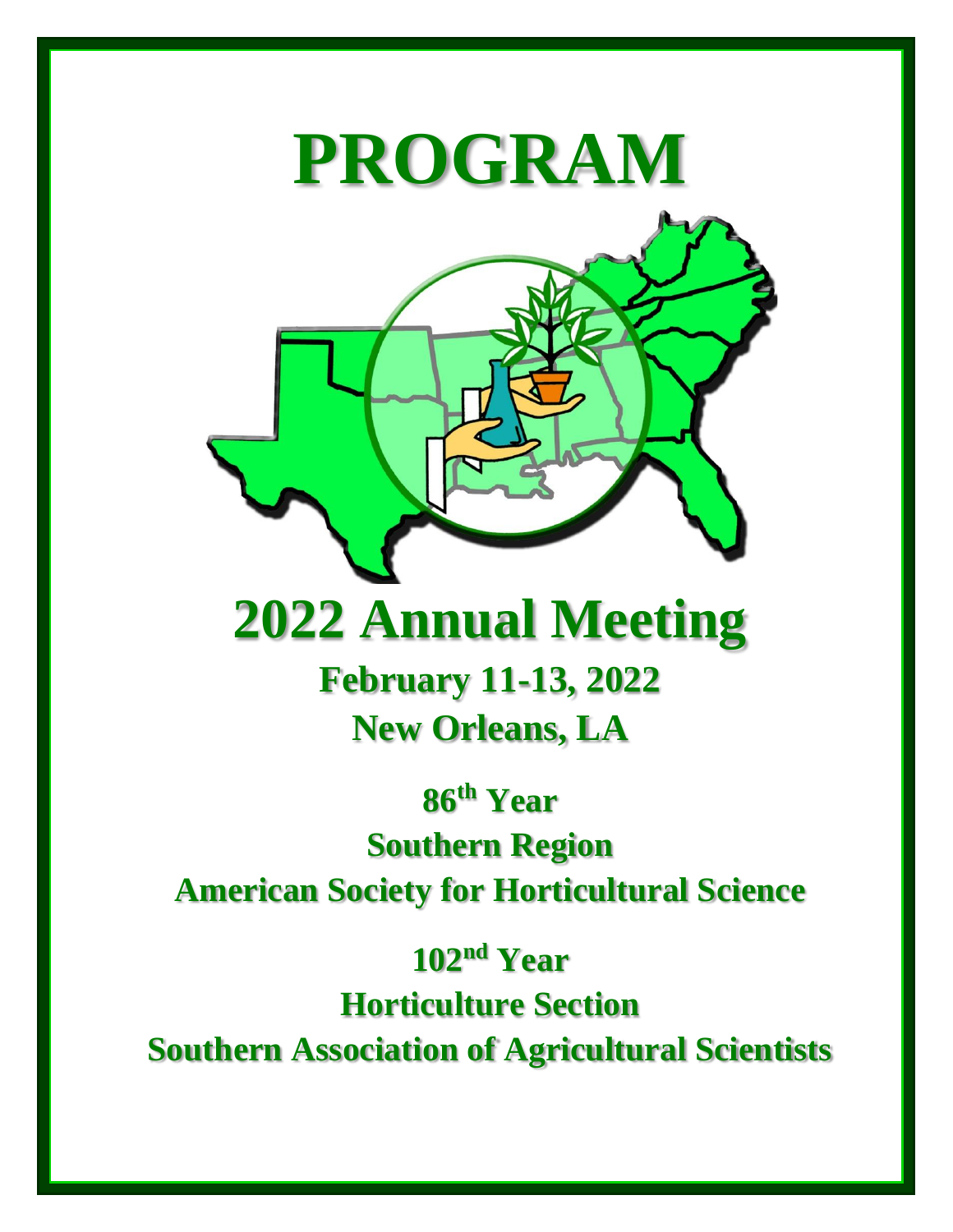## **History of the Southern Region of ASHS and the Horticulture Section of SAAS**

In 1899, the State Commissioners of Agriculture in several southern states founded "The Cotton States Association of the Commissioners of Agriculture", which had horticulture involved in its very beginning. This is the founding organization that evolved into the modernday Southern Association of Agricultural Scientists (SAAS). In 1920, SAAS (which at that time was called Association of Southern Agricultural Works, ASAW) formalized the affiliation with horticulture by founding the Horticulture Section. In 1936, the American Society for Horticultural Sciences approved the Southern States Section, which is now termed the Southern Region of ASHS. In 1937, SAAS accepted the affiliation between the Southern States Section of ASHS with the Horticulture Section of SAAS. Thus, the Southern Region jointly has been a part of both ASHS (with a founding date of 1936) and SAAS (with a founding date 1920). This rich history is detailed in publications by Andy Anderson, 1982, and Paul Seal, 1999 (available at srashs.org). The Southern Region encompasses the 14 southern states of Texas, Louisiana, Oklahoma, Arkansas, Mississippi, Georgia, Alabama, Florida, South Carolina, North Carolina, Virginia, West Virginia, Kentucky and Tennessee. Membership varies over the years from about 200 to 500 active members. Membership is composed of professors, research scientists, teachers and extension specialists from Universities, State, Federal and private research organizations, and industry. The Southern Region also contains a student section, the Association of Collegiate Branches, which is composed of student clubs from departments of horticulture and plant science across the region. The focus of the Southern Region is the Annual Meeting, which is held every February in conjunction with the Southern Association of Agricultural Scientists (SAAS). The Annual Meeting consists of presentations of scientific papers, student papers and judging competition, commodity group meetings, and awards presentations.

#### **Goals:**

- **Encourage and facilitate the mutual exchange of ideas and information concerning horticultural research, extension, education, and industry in the south.**
- **Promote stronger bonds among horticulturists throughout the southern regions.**
- **Encourage participation in the national society of the American Society for Horticultural Science.**

## **Join us and become a part of the Tradition.**

#### **President Amy Wright**

College of Agriculture Auburn University 107 Comer Hall Auburn, AL 36849 Phone: 334-844-3254 wrigham@auburn.edu

#### **President-Elect Matt Chappell**

Virginia Tech University Tidewater Agricultural Research & Extension Center (AREC) Suffolk, VA 23437-0099 chappell@vt.edu

#### **Secretary-Treasurer David Wm. Reed**

Dept. of Horticultural Sciences Texas A&M University TAMU 2133 College Station, TX 77843 Phone: 979-777-2750 dwreed@tamu.edu

# **Web Site srashs.org Visit It**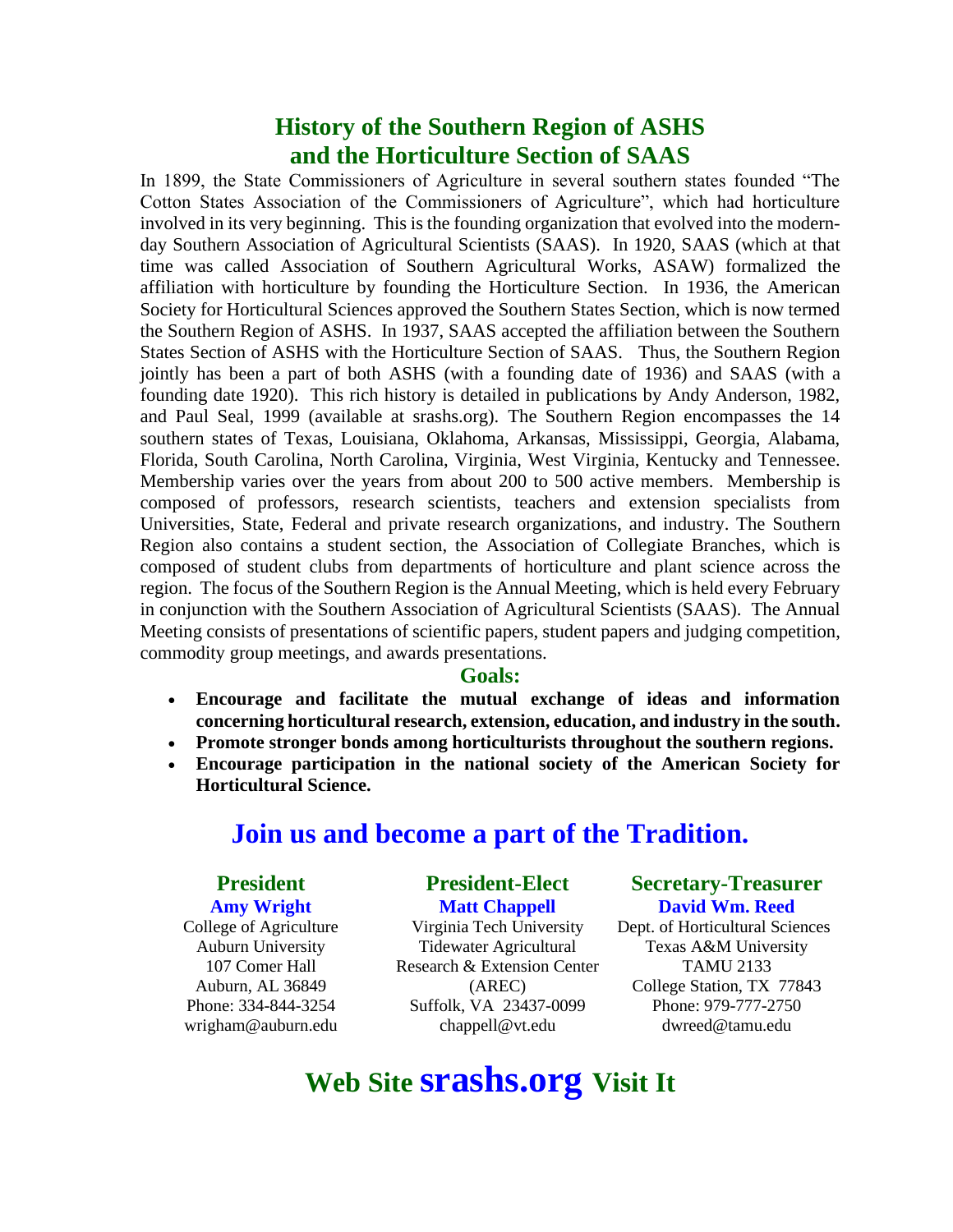# **PROGRAM 2022 ANNUAL MEETING Southern Region**

# **American Society for Horticultural Science**

## **February 11-13, 2022**

**New Orleans, LA**

#### **FRIDAY**

| $7:00$ am -                         | $6:00$ pm          | <b>Registration</b>                         |
|-------------------------------------|--------------------|---------------------------------------------|
|                                     |                    | <b>Hotel Lobby</b>                          |
| $9:00 \text{ am} -$                 | $5:00 \text{ pm}$  | <b>ASHS Board of Directors</b>              |
|                                     |                    | Napoleon B1                                 |
| 8:00 am -                           | $5:00 \text{ pm}$  | <b>Southern Fruit Workers</b>               |
|                                     |                    | Napoleon B <sub>2</sub>                     |
| $10:00 \text{ am} -$                | $12:00 \text{ pm}$ | <b>ACB Club Share and Networking</b>        |
|                                     |                    | Napoleon C <sub>2</sub>                     |
| $12:00 \text{ pm}$                  | $5:00 \text{ pm}$  | <b>ACB Group Activities, Tour, and Meal</b> |
|                                     |                    | Napoleon C <sub>2</sub>                     |
| $1:00 \text{ pm} - 4:45 \text{ pm}$ |                    | <b>Watermelon Research Group</b>            |
|                                     |                    | Napoleon A 2/3                              |
| $1:00 \text{ pm} -$                 | $5:00 \text{ pm}$  | <b>Horticulture Administrators</b>          |
|                                     |                    | Poydras                                     |
| $5:00 \text{ pm} -$                 | $6:30 \text{ pm}$  | <b>Executive Committee Meeting</b>          |
|                                     |                    | Poydras                                     |
| $5:00$ pm -                         | until              | <b>ACB</b> Mixer                            |
|                                     |                    | Napoleon C2 or announced at meeting         |
|                                     |                    |                                             |

# **SATURDAY**

| 7:00 am -                            | $6:00$ pm          | <b>Registration</b>                                        |
|--------------------------------------|--------------------|------------------------------------------------------------|
|                                      |                    | Napoleon Foyer                                             |
| $8:00 \text{ am } -$                 | $10:00 \text{ pm}$ | <b>Poster Set Up Room</b>                                  |
|                                      |                    | Napoleon Foyer                                             |
| $8:00 \text{ am } -$                 | $12:00 \text{ pm}$ | <b>J. Benton Storey Horticulture Judging Contest Setup</b> |
|                                      |                    | Napoleon C <sub>3</sub>                                    |
| $8:00 \text{ am} -$                  | 8:30 am            | <b>Education Section</b>                                   |
|                                      |                    | Napoleon C <sub>2</sub>                                    |
| $8:30$ am -                          | $5:00 \text{ pm}$  | <b>Extension Section</b>                                   |
|                                      |                    | Napoleon C <sub>2</sub>                                    |
| $8:00$ am -                          | $11:30 \text{ pm}$ | <b>Fruit Crops Section</b>                                 |
|                                      |                    | Napoleon B1                                                |
| $8:00 \text{ am} -$                  | $10:30 \text{ am}$ | J. B. Edmond Undergraduate Student Paper Competition.      |
|                                      |                    | Napoleon C1                                                |
| $8:30$ am -                          | $4:00 \text{ pm}$  | <b>Watermelon Research Group</b>                           |
|                                      |                    | Napoleon A 2/3                                             |
| $10:00$ am $- 12:00$ pm              |                    | <b>Posters Authors Mount Posters</b>                       |
|                                      |                    | Napoleon Foyer                                             |
| $10:45$ am - $3:15$ pm               |                    | Norman F. Childers M.S. Student                            |
|                                      |                    | Napoleon D <sub>2</sub>                                    |
| $12:00 \text{ pm} - 5:00 \text{ pm}$ |                    | <b>Poster Session Viewing</b>                              |
|                                      |                    | Napoleon Foyer                                             |
| $12:00 \text{ pm} - 5:00 \text{ pm}$ |                    | <b>J. Benton Storey Horticulture Judging Contest</b>       |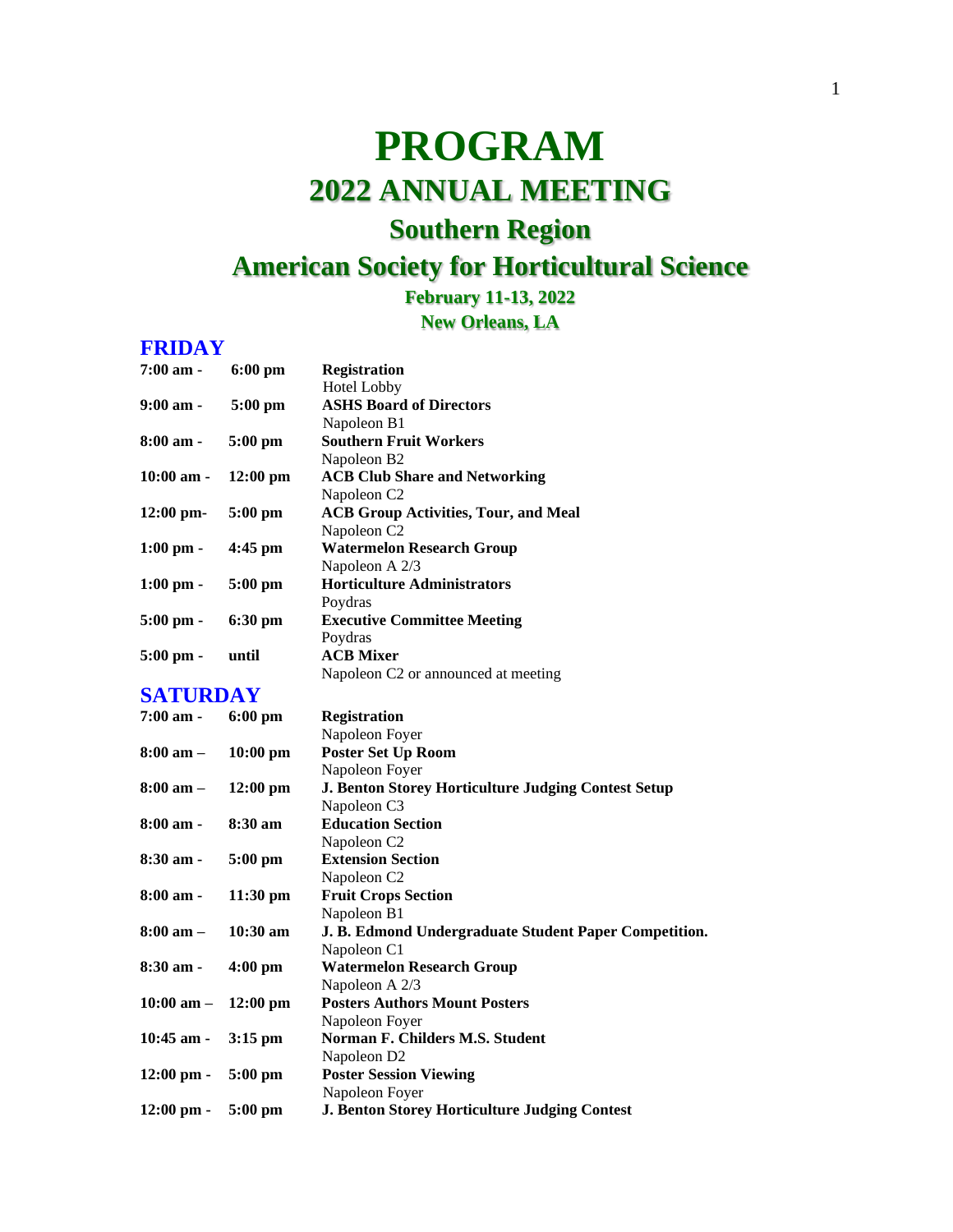|                                     |                    | Napoleon C <sub>3</sub>                           |
|-------------------------------------|--------------------|---------------------------------------------------|
| $1:00 \text{ pm} -$                 | $3:30 \text{ pm}$  | <b>Vegetable Crops Section</b>                    |
|                                     |                    | Napoleon B1                                       |
| $3:30 \text{ pm} - 5:15 \text{ pm}$ |                    | Warren S. Barham Ph.D. Student Paper Competition  |
|                                     |                    | Napoleon C1                                       |
| <b>SUNDAY</b>                       |                    |                                                   |
| $7:00 \text{ am} -$                 | $10:45$ am         | <b>Registration</b>                               |
|                                     |                    | Napoleon Foyer                                    |
| $8:00$ am -                         | 10:45 am           | <b>Poster Session Viewing</b>                     |
|                                     |                    | Napoleon Foyer                                    |
| $8:00 \text{ am} -$                 | $10:15$ am         | <b>Vegetable Crops Section</b>                    |
|                                     |                    | Oakley                                            |
| $8:00 \text{ am} -$                 | $11:00 \text{ am}$ | <b>Floriculture, Ornamentals and Turf Section</b> |
|                                     |                    | Edgewood A/B                                      |
| $8:00 \text{ am} -$                 | $10:45$ am         | <b>Fruit Crops Section</b>                        |
|                                     |                    | Estherwood                                        |
| $8:00 \text{ am} -$                 | $10:45$ am         | <b>Postharvest &amp; Biotechnology Section</b>    |
|                                     |                    | Napoleon A1                                       |
| $9:00 \text{ am} -$                 | 10:45am            | <b>ACB Business Meeting</b>                       |
|                                     |                    | Borgne                                            |
| $11:00$ am -                        | $12:30 \text{ pm}$ | <b>Annual Business Meeting and Award Program</b>  |
|                                     |                    | Borgne                                            |
| $1:00 \text{ pm} -$                 | $3:00 \text{ pm}$  | <b>Poster Session Take Down</b>                   |
|                                     |                    | Napoleon Foyer                                    |

#### **SAAS Program**

| $2:30 \text{ pm} -$ | $3:30 \text{ pm}$ | <b>SAAS Board Meeting</b>            |  |
|---------------------|-------------------|--------------------------------------|--|
|                     |                   | Borgne                               |  |
| $4:00 \text{ pm} -$ | $4:30 \text{ pm}$ | <b>SAAS General Business Meeting</b> |  |
|                     |                   | Borgne                               |  |

#### **SAAS Super Bowl Party**

| $5:00$ pm- | until | <b>SAAS Super Bowl Party</b> |
|------------|-------|------------------------------|
|            |       | Armstrong Ballroom, Sheraton |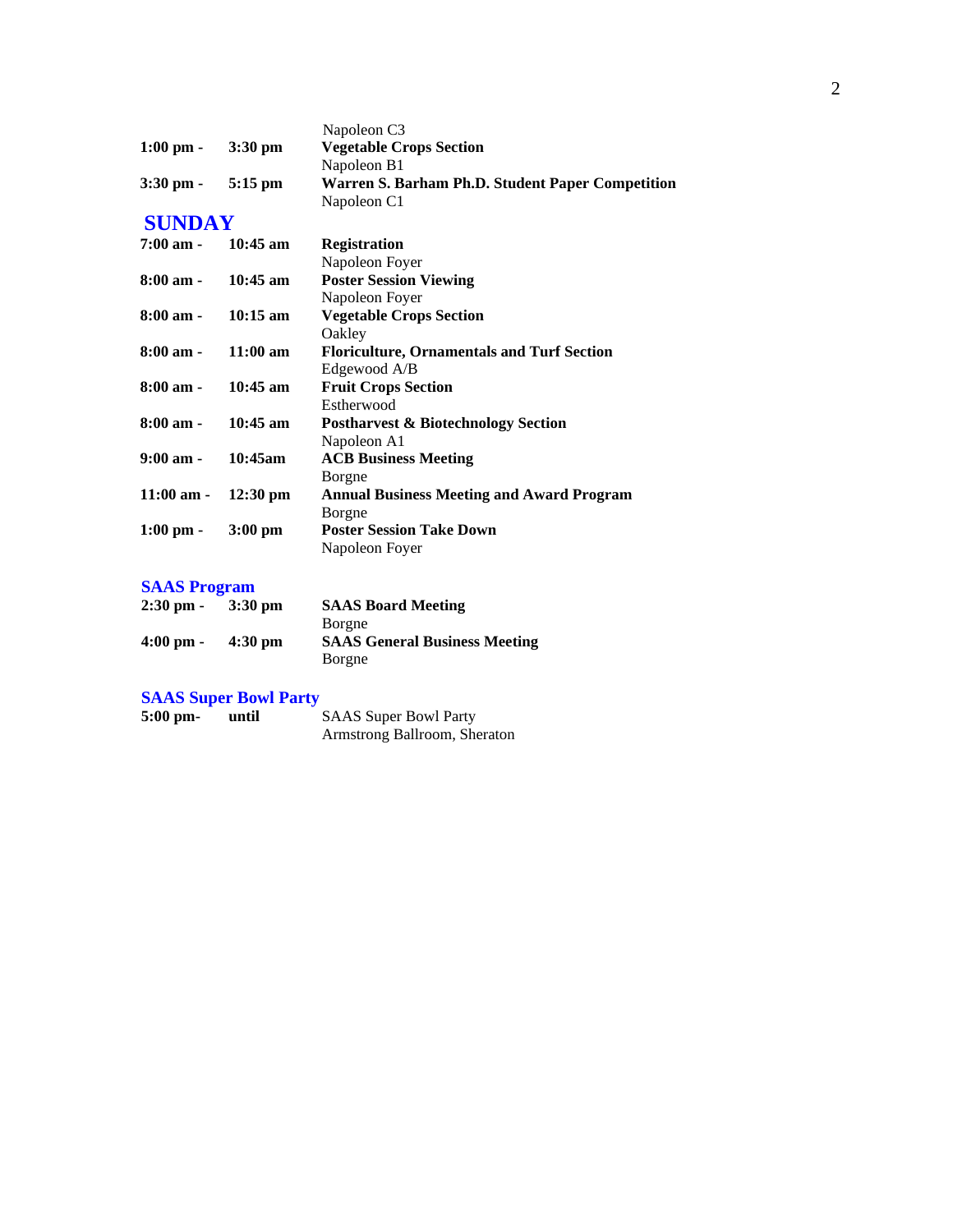### **REGISTRATION**

**Friday 7:00 am - 6 pm Hotel Lobby Saturday 7:00 am - 6 pm Napoleon Foyer Sunday 7:00 am – 10:45 am Napoleon Foyer**

# **FRIDAY February 11, 2022**

#### **ACB Activities**

| Room: | Napoleon C <sub>2</sub>                      |
|-------|----------------------------------------------|
| Time: | 10:00 - 12:00 Club Share and                 |
|       | <b>Networking</b>                            |
|       | 12:00-5:00 Activity/Tour TBA                 |
|       | 5:00 – Mixer exact time/place TBA            |
|       | Presiding: Elizabeth Clippard, ACB-President |
|       | <b>Nate Phillips, ACB Advisor</b>            |

#### **SRASHS Executive Committee**

| <b>Room:</b>      | <b>Poydras</b>     |
|-------------------|--------------------|
| <b>Time:</b>      | $5:00 - 6:30$      |
| <b>Presiding:</b> | Mengmeng Gu, Chair |

#### **ASHS Board of Directors**

| <b>Room:</b>      | <b>Napoleon B1</b>            |
|-------------------|-------------------------------|
| <b>Time:</b>      | $9:00 - 5:00$                 |
| <b>Presiding:</b> | <b>Mike Neff, Coordinator</b> |

#### **Working Groups**

Listed at end of program

# **SATURDAY February 12, 2022**

#### **J. BENTON STOREY UNDERGRADUATE JUDGING CONTEST**

**Room: Napoleon C3 Time: 8:00 - 12:00 Contest Set-Up 12:00-5:00 Judging Contest 5:00 -until Scoring contest Presiding: TBA, ACB Vice-President Nate Philips, ACB Advisor**

#### **J. B. EDMOND UNDERGRADUATE STUDENT PAPER COMPETITION**

**Room: Napoleon C1 Presiding: Elizabeth Clippard,** ACB-President, Moderator **Amy Wright,** SRASHS President, Courtesy Welcome to Undergrads **Jeb Fields,** Section Chair & Judging Coordinator **Abstracts:** To publish abstract in *HortScience*, see instructions at end of program. Submit on disk at meeting or email to Chair:

#### **8:00-11:15 - Order of Presentations roughly at 15 min intervals**

JFields@agcenter.lsu.edu

- 1. **Carbohydrate Budget of Pecan Trees during 2021 Fruiting Season.** Wendy Gong\*, Srijana Panta and Lu Zhang. Department of Horticulture & Landscape Architecture, Oklahoma State University, Stillwater, OK 74078. (luzhang@okstate.edu)
- 2. **Carbohydrate content of rhizomes as potential indicator of sod tensile strength in**  *Cynodon spp***.** Abigail Hobbs\*, Charles Fontanier, Niels Maness, and Shehbaz Singh**,**  Department of Horticulture and Landscape Architecture, Oklahoma State University, Stillwater. **OK** 74078-6027. (abigail.hobbs@okstate.edu)
- 3. **Cut Flower Carnation Photoluminescence.**  Abby Pace<sup>1\*</sup>, Bruce L. Dunn<sup>1</sup>, Charles Fontanier<sup>1</sup>, Carla Goad<sup>2</sup>, and Hardeep Singh<sup>31</sup>, 358 Ag Hall, Department of Horticulture and Landscape Architecture, Oklahoma State University, Stillwater, OK 74078, <sup>2</sup>301F MSCS Bldg., Department of Statistics, Oklahoma State University, Stillwater, OK 74078, <sup>3</sup>2002 Throckmorton Plant Science Center, Kansas State University, Manhattan, KS 66506 (bruce.dunn@okstate.edu)
- 4. **Discovery of Natural Agents for the Control of Ball Moss (***Tillandsia recurvate***) on Ornamental Landscape Plants.** Brianna Slade\*, Heather Kirk-Ballard and Zhijun Liu, School of Plant, Environmental and Soil Sciences, Louisiana State University, Baton Rouge, LA. 70803. (bslade1@lsu.edu).
- 5. **Effects of Nitrogen, Potassium, and Musketeer® Turf Growth Regulator on Dollar Spot Disease Severity of Creeping**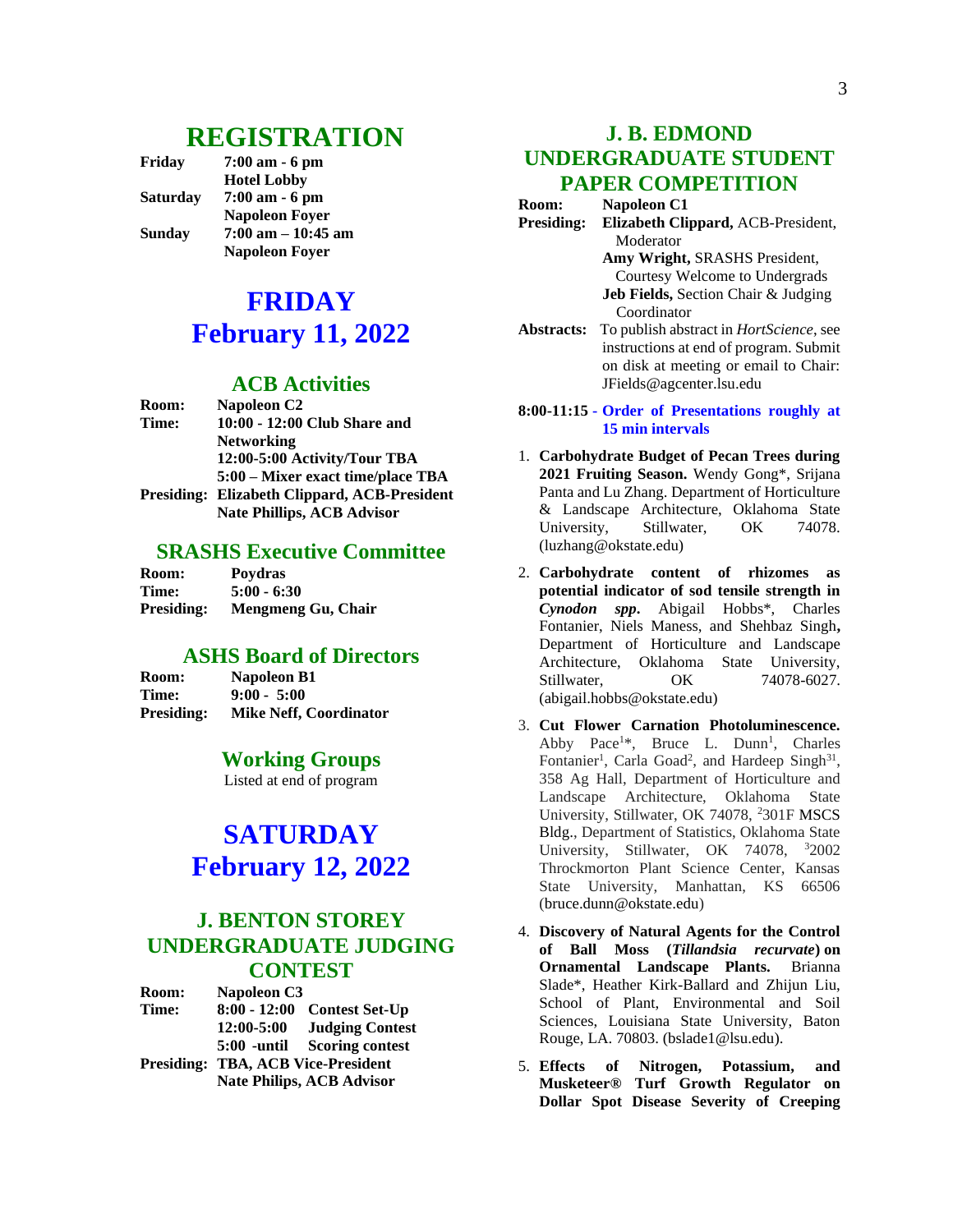**Bentgrass**. Ashton Franks\* and Charles Fontanier. Department of Horticulture and Landscape Architecture, Oklahoma State University, Stillwater, OK 74078-6027. (ashton.franks@okstate.edu)

- 6. **Effects of Paper and Plastic Mulch on Tomato**  and Okra Production. Izzy Gonzales<sup>1\*</sup>, Bizhen Hu<sup>2</sup>, Lynn Brandenberger<sup>2</sup>, Matthew Beartrack<sup>2</sup>, and Charles Fontanier<sup>2</sup>, <sup>1</sup>Department of Environmental Science, Oklahoma State University, Stillwater, OK 74078, <sup>2</sup>Department of Horticulture and Landscape Architecture, Oklahoma State University, Stillwater, OK 74078. (bizhen.hu@okstate.edu)
- 7. **Effects of Trellising Systems on Spotted-Wing Drosophila in Blackberries in Arkansas**. Mataya Duncan <sup>1</sup>\*, Sarah Cato <sup>2</sup>, Lizzy Herrera<br><sup>2</sup>, Aaron Cato <sup>2</sup>, and Amanda McWhirt <sup>2</sup>, <sup>1</sup> Department of Biology, University of Arkansas at Little Rock, 2801 S. University Ave., Little Rock, AR 72204, <sup>2</sup> Department of Horticulture, University of Arkansas Cooperative Extension Service, 2301 S. University Ave., Little Rock, AR 72204. (msduncan@ualr.edu)
- 8. **Influence of Flue Gas Desulfurization Gypsum on Phosphorus Loss in Pine Bark**  Substrates. Landon Erbrick<sup>1\*</sup>, Paul Bartley<sup>1</sup>, Dexter Watts<sup>2</sup>, and Allen Torbert<sup>2</sup>, <sup>1</sup>101 Funchess Hall, Department of Horticulture, Auburn University, AL 36849. <sup>2</sup>USDA-ARS National Soil Dynamics Laboratory, Auburn, AL 36832. (pcb0004@auburn.edu)
- 9. **Quality and Yield Responses of Louisiana Tea to Nitrogen Fertilizer Treatments.** Harrison Steudlein<sup>1\*</sup>, Yan Chen<sup>1</sup>, Zhijun Liu<sup>2</sup>, and Lisa Fultz. <sup>1</sup>School of Plant, Environmental and Soil Sciences, Louisiana State University, <sup>2</sup>School of Renewable Natural Resources. Baton Rouge, LA 70803. <sup>1</sup>(yachen@agcenter.lsu.edu)
- 10.**Scalable Extraction and Purification of an Anti-Cancer Drug Precursor from Oklahoma Eastern Red Cedar**. Gwen Reilly\*1, Niels Maness<sup>2</sup>, John Nickel<sup>2</sup>, and Katie Stenmark<sup>2</sup>, <sup>1</sup>Department of Nutritional Sciences, <sup>2</sup>Department of Horticulture and Landscape Architecture, Oklahoma State University, Stillwater, OK 74078. (greilly@okstate.edu)
- 11.**School gardens: why they are important, who benefits, and how they can be supported.**  Shelley Mitchell and Genny Harris\*, OSU Department of Horticulture and Landscape Architecture, Oklahoma State University,

| Stillwater,                    | Oklahoma | 74078. |
|--------------------------------|----------|--------|
| (shelley.mitchell@okstate.edu) |          |        |

- 12.**Tea Leaf Chemical Composition Altered by**  Temporary Shade in Louisiana. Javen Little<sup>1\*</sup>, Yan Chen<sup>1</sup>, Harrison Steudlein<sup>1</sup>, Zhijun Liu<sup>2</sup>, and Lisa Fultz<sup>1</sup>. <sup>1</sup>School of Plant, Environmental and Soil Sciences, Louisiana State University, <sup>2</sup>School of Renewable Natural Resources, 227 Renewable Natural Resources Bldg. Baton Rouge, LA 70803. (yachen@agcenter.lsu.edu)
- 13.**Using Iron and Sulfur to Correct Iron Deficiency in Potted Petunias.** Alexandria Thompson\* and Bruce L. Dunn. 358 Ag Hall, Department of Horticulture and Landscape Architecture, Oklahoma State University, Stillwater OK, 74078 (bruce.dunn@okstate.edu)

#### **NORMAN F. CHILDERS M.S. GRADUATE STUDENT PAPER COMPETITION**

- **Room: Napoleon D2 Presiding: Matt Chappell, Chair**
- **Abstracts:** To publish abstract in *HortScience*, see instructions at end of program. Submit on disk at meeting or email to Chair: chappell@vt.edu
- **8:30-12:00, 12:30-3:00 Order of Presentations roughly at 15 min intervals**
- **1. A public-private partnership to uncover genetic treasures in** *Rubus.* Katelyn Sheehan-Lust<sup>1\*</sup>, Gina Fernandez<sup>1</sup>, Hamid Ashrafi<sup>1</sup>, Cherie Oschenfeld<sup>2</sup>, Abraham Corrales<sup>3</sup>, Margaret Worthington<sup>4</sup>, Erika Henderson<sup>4</sup>, Courtney Weber<sup>5</sup>, Jill Bushakra<sup>6</sup> and Michael Dossett<sup>7</sup>.<sup>1</sup> Department of Horticultural Science, NCSU Raleigh NC,  $2$  Pairwise, Durham, NC,  $3$  Plant Sciences Inc., Watsonville, CA, <sup>4</sup> Department of Horticulture, University of Arkansas Fayetteville, AR, <sup>5</sup> Department of Horticulture, Cornell University Ithaca, NY, <sup>6</sup> USDA, Corvallis, OR, 7 BC Berry Cultivars, Agassiz, British Colombia, Canada. (kesheeha@ncsu.edu)
- 2. **Alleviating dormancy: The effect of temperature, gibberellic acid, and cool-moist stratification on select carex species**. Godwin Shokoya\* , Dr. Charles Fontanier, Dr. Bruce Dunn and Dr. Dennis Martin. Department of Horticulture, Oklahoma State University,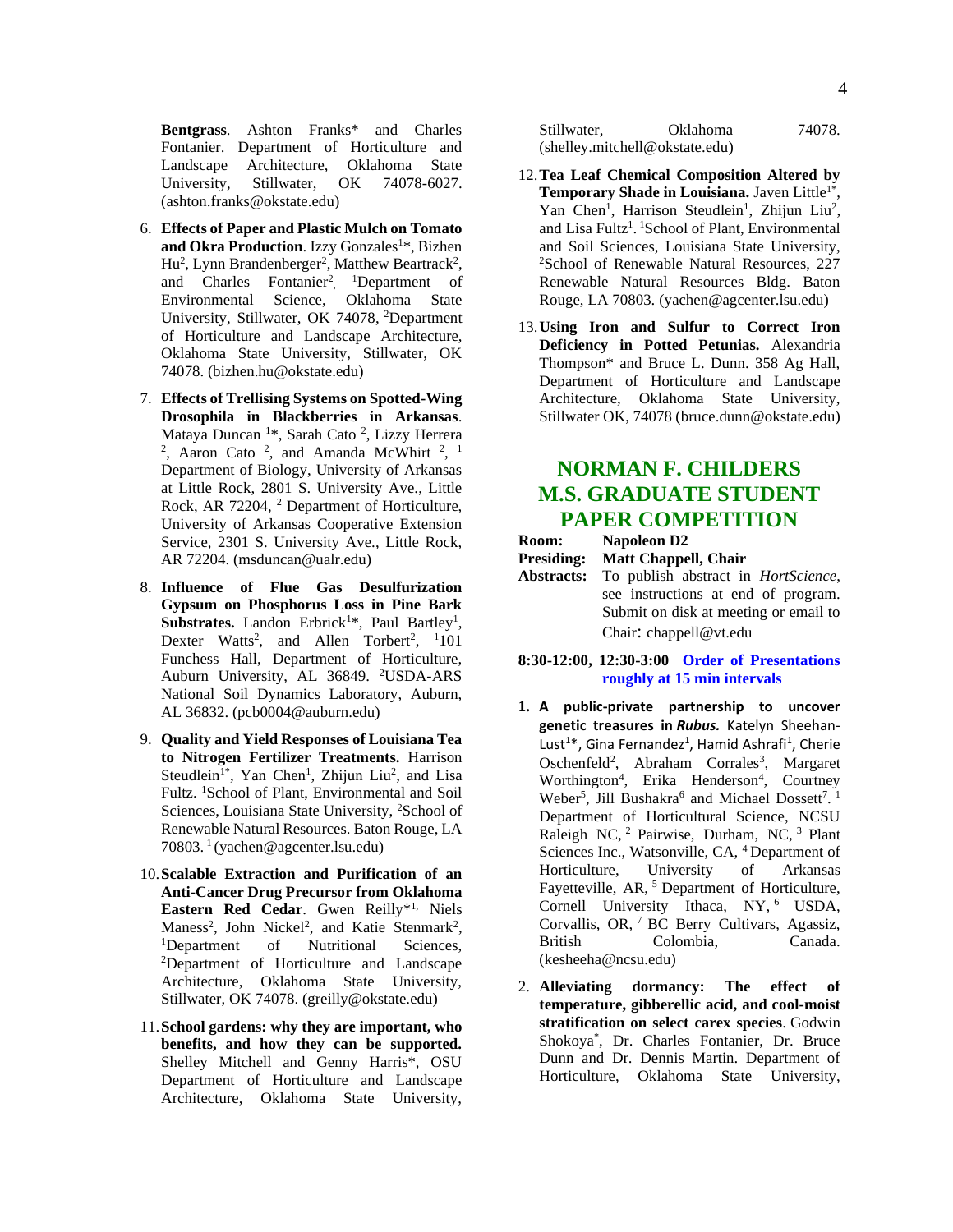Stillwater, Oklahoma, OK 74078. (godwin.shokoya@okstate.edu)

- 3. **An overview: Current state of knowledge of** *Cannabis sativa* **propagation by cuttings**. Samuel des Bordes\* , Babitha Jampala, Heather Kirk-Ballard, Kathryn Fontenot and Gerald Myers. School of Plant, Environmental and Soil Sciences, Louisiana State University, Baton Rouge, LA 70803. (sdesbo1@lsu.edu)
- 4. **Delayed pruning as a tool to prevent frost damage on grapevines in the Southeast Region** (*Vitis vinifera* L.). Jack Bobo<sup>1</sup>, Shane  $Breeden<sup>1</sup>$ . Savithri Nambeesan<sup>1</sup>, , Mark Hoffman<sup>2</sup>, Cain Hickey<sup>3</sup> and Leonardo Lombardini<sup>1</sup>. <sup>1</sup> Department of Horticulture, University of Georgia, Athens, GA 30606, <sup>2</sup> Department of Horticulture, North Carolina State University, Raleigh, NC 27607, <sup>3</sup> Department of Plant Science, Penn State University, University Park, PA 16802. (jbobo@uga.edu)
- 5. **Effect of different colored shade nets on quality and production of ornamental plants**. Harpreet Singh\* and Bruce L. Dunn. Department of Horticulture and Landscape Architecture, Oklahoma State University, Stillwater, OK 74075. [\(harpreet.singh11@okstate.edu\)](mailto:harpreet.singh11@okstate.edu)
- 6. **Determining quality, volatile, and aroma sensory attributes of Arkansas-grown hops**. Jordan P. Chenier<sup>1\*</sup>, James O. McClelan<sup>1</sup>, Renee T. Threlfall<sup>1</sup>, Amanda L. McWhirt<sup>2</sup>, Aaron  $\text{Cato}^2$ , Luke R. Howard<sup>1</sup> and Cindi R. Brownmiller<sup>1</sup>.<sup>1</sup> 2650 N. Young Avenue, Food Science Department, University of Arkansas, Fayetteville, AR 72704, <sup>2</sup> 2301 S. University Ave., Cooperative Extension Service, University of Arkansas, Little Rock, AR 72204. (jchenier@uark.edu)
- 7. **Effects of pumpkin spacing on fruit yield, size, and uniformity**. Kim **Heagy**<sup>\*1</sup>, , Travis Birdsell<sup>2</sup> and Jonathan Schultheis<sup>1</sup>.<sup>1</sup> Raleigh, NC, Department of Horticultural Science, NC State University, <sup>2</sup> Jefferson, NC, Ashe County Center, North Carolina Cooperative Extension Service. (kkheagy@nscu.edu)
- 8. **Evaluating effects of chemical pinching during early vegetative stages on 'Sunfinity' sunflower for potted plant production**. Mason Marshall\*<sup>1</sup>, Terri Starman<sup>1</sup>, H. Brent Pemberton<sup>2</sup> and Calvin Trostle<sup>3</sup>. <sup>1</sup> Department of Horticultural Sciences, Texas A&M University, College Station, TX, <sup>2</sup> Texas A&M AgriLife

Research, Texas A&M AgriLife Research and Extension Center, Overton, TX, <sup>3</sup> Texas A&M AgriLife Research and Extension, Lubbock, TX, USA. (masonmarshall@tamu.edu)

- 9. **Evaluation of shipping potential on marketability of North Carolina-grown** muscadine grapes. J. Cody Rawls<sup>1\*</sup>, Renee T. Threlfall<sup>1</sup> and Margaret L. Worthington<sup>2</sup>.<sup>1</sup> 2650 N. Young Avenue, Food Science Department, University of Arkansas, Fayetteville, AR 72704, <sup>2</sup> 316 Plant Science, Horticulture Department, University of Arkansas, Fayetteville, AR 72701. (rawls@uark.edu)
- 10.**Evaluation of sweetpotato varieties in an organically managed system in North**  Carolina. Alyssa J. Woodard<sup>1\*</sup>, Jonathan Schultheis<sup>1</sup> and David Suchoff<sup>2</sup>.<sup>1</sup> Department of Horticultural Sciences, North Carolina State University, Raleigh, NC 27695, <sup>2</sup> Department of Crop and Soil Sciences, North Carolina State University, Raleigh, NC 27695. (ajwooda2@ncsu.edu)
- 11.**Flowering in 'Natchez' crepe myrtle (***Lagerstroemia* **×***fauriei* **'Natchez') in relation to crepe myrtle bark scale (***Acanthococcus lagerstroemiae***) and sooty mold (***Capnodium* **sp.) incidence**. Beatriz Ruiz \* , P. Alvarez, J. Parsons and Derald A. Harp. Texas A&M University-Commerce, Commerce, TX 75429. (bruiz2@leomail.tamuc.edu)
- 12.**Genetic diversity of wild and cultivated muscadine grape (***Vitis rotundifolia***) Populations.** Kenneth Buck\* and Margaret Worthington. 316 Plant Science, Department of Horticulture, University of Arkansas, Fayetteville, AR 72701. (kb013@uark.edu)
- 13.**Harvest attributes of 3-year-old Arkansasgrown hops with different fertility rates**. James O. McClellan<sup>1\*</sup>, Renee T. Threlfall<sup>1</sup>, Amanda L. McWhirt<sup>2</sup>, Aaron Cato<sup>2</sup>, Luke R. Howard<sup>1</sup> and Cindi R. Brownmiller<sup>1</sup>.<sup>1</sup> 2650 N. Young Avenue, Food Science Department, University of Arkansas, Fayetteville, AR 72704, <sup>2</sup> 2301 S. University Ave., Cooperative Extension Service, University of Arkansas, Little Rock, AR 72204. (jomcclel@uark.edu)
- 14.**Heat stress responses of tomato plants grafted onto wild relative rootstocks** *S. pennellii* **and** *S. peruvianum.* Chungkeun Lee\* and Daniel I. Leskovar. Texas A&M AgriLife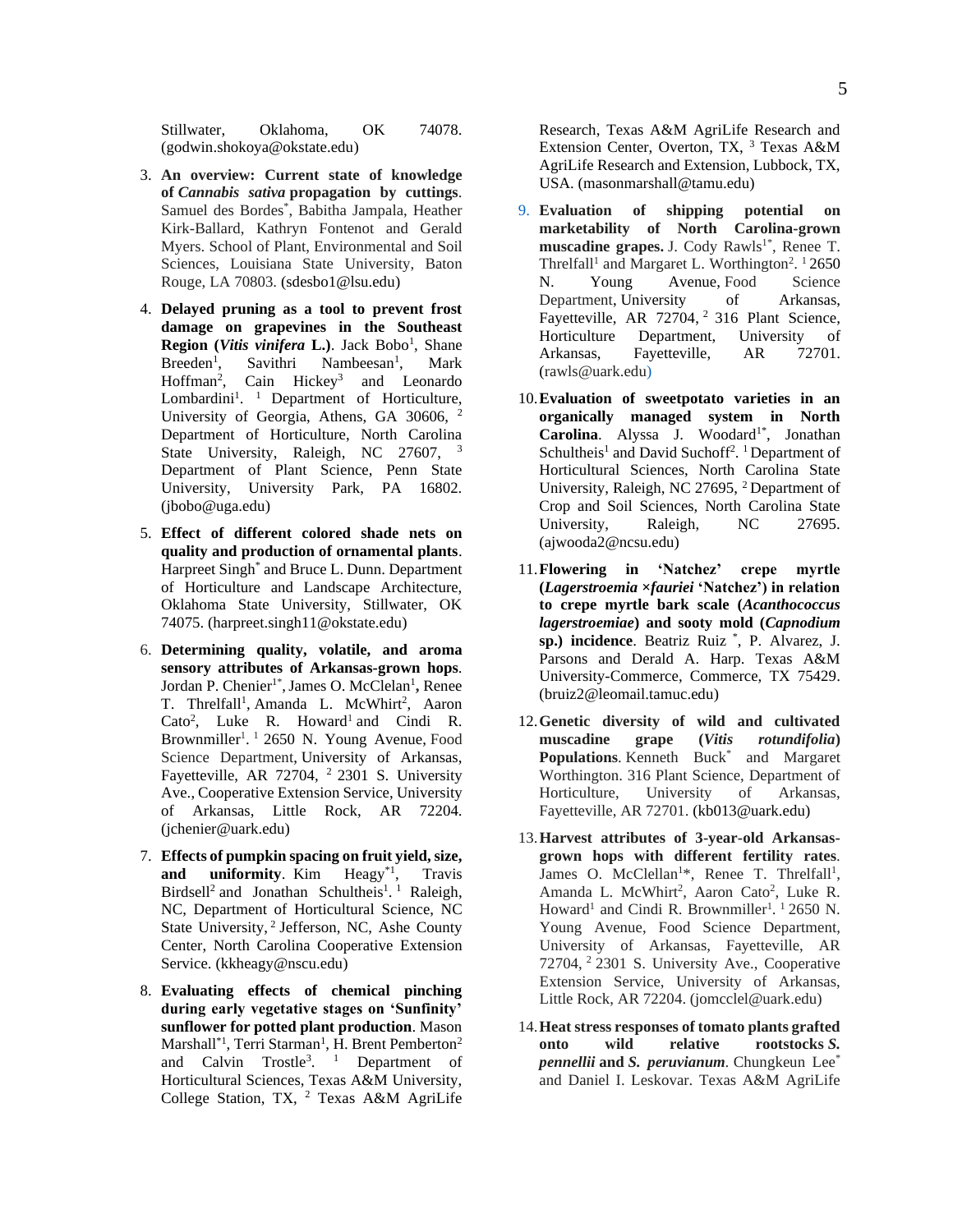Research and Extension Center, Uvalde, TX 78801. (d-leskovar@tamu.edu)

- 15.**Higher nitrogen pre-plant rates are not associated with improved yield of June bearing strawberry in North Carolina**. Amanda Lay-Walters<sup>1\*</sup>, Michelle Schroeder-Moreno<sup>2</sup>, Alex Woodley<sup>2</sup> and Mark Hoffmann<sup>1</sup>. <sup>1</sup> Department of Horticultural Science, North Carolina State University, Raleigh, NC 27695, <sup>2</sup> Department of Crop and Soil Science, North Carolina State University, Raleigh, NC 27695. (amlay@ncsu.edu)
- 16.**Investigating acquisitional nitrogen source preference in southern highbush blueberry**. John Doyle<sup>1\*</sup>, Anish Malladi<sup>1</sup> and Miguel Cabrera<sup>2</sup>. <sup>1</sup> 1111 Plant Sciences Building, Department of Horticulture, University of Georgia, Athens, GA  $30601$ , <sup>2</sup> 4119 Plant Sciences Building, Department of Crop and Soil Sciences, University of Georgia, Athens, GA 30601. (doylejw@uga.edu, malladi@uga.edu)
- 17.**Investigating optimal irrigation of** *Vitis vinifera* **'Roussanne' vines grown on the Texas High Plains**. Kyle Lauterbach<sup>1\*</sup>, Thayne Montague<sup>1,2</sup>, Pierre Helwi<sup>2</sup> and Ed Hellman<sup>1</sup>.<sup>1</sup> Department of Plant and Soil Science, Texas Tech University, Lubbock, TX 79409, <sup>2</sup> Texas A&M AgriLife Research and Extension Center, Lubbock, TX 79403, <sup>3</sup> Department of Plant and Soil Science, Texas Tech University, Fredericksburg, TX 78624. (klauterb@ttu.edu)
- 18.**Investigation of methyl bromide replacements: Controlling soil pests through steam in combination with alternative chemicals**. Emma  $Volk^{1*}$ , Gene Fox<sup>1</sup>, Joe Neal<sup>1</sup>, Steven Fennimore<sup>2</sup> and Mark Hoffmann<sup>1</sup>.<sup>1</sup> Department of Horticultural Science, North Carolina State University, Raleigh, NC 27695, <sup>2</sup> University of California Davis, Department of Plant Science, Salinas, CA 93905. (evolk@ncsu.edu)
- 19.**Mutation breeding of** *Salvia coccinea* **with ethyl methanesulfonate (EMS).** Rebekah Maynard\* and J. Ruter, Department of Horticulture, University of Georgia, Athens, GA, 30602. (rebekah.maynard@uga.edu)
- 20.**Primocane height manipulation on dwarf and standard blackberry plants utilizing plant**  growth regulators. Carmen Johns<sup>1\*</sup>, Margaret Worthington<sup>1</sup>, Christopher Clavet<sup>2</sup> and Tom Kon<sup>2</sup> . <sup>1</sup> 1316 Plant Science, Department of Horticulture, University of Arkansas,

Fayetteville, AR 72701, <sup>2</sup> North Carolina State University Department of Horticultural Sciences, Mountain Horticultural Crops Research and Extension Center, 455 Research Drive, Mills River, NC 28759. (cxj025@uark.edu)

- 21.**Quantity demand and latent demand for local foods in local public institutions of Lee and Russell Counties, Alabama**. Jesse Teel\* . Department of Horticultural Sciences, Auburn University, Auburn, AL 36830. [\(jct0014@auburn.edu\)](mailto:jct0014@auburn.edu)
- 22.**Using** *Lachancea thermotolerans* **yeast to modify acidity in wine fermentations from Chambourcin grapes grown in Arkansas**. Amanda J. Fleming\* and Renee T. Threlfall. 2650 N. Young Avenue, Department of Food Science, University of Arkansas, Fayetteville, AR 72704. (ajflemin@uark.edu)
- 23.**Volatile and sensory aroma attributes of arkansas-grown fresh-market blackberries**. Andrea L. Myers\* , Renee T. Threlfall, Luke R. Howard and Cindi R. Brownmiller. 2650 N. Young Avenue, Food Science Department, University of Arkansas, Fayetteville, AR 72704. (alm028@uark.edu)
- 24.**Water temperature effects on basil growth in NFT hydroponic systems**. Teal Hendrickson\* and Bruce Dunn. 358 Ag Hall, Department of Horticulture and Landscape Architecture, Stillwater, OK 74078. (teal.hendrickson@okstate.edu)

#### **WARREN S. BARHAM Ph.D. GRADUATE STUDENT PAPER COMPETITION**

| <b>Room:</b> | Napoleon C1                                                   |
|--------------|---------------------------------------------------------------|
|              | Presiding: Matt Chappell, Chair                               |
|              | <b>Abstracts:</b> To publish abstract in <i>HortScience</i> , |
|              | see instructions at end of program.                           |
|              | Submit on disk at meeting or email to                         |
|              | 1:00-4:45Chair: chappell@vt.edu                               |

#### **1:00 – 4:45: Order of Presentations roughly at 15 min intervals**

1. **3D phenotyping and quantitative analysis of peach tree architecture via terrestrial laser**  scanning. Jordan Knapp-Wilson<sup>1\*</sup>, Rafael Bohn Reckziegel<sup>2</sup>, Alexander Bucksch<sup>3</sup> and Dario J. Chavez<sup>4</sup>. <sup>1</sup> Cowart Building - Rm 214, Institute of Plant Breeding, Genetics, Genomics, University of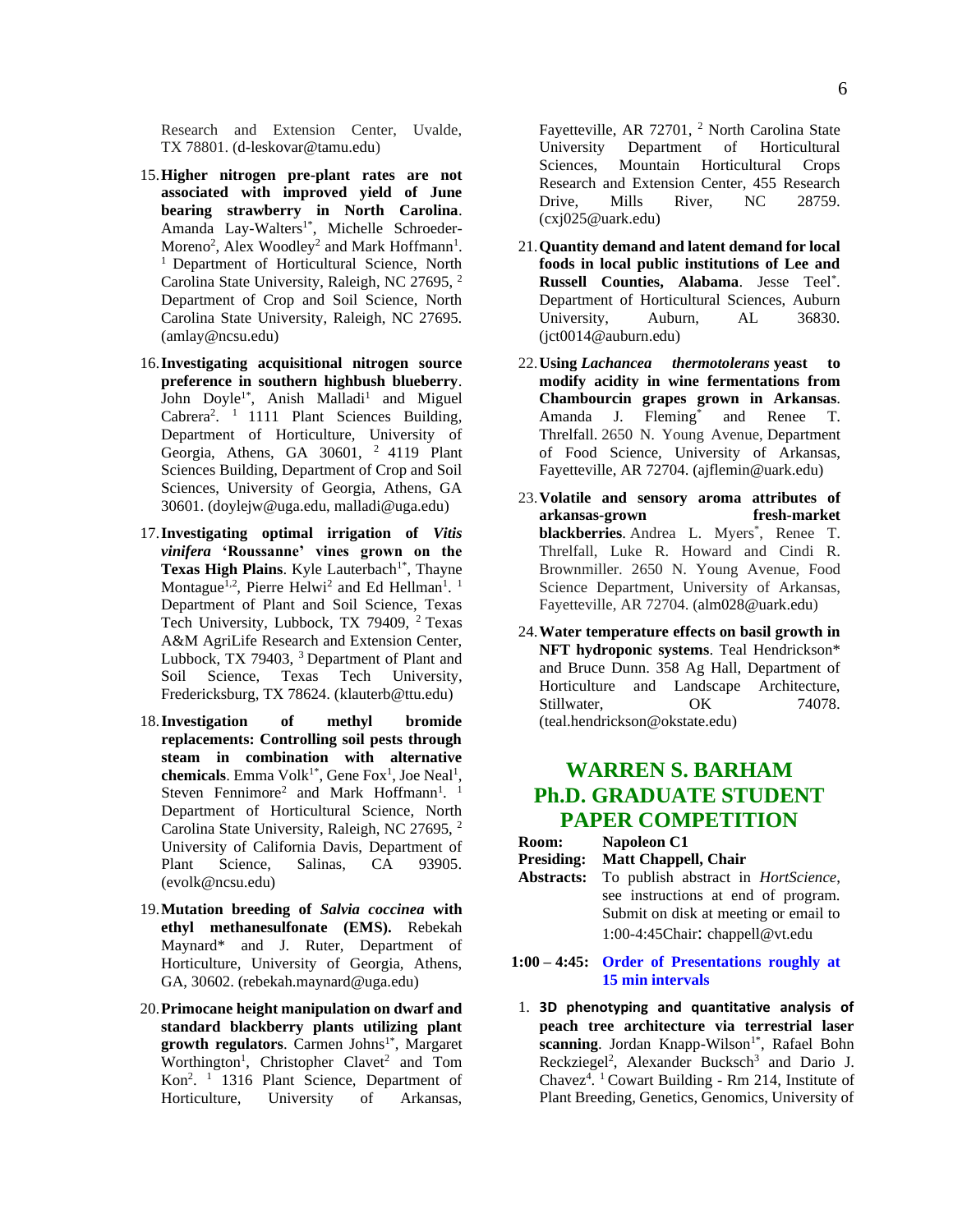Georgia, Griffin Campus, Griffin, GA 30223, <sup>2</sup> Chair of Forest Growth and Dendroecology, University of Freiburg, Freiburg, Germany 79098, <sup>3</sup> Miller Plant Sciences - Rm 2611, Department of Plant Biology, University of Georgia, Athens Campus, Athens, GA 30602, <sup>4</sup>Physiology Building - Rm 105, Department of Horticulture, University of Georgia, Griffin Campus, Griffin, GA 30223. (jrk88473@uga.edu)

- 2. **Association mapping of fruit firmness and morphology** in **blackberry**. Mason Chizk<sup>1\*</sup>, Margaret Worthington<sup>1</sup>, Carmen Johns<sup>1</sup>, Lacy Nelson<sup>1</sup>, John R. Clark<sup>1</sup>, Rishi Aryal<sup>2</sup> and Hamid Ashrafi<sup>2</sup>.<sup>1</sup> 1316 Plant Science, Department of Horticulture, University of Arkansas, Fayetteville, AR 72701, <sup>2</sup> North Carolina State University Department of Horticultural Sciences, 234 Kilgore Hall Campus Box 7609, Raleigh, NC 27695. (tmchizk@uark.edu)
- 3. **Dissection of race 1 anthracnose resistance in a watermelon (***Citrullus lanatus* **var.** *lanatus***) biparental mapping population**. Bed Prakash Bhatta<sup>1,2\*</sup>, Takshay Patel<sup>3</sup>, Edgar Correa<sup>1,2</sup>, Todd C. Wehner<sup>3</sup>, Kevin M. Crosby<sup>1</sup>, Michael J. Thomson<sup>4</sup>, Richard Metz<sup>5</sup>, Shichen Wang<sup>5</sup>, Marcel Brun<sup>5</sup>, Charles D. Johnson<sup>5</sup> and Subas Malla<sup>1,2</sup>.<sup>1</sup> Department of Horticultural Sciences, Texas A&M University, College Station, Texas, 77843, USA, <sup>2</sup> Texas A&M AgriLife Research and Extension Center, Uvalde, Texas, 78801, USA, <sup>3</sup> Department of Horticultural Science, North Carolina State University, Raleigh, North Carolina, 27695, USA, <sup>4</sup> Department of Soil and Crop Sciences, Texas A&M University, College Station, Texas, 77843, USA,<sup>5</sup> Genomics and Bioinformatics Service, Texas A&M AgriLife Research, College Station, Texas, 77843, USA. **(**subas.malla@ag.tamu.edu)
- 4. **Evaluation of one-time foliar auxin applications co-applied with a surfactant in the propagation**  of woody ornamentals. Anthony T. Bowden<sup>1\*</sup>, Patricia R. Knight<sup>1</sup>, Jenny B. Ryals<sup>1</sup>, Christine E.H. Coker<sup>1</sup>, Scott A. Langlois<sup>1</sup>, Shaun R. Broderick<sup>2</sup>, Eugene K. Blythe<sup>3</sup>, Hamidou F. Sakhanokho<sup>4</sup> and Ebrahiem M. Babiker<sup>4</sup>. <sup>1</sup> Coastal Research and Extension Center, South Mississippi Branch Experiment Station, P.O. Box 193, Poplarville, MS 39470, <sup>2</sup> Truck Crops Branch Experiment Station, 2024 Experiment Station Rd., Crystal Springs, MS 39059, <sup>3</sup> College of Agriculture, Auburn University, Auburn, AL 36849, <sup>4</sup>USDA-ARS Southern Horticultural Lab., P.O. Box 287, Poplarville, MS 39470. (ab1001@msstate.edu)
- 5. **Evaluation of nitrogen rate and fertilizer source for the production of organic onion in Georgia**. Hanna de Jesus<sup>\*1</sup>, Kate Cassity-Duffey<sup>1</sup>, Andre da Silva<sup>2</sup>, Bhabesh Dutta<sup>3</sup> and Timothy Coolong<sup>1</sup>.<sup>1</sup> 1111 Miller Plant Sciences, University of Georgia, Athens, GA 30602, <sup>2</sup> 124 Funchess Hall, Auburn University, Auburn, AL 36849, <sup>3</sup> 2360 Rainwater Rd., University of Georgia, Tifton, GA 31793. (hannaij@uga.edu)
- 6. **Effect of drying methods no hemp flower**  quality. Noelle  $\text{Joy}^{*1}$ , Timothy Coolong<sup>1</sup>, and Daniel Jackson<sup>2</sup>. <sup>1</sup> 1111 Miller Plant Sciences, University of Georgia, Athens, GA 30602, <sup>2</sup> 2400 College Station Rd., Crop Quality Lab, University of Georgia, Athens, GA 30602. (noellejoy@uga.edu)
- 7. **Hydration of traditional and stratified substrates under varied moisture conditions**. Kristopher S. Criscione\* and Jeb S. Fields. Hammond Research Station, Louisiana State University Agricultural Center, 21549 Old Covington Hwy., Hammond, LA 70403. (kcrisc2@lsu.edu)
- 8. **Impact of light intensity on bud fruitfulness of French-American hybrid 'Traminette' and American 'Concord' grapevines**. Kyle Freedman\* , Cristian Collado, Ricardo Hernández and Mark Hoffmann. Department of Horticultural Science, North Carolina State University, Raleigh, NC 27695. (kafreedm@ncsu.edu)
- 9. **Influence of cadmium on growth and nutrient uptake in hydroponically-grown hemp**. Amanda Olbrick Marabesi<sup>\*1</sup>, Timothy Coolong<sup>1</sup> and Jason Lessl<sup>2</sup>.<sup>1</sup> 1111 Miller Plant Sciences, University of Georgia, Athens, GA  $30602$ , <sup>2</sup> 2400 College Station Rd., Agricultural and Environmental Services Lab, University of Georgia, Athens, GA 30602. (aom@uga.edu)
- 10.**Integration of blueberry flavor volatile with consumer acceptability for identification of key**  flavor compounds. Jamal Mohammed<sup>1\*</sup>, Kathleen S. Amaral<sup>1</sup>, Juyoung Kim<sup>2</sup>, Shangci Wang<sup>2</sup>, Koushik Adhikari<sup>2</sup>, Renée M. Holland<sup>3</sup>, D. Scott NeSmith<sup>1</sup> and Rachel A. Itle<sup>1</sup>. <sup>1</sup> Department of Horticulture, University of Georgia, UGA– Cowart Building, 210 Cowart Street, Griffin, GA 30223, <sup>2</sup> Department of Food Science & Technology, University of Georgia, UGA – Melton Building, 350 Woodroof Drive, Griffin GA, 30223, <sup>3</sup>ANR Extension, University of Georgia Extension, 203 South Dixon Street, Suite 3, Alma, GA 31510. (jm30002@uga.edu)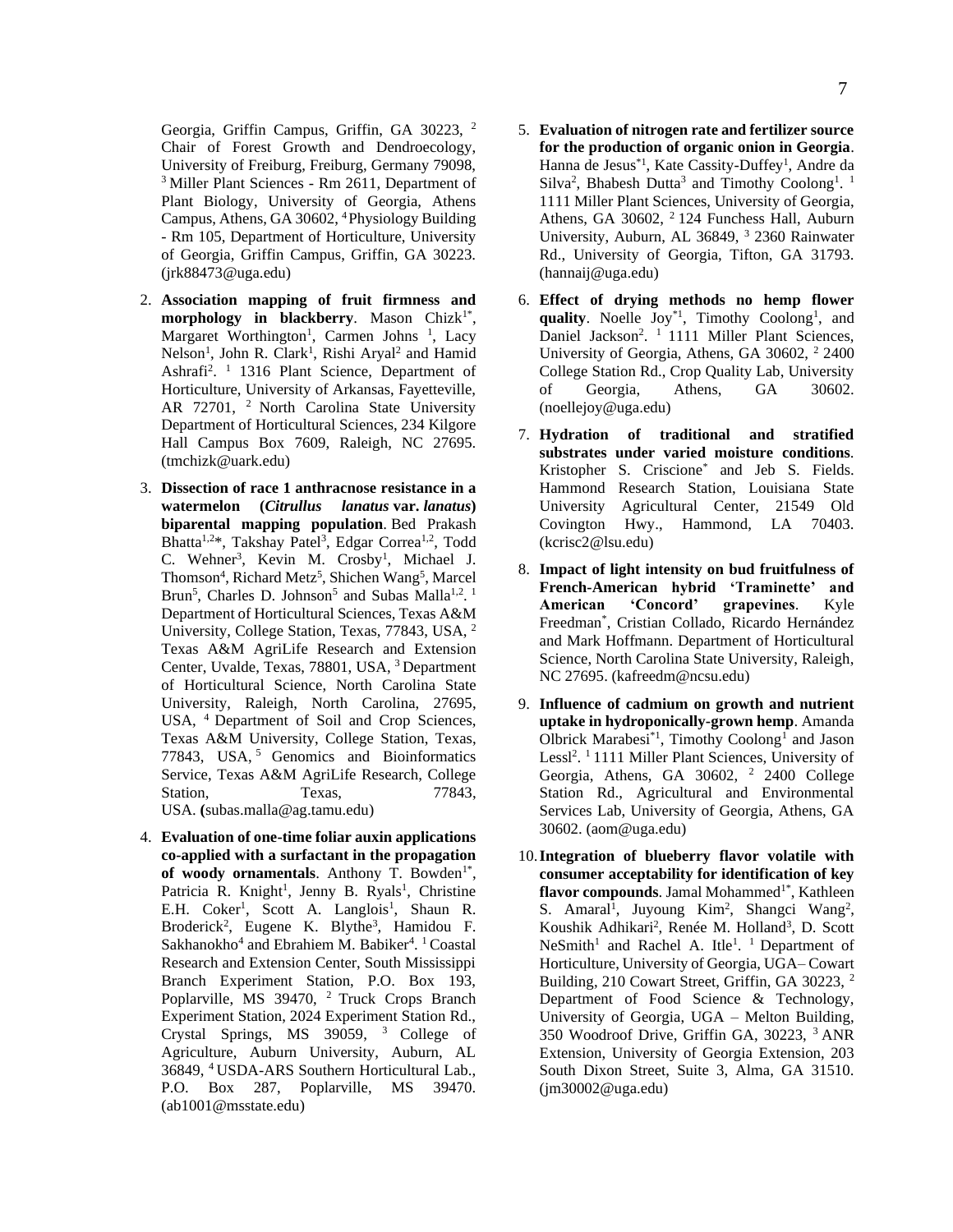- 11.**Integration of quantitative trait loci (QTL) associated with gummy stem blight resistance from a crop wild relative into elite watermelons**. Samikshya Rijal\* , and Cecilia McGregor, Institute of Plant Breeding, Genetics & Genomics, University of Georgia, Athens, GA 30602, USA. [\(sr12566@uga.edu\)](mailto:sr12566@uga.edu)
- 12.**Screening of cowpea (***Vigna unguiculata* **(L.) Walp.) genotypes for waterlogging tolerance using morpho-physiological traits at the early** growth stage. Omolayo J. Olorunwa<sup>1\*</sup>, Bikash Adhikari<sup>1</sup>, Ainong Shi<sup>2</sup> and T. Casey Barickman<sup>1</sup>.<sup>1</sup> Department of Plant and Soil Sciences, Mississippi State University, North Mississippi Research and Extension Center, Verona, MS, 38879, <sup>2</sup> Department of Horticulture, University of Arkansas, Fayetteville, AR 72701. (ojo26@msstate.edu)
- 13.**SmartIrrigation peach app for irrigation scheduling in a mature peach orchard**. Srijana Thapa Magar<sup>\*1</sup>, George Vellidis<sup>2</sup>, Wesley Porter<sup>2</sup>, Vasileios Liakos<sup>2</sup>, Jose H. Andreis<sup>3</sup> and Dario J. Chavez<sup>1</sup>.<sup>1</sup> Department of Horticulture, University of Georgia, Griffin Campus, Griffin, GA 30223, <sup>2</sup> Department of Crop and Soil Sciences, University of Georgia, Tifton Campus, Tifton, GA 31793, <sup>3</sup> Austn LTDA ME, Marau, RS 99150-000, Brazil. (st45674@uga.edu)
- 14.**Texture characteristics associated with fruit**  shelf-life in blueberry. Heeduk Oh<sup>1,2\*</sup>, Marti Pottorff<sup>1</sup>, Lara Giongo<sup>3</sup>, Massimo Iorizzo<sup>1,2</sup> and Penelope Perkins-Veazie<sup>1,2</sup>. <sup>1</sup> Plants for Human Health Institute, North Carolina State University, Kannapolis, NC, USA 28081, <sup>2</sup> Department of Horticulture, North Carolina State University, Raleigh, NC, USA 27607, <sup>3</sup> Fondazione Edmund Mach, Research and Innovation Centre, San Michele  $a/A$ , Trento, Italy. (penelope\_perkins@ncsu.edu, miorizz@ncsu.edu)
- 15.**"To eat, or not to eat" question answered by real-time monitoring system combined with semiautomatic analysis of feeding behavior**  study for crapemyrtle bark scale. Bin Wu<sup>1,2\*</sup>, Runshi Xie<sup>1,2</sup>, Elizabeth Chun<sup>2</sup>, Gary W. Knox<sup>3</sup>, Mengmeng  $Gu<sup>4</sup>$  and Hongmin Qin<sup>2</sup>.<sup>1</sup> Department of Horticultural Sciences, Texas A&M University, College Station, TX 77843, <sup>2</sup> Department of Biology, Texas A&M University, College Station, TX 77843, <sup>3</sup> Department of Environmental Horticulture, University of Florida/IFAS North Florida Research and Education Center, Quincy, FL 32351, <sup>4</sup> Department of Horticultural.

# **POSTERS**

| Room: | <b>Napoleon Foyer</b>                                                                                                                                                      |
|-------|----------------------------------------------------------------------------------------------------------------------------------------------------------------------------|
|       | Presiding: Andre DaSilva, Chair                                                                                                                                            |
|       | <b>Abstracts:</b> To publish abstract in <i>HortScience</i> ,<br>see instructions at end of program.<br>Submit on disk at meeting or email to<br>Chair: azb0207@auburn.edu |

**Set-Up Room:** Saturday, 8:00-10:00 **Mount Posters:** Saturday, 10:00-noon

#### **Poster Viewing**

Saturday 12:00 pm to 5:00 pm Sunday 8:00-10:45 am

**Authors at their poster and Judging Times:** Saturday, 1:00-3:00 pm even numbered posters Saturday, 3:00-5:00 pm odd numbered posters **Take-down:** Sunday, 1:00–3:00 pm

#### **Student Poster Competition**

**UG** = Indicates undergraduate poster titles

 $G = Indicates graduate poster titles$ 

#### **Floriculture, Ornamentals and Turf**

- **1G) Effect of Hormone Source on Propagation of Sweet** Bay Magnolia. Jenny B. Ryals<sup>1\*</sup>, Patricia R. Knight<sup>1</sup>, Anthony T. Bowden<sup>1</sup>, Christine E. H. Coker<sup>2</sup>, Gary R. Bachman<sup>2</sup>, Jim DelPrince<sup>2</sup>, Scott A. Langlois<sup>1</sup> and Patricia R. Drackett<sup>3</sup>. <sup>1</sup>Coastal Research and Extension Center, Mississippi State University, Poplarville, MS 39470, <sup>2</sup>Coastal Research and Extension Center, Mississippi State University, Biloxi, MS 39532, <sup>3</sup>The Crosby Arboretum, Mississippi State University, Picayune, MS 39466 [\(j.ryals@msstate.edu\)](mailto:j.ryals@msstate.edu)
- **2UG) Discovery of Natural Agents for the Control of Ball Moss (***Tillandsia recurvate***) on Ornamental Landscape Plants.** Brianna Slade\* , Heather Kirk-Ballard and Zhijun Liu, School of Plant, Environmental and Soil Sciences, Louisiana State University, Baton Rouge, LA. 70803. [\(bslade1@lsu.edu\)](mailto:bslade1@lsu.edu)
- **3**) **Reducing Postemergence Herbicide Spot Treatments with Preemergence Herbicides in**  Landscape Planting Beds S. Chris Marble<sup>1\*</sup> and Stephen F. Enloe<sup>2</sup>, <sup>1</sup>University of Florida/IFAS Mid-Florida Research and Education Center, 2725 S. Binion Rd., Apopka, FL 32703, <sup>2</sup>University of Florida/IFAS Center for Aquatic and Invasive Plants, 7922 NW 71 St., Gainesville, FL 32653. [\(marblesc@ufl.edu\)](mailto:marblesc@ufl.edu)
- **4G) Efficacy of plant growth regulator applications on 'Sunfinity' Sunflower** Mason Marshall\*<sup>1</sup> , Terri Starman<sup>1</sup>, H. Brent Pemberton<sup>2</sup>, Calvin Trostle<sup>3</sup>, 1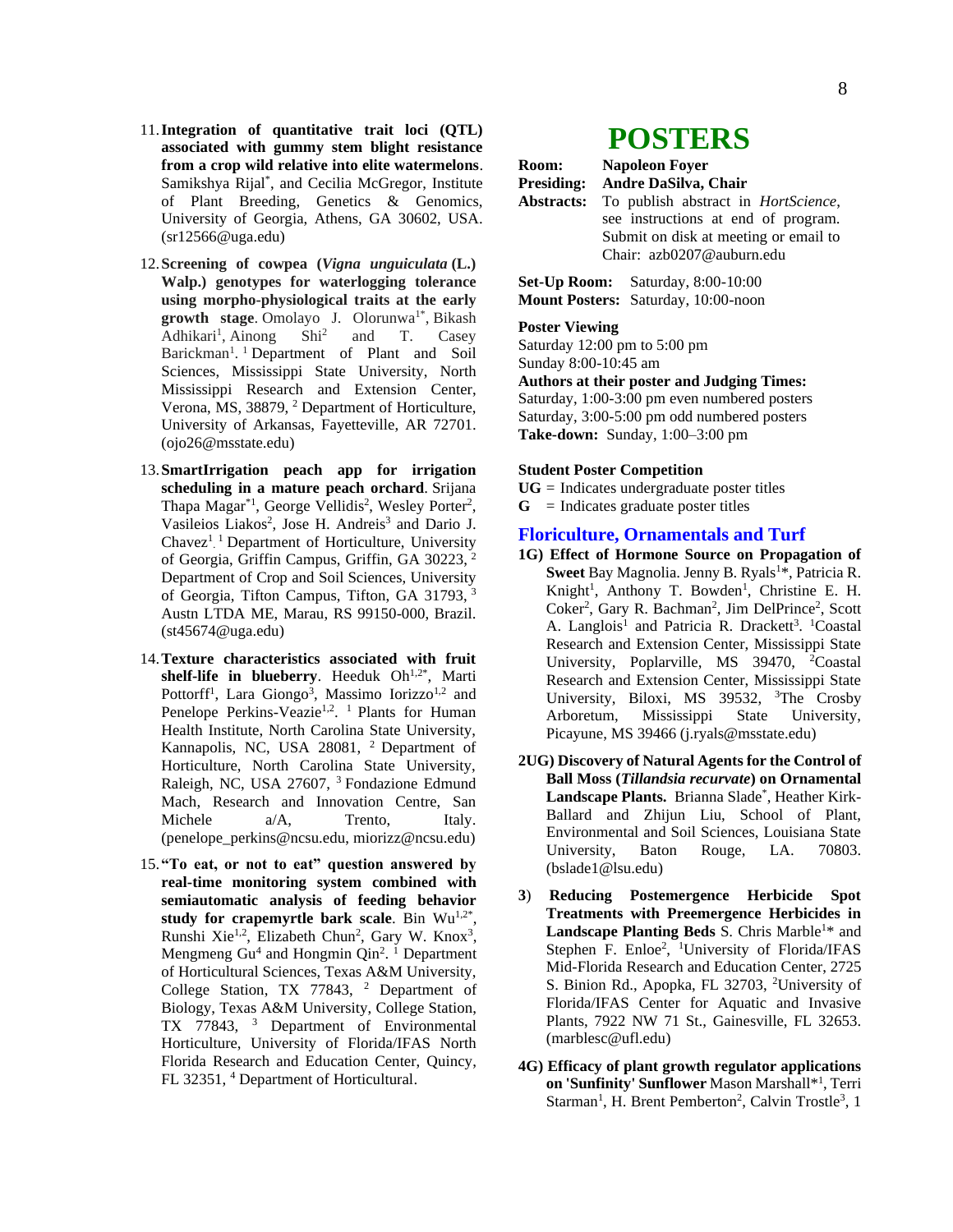Department of Horticultural Sciences, Texas A&M University, College Station, TX, 2 Texas A&M AgriLife Research, Texas A&M AgriLife Research and Extension Center, Overton, TX, <sup>3</sup> Texas A&M AgriLife Research and Extension, Lubbock, TX, USA (masonmarshall@tamu.edu)

- **5UG) Comparison of Slow-Release Fertilizer and Long-term Composting for Performance of Cool and Warm Season Annuals.** Alvarez, Phoebe<sup>\*1</sup>, Steve George<sup>2</sup>, and Derald A. Harp<sup>1</sup>. <sup>1</sup>Texas A&M University-Commerce, Commerce, TX 75429; <sup>2</sup>Texas A&M AgriLife Extension Service, Dallas, TX 75080 [\(Derald.Harp@leomail.tamuc.edu\)](mailto:Derald.Harp@leomail.tamuc.edu)
- **6) To Pinch or not to Pinch: Cut Flower Marigolds**  for Southern Growers. Christine E.H. Coker<sup>1\*</sup>, James DelPrince1, Kathryn Fontenot<sup>2</sup>, Anthony Bowden<sup>1</sup>, Scott Langlois<sup>1</sup>, and Patricia Knight<sup>1</sup>, 1815 Popps Ferry Road, Coastal Research and Extension Center, Mississippi State University, Biloxi, MS 39532, [163 J. C. Miller](http://maps.google.com/?q=163%20J.%20C.%20MillerBaton%20RougeLA70803) , School of Plant, Environmental and Soil Sciences, Louisiana State University, Baton Rouge, LA 70803. [\(cec117@msstate.edu\)](mailto:cec117@msstate.edu)
- **7G) Veteran Emotional Perceptions and Preferences of Landscape Design Elements.** Alicia A. Thomas\*, Dr. Muntazar Monsur, Dr. Carol S. Lindquist, and Dr. Catherine Simpson, Department of Plant and Soil Science, Texas Tech University, Lubbock, TX 79409 [\(alicia.thomas@ttu.edu\)](mailto:alicia.thomas@ttu.edu)
- **8UG) Greenhouse Growth of Hosta and Salvia 'Mystic Spires' in Peat-Lite, Bark, Wood Fiber, and Coir Substrates**. Wynne, Madison and Derald A. Harp. Texas A&M University-Commerce, Commerce, TX 75429 [\(Derald.Harp@leomail.tamuc.edu\)](mailto:Derald.Harp@leomail.tamuc.edu)
- **9G) How native is native? Characterization of locally adapted Carex stands in Oklahoma.** Godwin Shokoya\*, Charles Fontanier, Bruce Dunn, Dennis Martin., Department of Horticulture, Oklahoma State University, Stillwater, Oklahoma, OK 74078. [\(godwin.shokoya@okstate.edu\)](mailto:godwin.shokoya@okstate.edu)
- **10G) Life Table Construction for Crapemyrtle Bark Scale (***Acanthococcus lagerstroemiae***) and its Application in Evaluating the Effect of Different Plant Nutrient Conditions on Insect Performance.** Runshi Xie<sup>1,3</sup>, Bin Wu<sup>1,3</sup>, Mengmeng  $Gu^2$ , and Hongmin  $Qin^{3*}$ ,  $\frac{1}{2}$ Department of Horticultural Sciences, Texas A&M University, College Station, TX 77843, USA, <sup>2</sup> Department of Horticultural Sciences, Texas A&M AgriLife Extension Service, College

Station, TX 77843, <sup>3</sup> Department of Biology, Texas A&M University, College Station, TX 77843. (hqin@bio.tamu.edu)

**11G) Vegetative and Generative Traits of Different Gladiolus Genotypes as Induced by Distinct Compounds.** L. Anderson\* and S. Islam Department of Agriculture/Agricultural Regulations, University of Arkansas at Pine Bluff, 148 Woodard Hall, 1200 North University Drive, Mail Slot 4913, Pine Bluff, AR 71601 (islams@uapb.edu)

#### **Fruit Crops**

- **12) Aronia 'Viking' Responds Favorably to Chill**  Hours. Bodie Pennisi<sup>1\*</sup>, Carol Robacker<sup>1</sup>, and Nirmal Joshee<sup>2</sup>, <sup>1</sup>Department of Horticulture, University of Georgia Griffin-Campus, Griffin, GA 30223, <sup>2</sup>College of Agriculture, Family Sciences and Technology, Fort Valley State University, Fort Valley, GA 31030 [\(bpennisi@uga.edu\)](mailto:bpennisi@uga.edu)
- **13G) A public-private partnership to uncover genetic treasures in Rubus.** Katelyn Sheehan-Lust<sup>1</sup>, Gina Fernandez<sup>1</sup> and Cherie Oschenfeld<sup>2</sup>. <sup>1</sup>Department of Horticultural Science, NCSU Raleigh NC, <sup>2</sup>Pairwise, Durham NC. [\(kesheeha@ncsu.edu\)](mailto:kesheeha@ncsu.edu)
- **14) Assessment of MP-29 Rootstock for Potted Peach Production**. Elina Coneva, Department of Horticulture, Auburn University, Auburn, AL, 36849. [\(Edc0001@auburn.edu\)](mailto:Edc0001@auburn.edu)
- **15G) An Analysis of Factors Affecting the Rooting Ability of Hardwood Muscadine Cuttings.** Kenneth Buck<sup>1\*</sup>, Margaret Worthington<sup>1</sup>, and Patrick Conner<sup>2</sup>, <sup>1</sup>316 Plant Science, Department of Horticulture, University of Arkansas, Fayetteville, AR 72701, <sup>2</sup>Department of Horticulture, University of Georgia – Tifton Campus, 2360 Rainwater Road, Tifton, GA,31793. [\(kb013@uark.edu\)](mailto:kb013@uark.edu)
- **16) Empirical evaluation of multi-trait DNA testing**  in an apple seedling population. Sushan  $Ru<sup>1</sup>$ <sup>\*</sup>, Craig Hardner<sup>2</sup>, Katherine M. Evans<sup>3</sup>, Dorrie Main<sup>4</sup>, Patrick A. Carter<sup>5</sup>, Julia Harshman<sup>6</sup>, Paul Sandefur<sup>7</sup>, Daniel Edge-Garza<sup>2</sup> and Cameron Peace<sup>4</sup>, <sup>1</sup>Auburn University, Auburn, AL, 36849, <sup>2</sup>Queensland Alliance for Agriculture and Food Innovation, The University of Queensland, Brisbane, 4072, Australia, 3Department of Horticulture, Washington State University Tree Fruit Research & Extension Center, Wenatchee, WA 98801, USA, <sup>4</sup>Department of Horticulture, Washington State University, Pullman, WA, 99164 USA, <sup>5</sup>School of Biological Sciences, Washington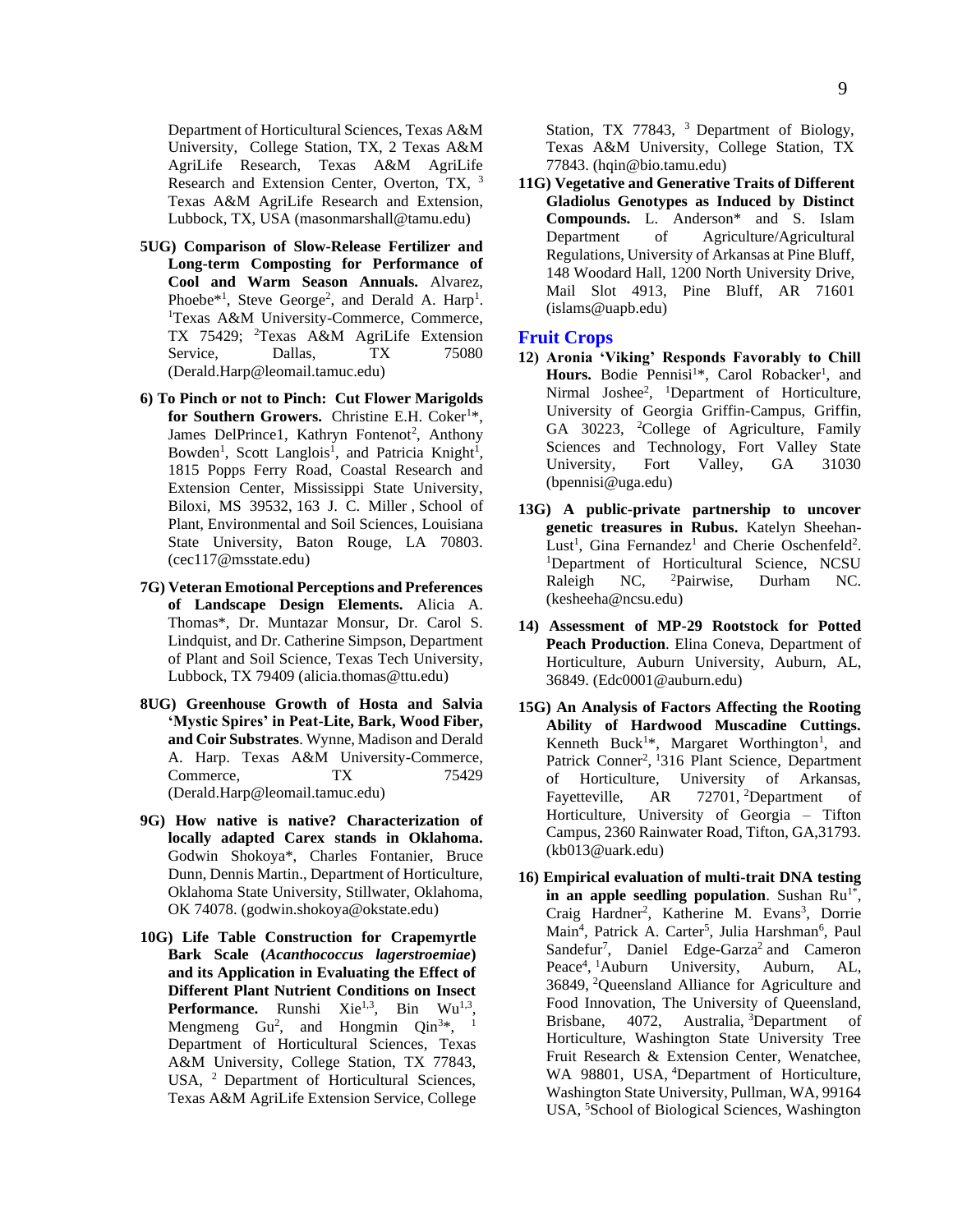State University, Pullman, WA, 99164, USA, <sup>6</sup>Duda Farm Fresh Foods, Salinas, CA 92908, USA, <sup>7</sup>FallCreek Farm and Nursery, Inc., Lowell, OR 97452, USA [\(szr0099@auburn.edu\)](mailto:szr0099@auburn.edu)

- **17G) Comparing Sugar Profiles in Southern Highbush, Rabbiteye, and Northern Highbush Blueberry Cultivars.** Jamal Mohammed<sup>1\*</sup>, Kathleen S. Amaral<sup>1</sup>, Renée M. Holland<sup>2</sup>, Dario J. Chavez<sup>1</sup>, and Rachel A. Itle<sup>1</sup>. <sup>1</sup>Department of Horticulture, University of Georgia, UGA– Cowart Building, 210 Cowart Street, Griffin, GA 30223, <sup>2</sup>ANR Extension, University of Georgia Extension, 203 South Dixon Street, Suite 3, Alma, GA 31510. [\(jm30002@uga.edu\)](mailto:jm30002@uga.edu)
- **18G) Exploring Nanocellulose as an Active Freeze**  Protection Strategy in Peaches. Deanna Bigio<sup>1</sup>, Rachel A. Itle<sup>1</sup>, Sudhagard Mani<sup>2</sup>, and Dario J. Chavez<sup>1</sup>. <sup>1</sup>Department of Horticulture, University of Georgia, Griffin Campus, GA 30224. <sup>2</sup>College of Engineering, University of Georgia, Athens, GA 30609 [\(dchavez@uga.edu\)](mailto:dchavez@uga.edu)
- **19G) Determining Marketability Impacts of Freshmarket Blackberries to Develop a Soft-robotic**  Gripper for Harvesting. Andrea L. Myers<sup>1\*</sup>, Renee T. Threlfall1, Yue Chen<sup>2</sup>, and Anthony L. Gunderman<sup>2</sup>, <sup>1</sup>2650 N. Young Avenue, Food Science Department, University of Arkansas, Fayetteville, AR 72704. <sup>2</sup>313 Ferst Dr., Biomedical Engineering Department, Georgia Institute of Technology/Emory, NW, Atlanta, GA 30332. [\(alm028@uark.edu\)](mailto:alm028@uark.edu)
- **20) Genetic Control of Primocane Height in Blackberry.** Carmen Johns<sup>1\*</sup>, Margaret Worthington<sup>1</sup>, Mason Chizk<sup>1</sup>, Lacy Nelson<sup>1</sup>, John R. Clark<sup>1</sup>, Rishi Aryal<sup>2</sup>, and Hamid Ashrafi<sup>2</sup>. <sup>1</sup>316 Plant Science, Department of Horticulture, University of Arkansas, Fayetteville, AR 72701, <sup>2</sup>North Carolina State University Department of Horticultural Sciences, 234 Kilgore Hall Campus Box 7609, Raleigh, NC 27695. [\(cxj025@uark.edu\)](mailto:cxj025@uark.edu)
- **21G) Winegrape Quality of 'MidSouth' Following Canopy Manipulation in South Mississippi.** Haley N. Williams\* and Eric T. Stafne. Mississippi State University, MAFES South MS Branch Experiment Station, 711 W. North St., Poplarville, MS 39470. [\(hnw111@msstate.edu\)](mailto:hnw111@msstate.edu)
- **22) Optimizing irrigation scheduling for maximum fruit size in peach orchards in South Carolina**. Juan Carlos Melgar\*, Department of Plant and Environmental Sciences, Clemson University, Clemson, SC 29631. [\(jmelgar@clemson.edu\)](mailto:jmelgar@clemson.edu)
- **23G) Impact of Harvest Date on Volatile**

**Components of Arkansas-grown Blackberries**. Jordan P. Chenier\*, Andrea L. Myers, Renee T. Threlfall, Luke R. Howard, and Cindi R. Brownmiller, 2650 N. Young Avenue, Food Science Department, University of Arkansas, Fayetteville, AR 72704. [\(jchenier@uark.edu\)](mailto:jchenier@uark.edu)

- **24) Performance of Selected Blackberry Cultivars in**  Alabama. James D. Spiers\*<sup>1</sup> and Edgar Vinson<sup>2</sup>, <sup>1</sup>111 Funchess Hall, Department of Horticulture, Auburn University, AL 36849, <sup>2</sup>Chilton Research and Extension Center, Clanton, AL 35045. [\(jds0017@auburn.edu\)](mailto:jds0017@auburn.edu)
- **25G) Expanding Color and Quality Standards for Fresh-market Muscadine Grapes**, J. Cody Rawls1\*, Renee T. Threlfall1, Penelope Perkins-Veazie<sup>2</sup>, and Margaret L. Worthington<sup>3</sup>. <sup>1</sup>2650 N. Young Avenue, Food Science Department, University of Arkansas, Fayetteville, AR 72704, <sup>2</sup>Plants for Human Health Institute, Department of Horticulture, 600 Laureate Way, Kannapolis, NC 28081. <sup>3</sup>316 Plant Science, Department of Horticulture, University of Arkansas, Fayetteville, AR 72701. [\(rthrelf@uark.edu\)](mailto:rthrelf@uark.edu)
- **26) Rhizosphere microbiome of grapefruit grown in**  Florida flatwood soils. John M. Santiago<sup>1</sup>, Davie M. Kadyampakeni<sup>2</sup>, and Lorenzo Rossi<sup>1,\*</sup>. <sup>1</sup>Horticultural Sciences Department, University of Florida, IFAS, Indian River Research and Education Center, Fort Pierce, FL; <sup>2</sup>Soil and Water Sciences Department, University of Florida, IFAS, Citrus Research and Education Center, Lake Alfred, FL. [\(l.rossi@ufl.edu\)](mailto:l.rossi@ufl.edu)
- **27G) Enlightened Roots: The Effect of Supplemental Light on Root Growth Rate of Vitis riparia x V. rupestris '101-14', grafted to French American Hybrid 'Traminette'.** Kiara McKenzie-Perry<sup>1\*</sup>, Kyle Freedman<sup>2</sup> and Mark Hoffmann<sup>2</sup>. <sup>1</sup> North Carolina Agriculture and Technical State University, Department of Agriculture and Environmental Systems, Greensboro NC 27441,  $2$  Department of Horticultural Sciences, NC State University, Raleigh NC 27695. [\(knmckenzieperry@aggies.ncat.edu\)](mailto:knmckenzieperry@aggies.ncat.edu).
- **28) Seedless Muscadine Fruit Chemistry Changes with Low Temperature Storage**. Penelope Perkins-Veazie<sup>\*1</sup>, Mark Hoffman<sup>2</sup>, and Guoying Ma<sup>1</sup>. <sup>1</sup>North Carolina State University, Plants for Human Health Institute, Department of Horticultural Science, 600 Laureate Way, Kannapolis, NC 28081; <sup>2</sup>North Carolina State University, Department of Horticultural Science, Raleigh, NC 27695 [\(penelope\\_perkins@ncsu.edu\)](mailto:penelope_perkins@ncsu.edu)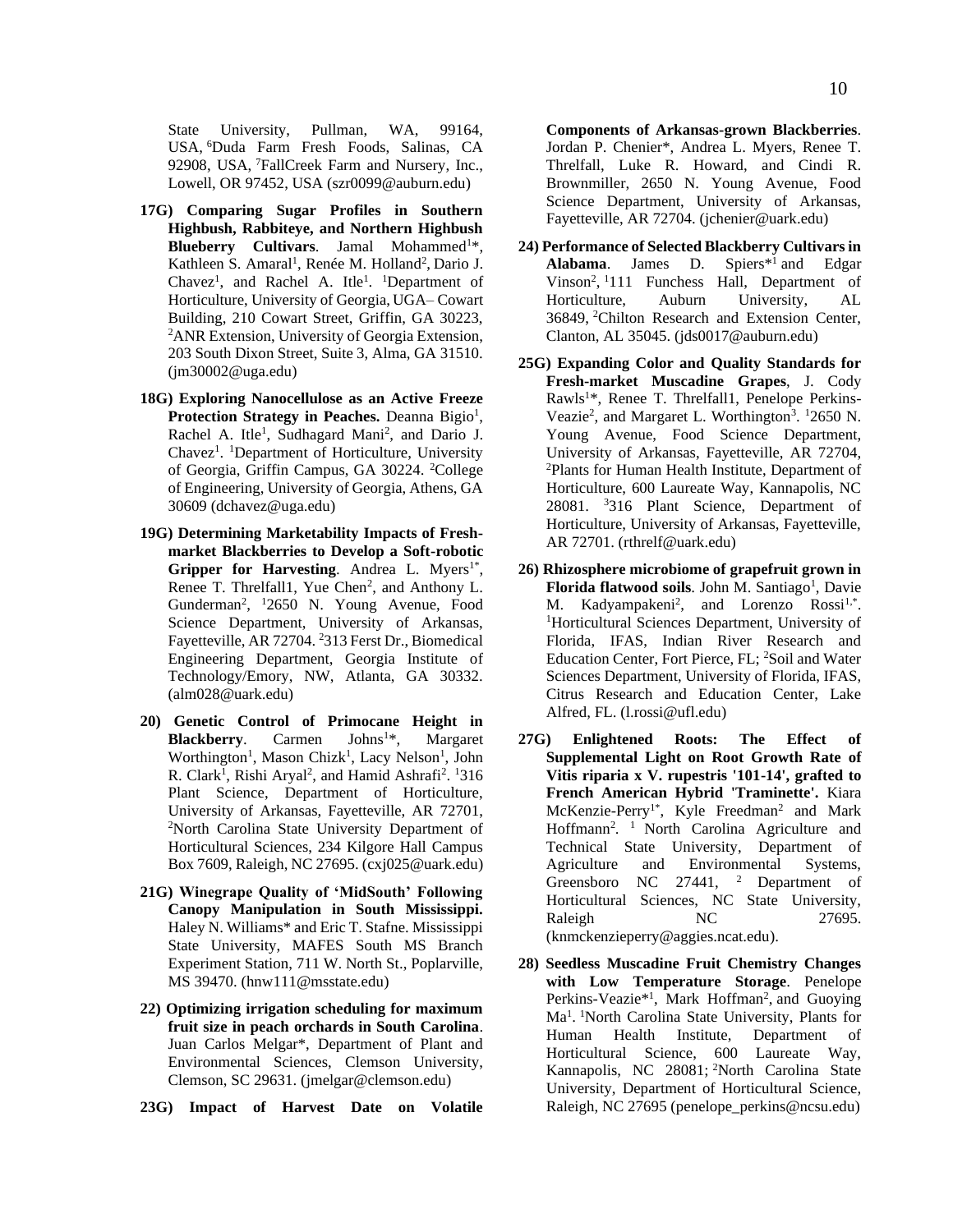- **29G) Investigating the impact of basal leaf removal, and cluster thinning timing, on potassium accumulation in the berries of red wine grapes**. Jacob N. Muras<sup>1\*</sup>, Justin J. Scheiner<sup>1</sup>, and Michael Cook<sup>2</sup>, Department of Horticultural Sciences, <sup>1</sup> Texas A&M University, HSFB, 2134 TAMU, College Station, TX 77843, <sup>2</sup>Texas A&M AgriLife Extension Service, 401 W. Hickory St. Denton, TX **76201 [\(muras.jacob@tamu.edu\)](mailto:muras.jacob@tamu.edu)**
- **30) Size-Controlling Apple Rootstocks for High Density Orchards in Alabama**. Elina Coneva, Department of Horticulture, Auburn University, Auburn, AL, 36849. [\(Edc0001@auburn.edu\)](mailto:Edc0001@auburn.edu)
- **31G) Nutritional Status of Young Peach Plants on Guardian and MP-29 Rootstocks Under Different Irrigation Scheduling Practice**s. Srijana Thapa Magar<sup>\*1</sup>, George Vellidis<sup>2</sup>, Wesley Porter<sup>2</sup>, Vasileios Liakos<sup>2</sup>, Jose H. Andreis<sup>3</sup>, and Dario J. Chavez<sup>1</sup>, <sup>1</sup>Department of Horticulture, University of Georgia, Griffin Campus, Griffin, GA 30223, <sup>2</sup>Department of Crop and Soil Sciences, University of Georgia, Tifton Campus, Tifton, GA 31793, <sup>3</sup>Austn LTDA ME, Marau, RS 99150-000, Brazil. [\(st45674@uga.edu\)](mailto:st45674@uga.edu)
- **32) Southern Highbush Blueberry Cultivar Fruit Quality Evaluation**. David H. Picha\*, Kathryn K. Fontenot, and Heather Kirk-Ballard. School of Plant, Environmental and Soil Sciences, Louisiana State University Agricultural Center, Baton Rouge, LA 70803. [\(dpicha@agcenter.lsu.edu\)](mailto:dpicha@agcenter.lsu.edu)
- **33G) Lab screening of nanocellulose as a freeze protection strategy in southern highbush blueberry.** Hannah M. Elliott<sup>1\*</sup>, Jamal Mohammed<sup>1</sup>, Dario J. Chavez<sup>1</sup>, Sudhagar Mani<sup>2</sup>, Renée M. Holland<sup>3</sup>, and Rachel A. Itle<sup>1</sup>, <sup>1</sup>Department of Horticulture, University of Georgia, UGA– Cowart Building, 210 Cowart<br>Street, Griffin, GA 30223, <sup>2</sup>College of Street, Griffin, GA 30223, Engineering, University of Georgia, 110 Riverbend Road, Athens, GA 30602, <sup>3</sup>ANR Extension, University of Georgia, 203 S. Dixon Street, Alma, GA 31510. [\(hannah.elliott@uga.edu\)](mailto:hannah.elliott@uga.edu)
- **34) The Effect of Municipal Mulch and Chicken Litter Applied to Peach Orchards on Fruit Blemishes and Marketable Yield**. Sydney Lykins<sup>\*1</sup>, Brian T. Lawrence<sup>1</sup>, Juan Carlos Melgar<sup>1</sup>, and Guido Schnabel<sup>1</sup>. <sup>1</sup> 105 Collings Street, 218 Biosystems Research Complex, Plant and Environmental Sciences Department, Clemson University, Clemson, SC 29634. [\(slykins@g.clemson.edu\)](mailto:slykins@g.clemson.edu)
- **35G) Rapid Digital Phenotyping of Red Drupelet**

**Reversion and Fruit Morphology in Blackberry.** G Mason Chizk\*, Margaret Worthington, John R. Clark. 316 Plant Science, Department of Horticulture, University of Arkansas, Fayetteville, AR 72701. [\(tmchizk@uark.edu\)](mailto:tmchizk@uark.edu)

- **36UG) Impacts of Novel Training Methods for the Rotating Cross Arm Trellis on Blackberry Yield**  and Labor Inputs. Mataya Duncan<sup>1\*</sup>, Sarah Cato <sup>2</sup>, Lizzy Herrera<sup>2</sup>, Aaron Cato<sup>2</sup>, and Amanda McWhirt<sup>2</sup>,<sup>1</sup> Department of Biology, University of Arkansas at Little Rock, 2801 S. University Ave., Little Rock, AR 72204, <sup>2</sup> Department of Horticulture, University of Arkansas Cooperative Extension Service, 2301 S. University Ave., Little Rock, AR 72204. [\(msduncan@ualr.edu\)](mailto:msduncan@ualr.edu)
- **37G) Survey of Wine Purchasing and Consumption Habits of Consumers of Commercial Arkansas Wines**. Amanda J. Fleming\* and Renee T. Threlfall, 12650 N. Young Avenue, Department of Food Science, University of Arkansas, Fayetteville, AR 72704. [\(ajflemin@uark.edu\)](mailto:ajflemin@uark.edu)
- **38) Postharvest Evaluation of Gold Kiwifruit Cultivars Grown in Central Alabama**. James D. Spiers\*, 111 Funchess Hall, Department of Horticulture, Auburn University, AL 36849. [\(jds0017@auburn.edu\)](mailto:jds0017@auburn.edu)
- **39G) Fine Mapping of QFD2.2, a Major QTL for Fruit Diameter in Watermelon (Citrullus lanatus).** Samuel Manthi\* and Cecilia McGregor, Department of Horticulture, University of Georgia, 1111 Plant Sciences Building, Athens, GA 30602, USA. [\(samuel.josiah@uga.edu\)](mailto:samuel.josiah@uga.edu)

#### **Vegetable Crops**

- **40) Evaluation of Radish Varieties in the Virgin Islands.** Daryl A. Richards, Jr.\*, Jessica Ewer, and Thomas W. Zimmerman, Agricultural Experiment Station, University of the Virgin Islands, 10,000 Castle Burke, Kingshill, VI 00850. [\(daryl.richars@uvi.edu\)](mailto:daryl.richars@uvi.edu)
- **41G) Evaluating Waterlogging Stress on the Morphological and Gas Exchange Parameters of Cowpea (***Vigna unguiculata* **(L.) Walp.) Genotypes Under Field Conditions**. Omolayo J. Olorunwa\*, Bikash Adhikari, and T. Casey Barickman, Department of Plant and Soil Sciences, Mississippi State University, North Mississippi Research and Extension Center, Verona, MS, 38879. [\(ojo26@msstate.edu\)](mailto:omo26@msstate.edu)
- **42) V Evaluation of Specialty Pumpkin Varieties in Arkansas. Drew E. Kirkpatrick<sup>1</sup>**\* , Matthew B. Bertucci<sup>1</sup>, Jeremie Kouame<sup>2</sup>, Kayla Knepp<sup>1</sup>, Rachel C. Woody-Pumford<sup>1</sup>, Jonathan M.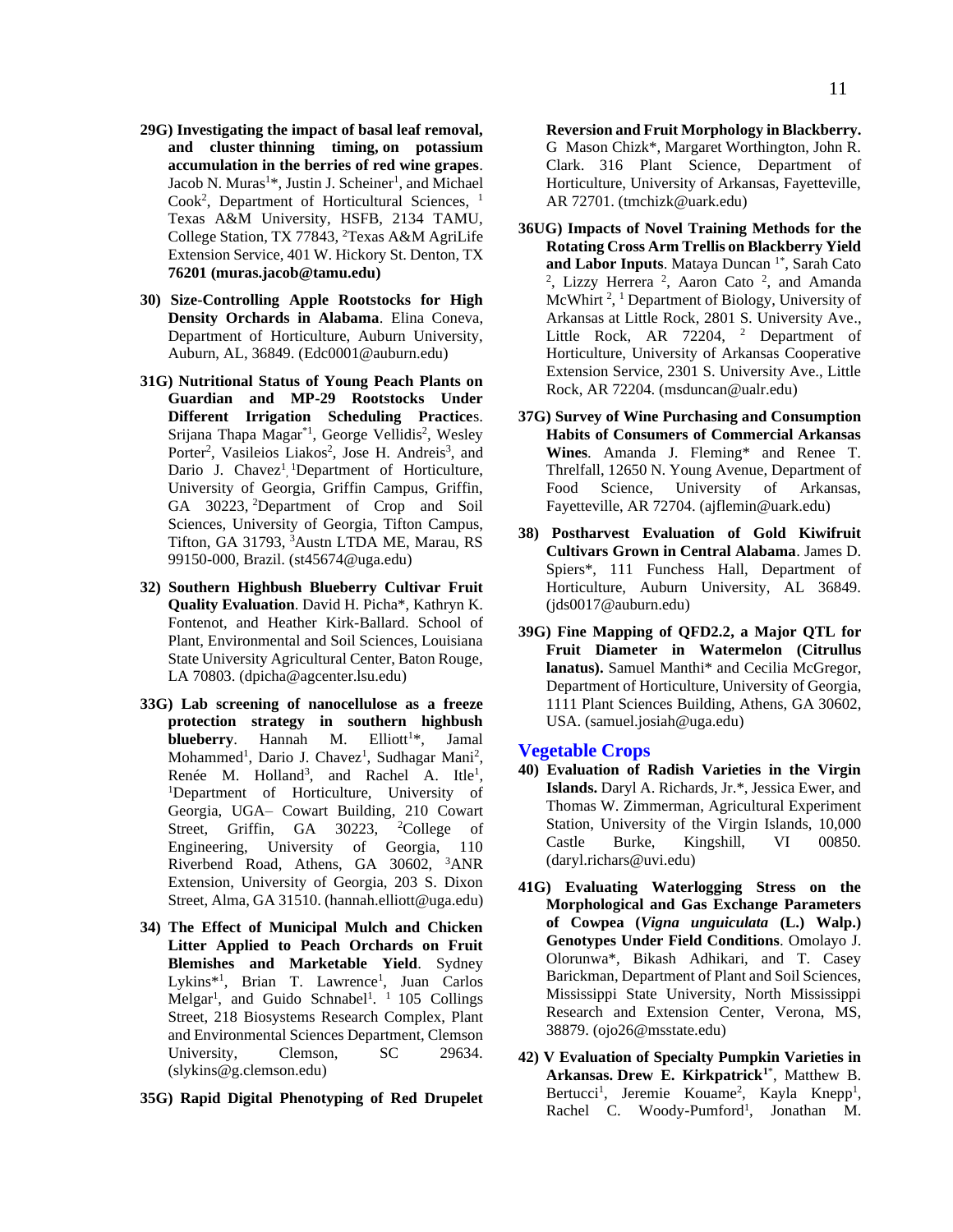McArthur<sup>1</sup>, and Conner O. Cravens<sup>1</sup>, <sup>1</sup>316 Plant Science, Department of Horticulture, University of Arkansas, Fayetteville, AR 72701, <sup>2</sup>115 Plant Science, Department of Crop, Soil, and Environmental Sciences, University of Arkansas, Fayetteville, AR 72701. [\(dedillio@uark.edu\)](mailto:dedillio@uark.edu)

- **43G) Aeroponic production of lettuce promotes biomass and root growth in comparison to hydroponic production methods.** Kamron Newberry, Vikram Baliga, and Catherine Simpson, Department of Plant and Soil Science, Texas Tech University, Lubbock, TX 79409 [\(Kamron.Newberry@ttu.edu\)](mailto:Kamron.Newberry@ttu.edu)
- **44G) Photosynthetic Efficiency, Chlorophyll Fluorescence, and CO<sup>2</sup> Responses of Net Assimilation are Impacted by Seed Priming and Salt Stress in Lettuce (***Lactuca sativa* **L.).** Bikash Adhikari\*, Omolayo J. Olorunwa, and T. Casey Barickman, Department of Plant and Soil Sciences, Mississippi State University, North Mississippi Research and Extension Center, Verona, MS, 38879. [\(ba917@msstate.edu\)](mailto:ba917@msstate.edu)
- **45) Influence of potting and soil type on quality and yield of muskmelons in the U.S. Virgin Islands.** Jessica Ewer<sup>1\*</sup>, Thomas W. Zimmerman<sup>1</sup>, and Henry O. Awika<sup>1,2</sup>. <sup>1</sup>School of Agriculture, Agricultural Experiment Station, University of the Virgin Islands, 10,000, Kingshill, VI 00850. <sup>2</sup>School of Agriculture, Cooperative Extension Service, University of the Virgin Islands, 10,000, Kingshill, VI 00850. [\(Jessica.ewer@uvi.edu\)](mailto:Jessica.ewer@uvi.edu)
- **46G) Impacts of Carbamazepine Rates on Lettuce (***Lactuca sativa* **var. capitata) Growth in**  Hydroponics Systems. Emily Stamm<sup>\*1</sup>, Clinton Williams<sup>2</sup>, Cade Coldren<sup>1</sup>, Catherine Simpson<sup>1</sup>, Department of Plant and Soil Science, Texas Tech University, Lubbock, TX 79409, 2US Arid-Land Agricultural Research Center, 21881 North Cardon Lane, Maricopa, AZ 85138. [\(emstamm@ttu.edu\)](mailto:emstamm@ttu.edu)
- **47UG) The Effects of Salinity on Broccoli (***Brassica oleracae***) and Purslane (***Portulaca oleracea***) Microgreens.** Gretchen Plocek\* and Catherine Simpson, Department of Plant and Soil Sciences, Texas Tech University, **Lubbock, TX 79409. [\(gplocek@ttu.edu\)](mailto:gplocek@ttu.edu)**
- **48G) Effects of Se on growth and physiochemical properties in hydroponically produced Indian Mustard (***Brassica juncea* **cv. Red**  Giant): Savannah. Cognasi<sup>\*1</sup>, , Matthew Siebecker<sup>1</sup>, Clinton Williams<sup>2</sup>, and Catherine Simpson<sup>1</sup> <sup>1</sup>Department of Plant and Soil Science, Texas Tech University, Lubbock, TX 79409, <sup>2</sup>US

Arid-Land Agricultural Research Center, Maricopa, AZ 85138. [\(savannah.cognasi@ttu.edu\)](mailto:savannah.cognasi@ttu.edu)

- **49) Influence of Sweetpotato Spacing on Yield in the Virgin Islands**. Samuel Joseph\* and Thomas W. Zimmerman, Agricultural Experiment Station, University of the Virgin Islands, 10,000 Castle Burke, Kingshill, VI 00850. [\(tzimmer@uvi.edu\)](mailto:tzimmer@uvi.edu)
- **50G) Effect of different colored shade nets on quality and growth of hydroponic lettuce and basil.** Harpreet Singh\*, Bruce L. Dunn. Department of Horticulture and Landscape Architecture, Oklahoma State University, Stillwater, OK 74075 [\(harpreet.singh11@okstate.edu\)](mailto:harpreet.singh11@okstate.edu)
- **51) Organoleptic Attributes of Best Adapted Strawberry Cultivars for Alabama**. Edgar Vinson<sup>\*1</sup>., P. Perkins-Veazie<sup>2</sup>, Elina Coneva<sup>1</sup>, and M. Price<sup>3</sup>. <sup>1</sup>Department of Horticulture, Auburn University, 101 Funchess Hall, Auburn, AL 36849. <sup>2</sup>600 N.C. State University, Laureate Way, Kannapolis, NC 28081. <sup>3</sup>Chilton Research and Extension Center, 120 County Road 756, Clanton, AL 35045, [\(vinsoed@auburn.edu\)](mailto:vinsoed@auburn.edu)
- **52G) Elevated Levels of Iron Influences Physiological Performance, Yield, and Soluble Sugar and Phytonutrient Concentrations of Lettuce (***Lactuca sativa* **L.).** Travis Blanche\*, Bikash Adhikari, Thomas Horgan, Jeff Wilson, and T. Casey Barickman. Department of Plant and Soil Sciences, Mississippi State University, North Mississippi Research and Extension Center, Verona, MS, 38879. [\(jtb804@msstate.edu\)](mailto:jtb804@msstate.edu)
- **53G) Hydrogen Peroxide (H2O2) Effects on Lettuce, Basil, and Algae in an Ebb and Flow Hydroponic Syste**m. Teal Hendrickson\* and Bruce Dunn. 358 Ag Hall, Department of Horticulture and Landscape Architecture, Stillwater. OK 74078 [\(teal.hendrickson@okstate.edu\)](mailto:teal.hendrickson@okstate.edu)
- **54) Plant Growth and Yield and Incidence of Tomato Yellow Leaf Curl Virus in Tomato Cultivars.** Diaz-Perez, Juan C.<sup>1</sup>, Calob Guerra<sup>1</sup>, and Sudeep Bag<sup>2</sup> , <sup>1</sup>Department of Horticulture and <sup>2</sup>Department of Plant Pathology, University of Georgia, Tifton Campus, Tifton, GA 31793 [\(jcdiaz@uga.edu\)](mailto:jcdiaz@uga.edu).
- **55G) Seed Priming and Salt Stress Impacts Germination, Phenotypic Traits, and Biomass Accumulation of Lettuce (***Lactuca sativa* **L.).**  Bikash Adhikari\*, Omolayo J. Olorunwa, Thomas Horgan, and T. Casey Barickman, Department of Plant and Soil Sciences, Mississippi State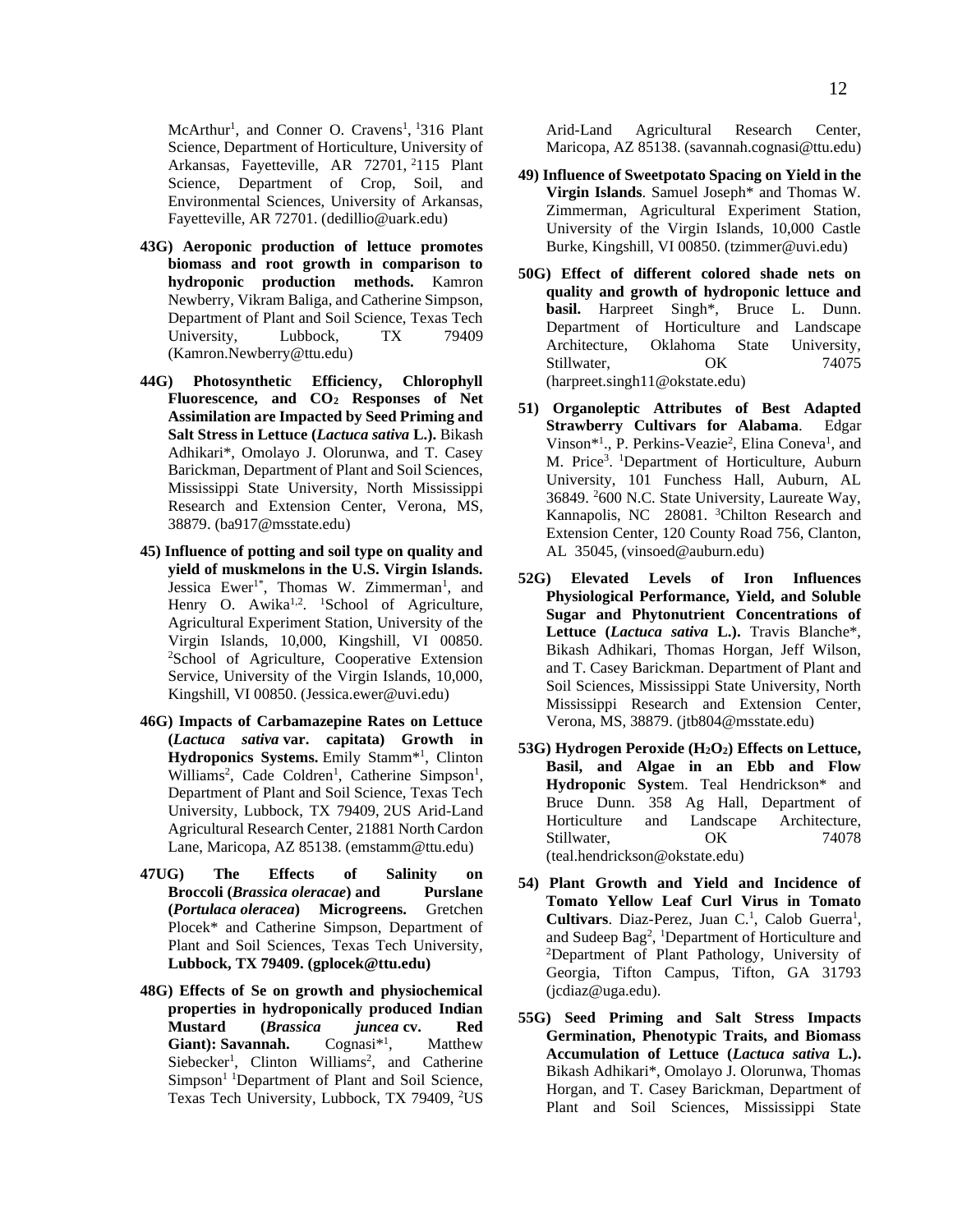University, North Mississippi Research and Extension Center, Verona, MS, 38879. [\(ba917@msstate.edu\)](mailto:ba917@msstate.edu)

- **56) Spring Fresh Market Brussel Sprouts Variety Trial in Oklahoma**. Bizhen Hu2, Izzy Gonzales1\*, Lynn Brandenberger2, and Matthew Beartrack2, 1Department of Environmental Science, Oklahoma State University, Stillwater, OK 74078, 2Department of Horticulture and Landscape Architecture, Oklahoma State University, Stillwater, OK 74078. [\(bizhen.hu@okstate.edu\)](mailto:bizhen.hu@okstate.edu)
- **57UG) Seedless Watermelon Variety Trial Grown in** Arkansas. Rachel C. Woody-Pumford<sup>1\*</sup>, Matthew B. Bertucci<sup>1</sup>, Drew Kirkpatrick<sup>1</sup>, Darrin G. Henderson<sup>2</sup>, and Kayla Knepp<sup>1</sup>, <sup>1</sup>Department of Horticulture, University of Arkansas, Fayetteville, AR 72701, <sup>2</sup>University of Arkansas Division of Agriculture Research & Extension, Huntsville, AR 72740. [\(rxw025@uark.edu\)](mailto:rxw025@uark.edu)
- **58G) Functional Roles of Diverse Colored Sweetpotatoes Varieties (***Ipomoea batatas* **L.) and its Tops.** Kaitlyn Hapke\*, and. Islam, S . Department of Agriculture / Agricultural Regulations, University of Arkansas at Pine Bluff, 148 Woodard Hall, 1200 North University Drive, Mail Slot 4913, Pine Bluff, AR 71601 (islams@uapb.edu)

#### **Cross-Commodity**

- **59) A Survey on Growers' Awareness Related to On-Farm Food Safety and Conservation Practices in the Southeastern United States.** Camila Rodrigues<sup>\*1</sup>, Kristin Woods<sup>2</sup>, Laurel Dunn<sup>3</sup> . <sup>1</sup>Department of Horticulture, Auburn University, Auburn, AL 36849 [\(crodrigues@auburn.edu\),](mailto:crodrigues@auburn.edu)) <sup>2</sup>Alabama Cooperative Extension System, Auburn University, Auburn, AL 36049, <sup>3</sup>Department of Food Science & Technology, University of Georgia, Athens, GA 30602.
- **60G) Plant Selection for Floating Treatment Wetlands in Brackish Waters**. Andrea C. Landaverde<sup>1\*</sup>, Sarah A. White<sup>2</sup>, and William H.J. Strosnider<sup>3</sup>, <sup>1</sup>Department of Biological Sciences, Clemson University, Clemson, SC 29631, <sup>2</sup>Department of Plant and Environmental Sciences, Clemson University, Clemson, SC 29631, <sup>3</sup>Baruch Marine Field Laboratory, University of South Carolina, Georgetown, SC 29440. [\(alandav@clemson.edu\)](mailto:alandav@clemson.edu)
- **61) Impact of preplant fumigation with Pic-Clor 60 on hemp yields in Georgia.** Timothy Coolong\*,

Amanda Marabesi, and Noelle Joy, Department of Horticulture, University of Georgia, Athens, GA 30602. [\(tcoolong@uga.edu\)](mailto:tcoolong@uga.edu)

- **62) Influence of soil temperature on plant available nitrogen from organic fertilizers.** Hanna de Jesus<sup>\*1</sup> Kate Cassity-Duffey<sup>1</sup>, Miguel Cabrera<sup>2</sup>, Andre da Silva<sup>3</sup>, Bhabesh Dutta<sup>4</sup>, and Timothy Coolong<sup>1</sup> , <sup>1</sup>1111 Miller Plant Sciences, University of Georgia, Athens, GA 30602, <sup>2</sup>4119 Plant Sciences Bldg., University of Georgia, Athens, GA 30602, <sup>3</sup>124 Funchess Hall, Auburn University, Auburn, AL 36849, <sup>4</sup>2360 Rainwater Rd., University of Georgia, Tifton, GA 31793. [\(tcoolong@uga.edu\)](mailto:tcoolong@uga.edu)
- **63) Screening of 28 Hemp Varieties and Analysis of Spatial Distribution and Seasonal Development of Cannabinoids**. Kaylee Deynzer\*, Gerald Myers, Kathryn Fontenot, Heather Kirk-Ballard, Department of Horticulture, Louisiana State University, Baton Rouge, LA 70803.
- **64UG) Influence of Flue Gas Desulfurization Gypsum on Phosphorus Loss in Pine Bark Substrates.** Landon Erbrick<sup>1\*</sup>, Paul Bartley<sup>1</sup>, Dexter Watts<sup>2</sup>, Allen Torbert<sup>2</sup>, <sup>1</sup>101 Funchess Hall, Department of Horticulture, Auburn University, AL 36849. <sup>2</sup>USDA-ARS National Soil Dynamics Laboratory, Auburn, AL 36832. [\(pcb0004@auburn.edu\)](mailto:pcb0004@auburn.edu)
- **65) Pollinating the Field to Achieve the Yield; Program for Native Habitat On-Farm Assistance.** Olivia Fuller<sup>\*1</sup> ,Camila<br>Rodrigues<sup>2</sup>, Kristin Woods<sup>1</sup>, Ayanaya Rodrigues<sup>2</sup>, Kristin Woods<sup>1</sup>, Ayanava Mujumdar<sup>1</sup>.<sup>1</sup> Alabama Cooperative Extension System, Auburn University, Auburn, AL 36049, <sup>2</sup>Department of Horticulture, Auburn University, Auburn, AL 36849.
- **66) Eggplant Biomass is Significantly Higher in Composted Spent Coffee Grounds than Non-Composted Spent Coffee Grounds Across All Treatments, But Not Basil Biomass.**  Amanda L. Birnbaum<sup>1\*</sup>, Benjamin G. Wherley<sup>2</sup>, David W. Reed<sup>1</sup>, <sup>1</sup>Horticultural Sciences, Texas A&M University, College Station, TX 77843-2133, <sup>2</sup>Soil and Crop Sciences Texas A&M University, College Station, TX 77843-2133. (abirnbaum@tamu.edu)

#### **Extension**

**67) Making a Difference: K-State Garden Hour Webinar Series Improves Lives.** Cheryl R. Boyer<sup>1\*</sup>, Matthew McKernan<sup>2</sup>, and Russell P. Boyer<sup>3</sup>.<sup>1</sup>1712 Claflin Rd., Department of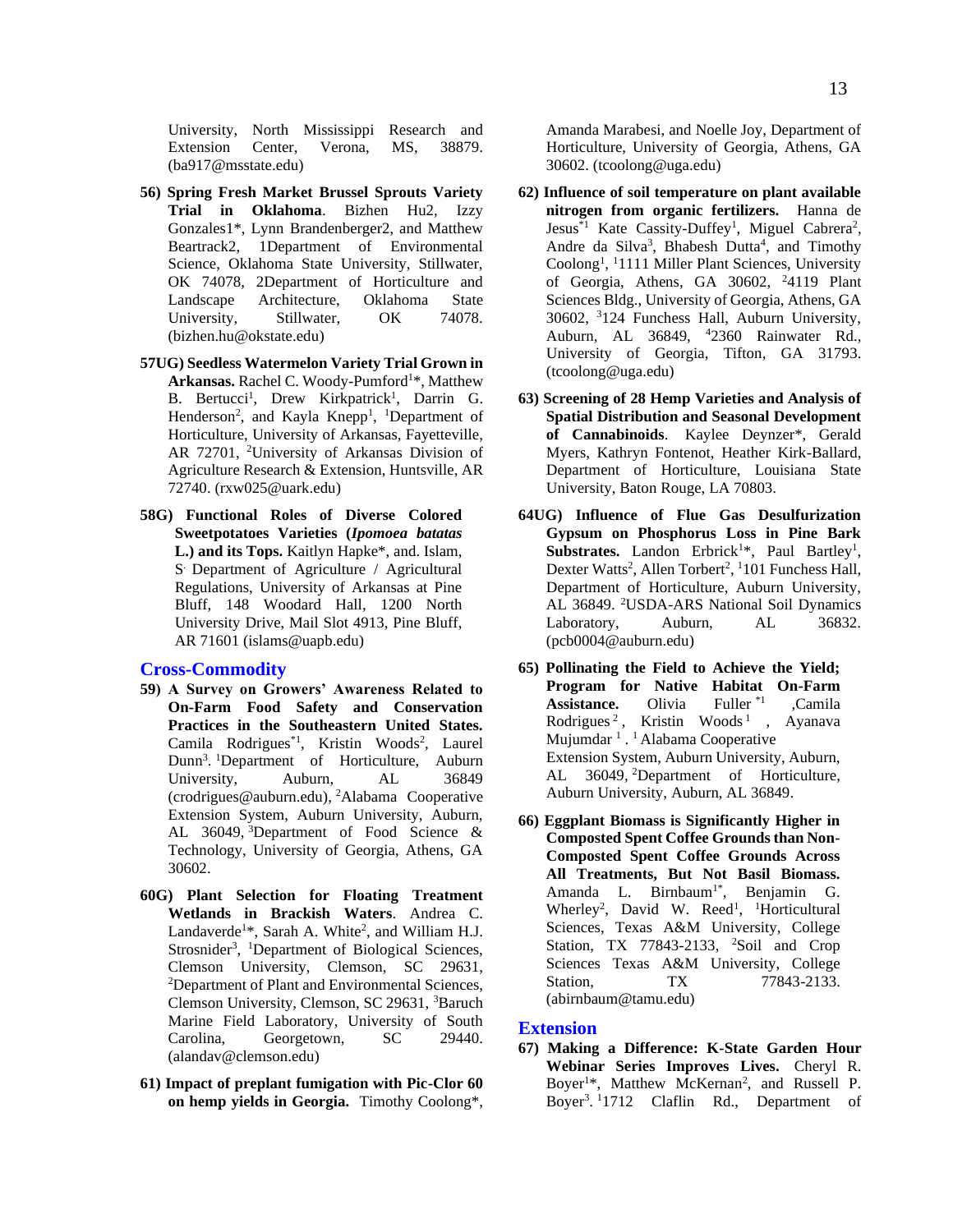Horticulture and Natural Resources, Kansas State University, Manhattan, KS 66506, <sup>2</sup>7001 W. 21<sup>st</sup> St. N., K-State Research and Extension Sedgwick County, Wichita, KS 67205, 31301 Lovers Lane, Department of Management, Kansas State University, Manhattan, KS 66506. [\(crboyer@k-state.edu\)](mailto:crboyer@k-state.edu).

#### **Addendum**

- **68G) Use of High Nitrate, Deammonified Water for Nursery Production of Summer Annuals.** Castillo, Pedro, Taryn Bazhaw, Michaela Bledsoe, and Derald A. Harp. Texas A&M University-Commerce, Commerce, TX 75429 [\(Derald.Harp@leomail.tamuc.edu\)](mailto:Derald.Harp@leomail.tamuc.edu)
- **69G) Nectar Quantity and Quality in Perennials Common to North Texas Landscapes.** Kara Bailey\* and Derald A. Harp. Texas A&M University-Commerce, Commerce, TX 75429 [\(Derald.Harp@leomail.tamuc.edu\)](mailto:Derald.Harp@leomail.tamuc.edu)
- **70G) Micronutrient distribution in various organs of HLB-affected grapefruit grown on**  Florida flatwood soils. Lukas Hallman<sup>1,\*</sup>, Davie Kadyampakeni<sup>2</sup>, Alan Wright<sup>3</sup>, Evan Johnson<sup>4</sup> and Lorenzo Rossi<sup>1</sup>. <sup>1</sup>Horticultural Sciences Department, University of Florida, IFAS, Indian River Research and Education Center, Fort Pierce, FL; <sup>2</sup>Soil and Water Sciences Department, University of Florida, IFAS, Citrus Research and Education Center, Lake Alfred, FL. <sup>3</sup>Soil and Water Sciences Department, University of Florida, IFAS, Indian River Research and Education Center, Fort Pierce, FL; <sup>4</sup>Plant Pathology Department, University of Florida, IFAS, Citrus Research and Education Center, Lake Alfred, FL. \*(l.rossi@ufl.edu)

# **SECTION TITLES**

#### **EDUCATION**

#### **Room: Napoleon C2**

- **Presiding: Garry McDonald, Chair Education Abstracts:** To publish abstract in *HortScience*, see instructions at end of program. Submit on disk at meeting or email to Chair: gmcdonal@uark.edu
- **8:00 Putting the Meta in Metasequoia: Horticulture for a Virtual Environment.**  Lucy K. Bradley<sup>1\*</sup>, Laura Barth<sup>1</sup>, Christine Bradish<sup>1</sup>, Susan Caldwell<sup>2</sup>, Lauren Campbell<sup>2</sup>, Matthew Ross<sup>2</sup>, and Matthew Thomas<sup>2</sup>, <sup>1</sup>NC State University Department

of Horticultural Science, Box 7609, Raleigh, NC 27695, <sup>2</sup>Longwood Gardens Department of Continuing Education, 1001 Longwood Rd., Kennett Square, PA 19348 (Lucy\_Bradley@ncsu.edu)

**8:15 What does trace data tell us about student'**  self-regulated learning ability? Dan Ye<sup>1</sup>, Bodie Pennisi<sup>2\*</sup>, and Lloyd Rieber<sup>3</sup>, <sup>1</sup>Michigan Tech University, William G. Jackson Center for Teaching and Learning, Houghton, MI, 49931, <sup>2</sup>Department of Horticulture, University of Georgia Griffin-Campus, Griffin, GA 30223, <sup>3</sup>College of Education, University of Georgia-Athens, Athens, GA 30602, (bpennisi@uga.edu)

#### **EXTENSION**

- **Room: Napoleon C2**
- 
- **Presiding: Amanda McWhirt, Chair Abstracts:** To publish abstract in *HortScience*, see instructions at end of program. Submit on disk at meeting or email to Chair: amcwhirt@uada.edu
- **8:30 Expanding Training Opportunities for Therapeutic Horticulture with Online Learning: A Partnership between North Carolina Botanical Garden and NC State Extension Gardener.** Sally Haskett<sup>1</sup> Christine Bradish<sup>2\*</sup>, Alta Zhang<sup>3</sup>, Emilee Weaver<sup>4</sup>, Joanna Massey Lelekacs<sup>1</sup>, and Lucy Bradley<sup>2</sup>, <sup>1</sup>North Carolina Botanical Garden, University of North Carolina at Chapel Hill, <sup>2</sup>Department of Horticultural Science, North Carolina State University, <sup>3</sup>Extension Information Technology, North Carolina State University, <sup>4</sup>NC Central Regional State Psychiatric Hospital. (cmbradis@ncsu.edu)
- **8:45 Establishing the Arkansas Quality Wine**  Program. Renee T. Threlfall<sup>1\*</sup>, Amanda J. Fleming<sup>1</sup>, and Amanda L. McWhirt<sup>2</sup>, <sup>1</sup>2650 N. Young Avenue, Food Science Department, University of Arkansas, Fayetteville, AR 72704, <sup>2</sup>2301 S. University Ave., Cooperative Extension Service, University of Arkansas, Little Rock, AR 72204. (rthrelf@uark.edu)
- **9:00 A Nationwide Survey of Grower Extension Needs Associated with Soilless Substrate**  Adoption. Alexa J. Lamm<sup>1</sup>, Kristin E.  $Gibson<sup>1</sup>$ <sup>\*</sup>, Kevan. W. Lamm<sup>1</sup>, Jeb S. Fields<sup>2</sup>, and James Owen<sup>3</sup>, <sup>1</sup>132 Four Towers, Department of Agricultural Leadership,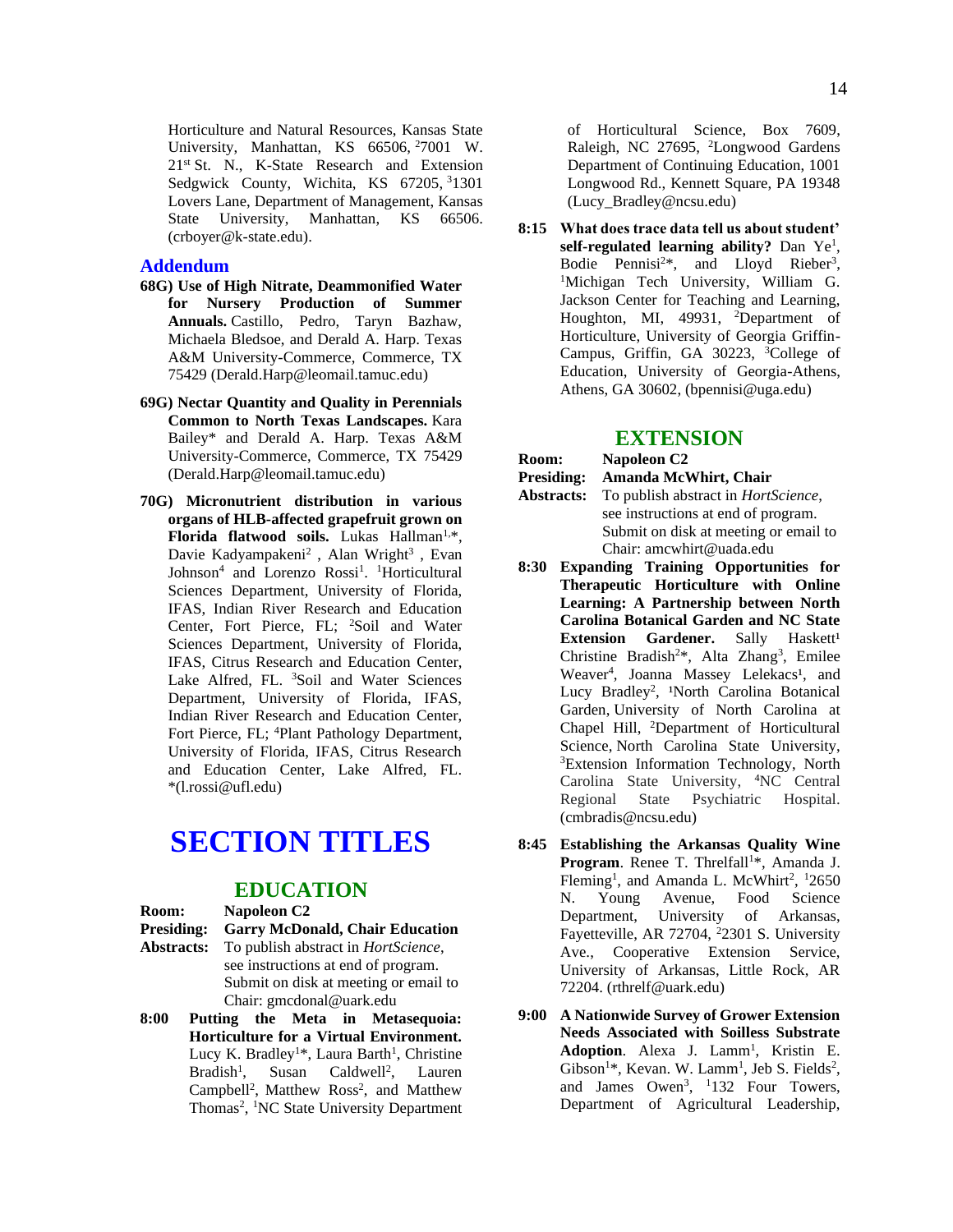Education and Communication, University of Georgia, Athens, GA 30602, <sup>2</sup>21549 Old Covington Highway, Hammond Research Station, Louisiana State University, Hammond, LA 70403, <sup>3</sup>1680 Madison Ave., Agricultural Engineering Building, USDA ARS, Wooster, OH 44691. (alamm@uga.edu)

- **9:15 Informed Decision-making or Guesswork? Examining How Residents Adjust Their Irrigation Based on Local**  Rainfall. Colby Silvert<sup>1\*</sup>, Cody Gusto<sup>1</sup>, John Diaz<sup>1</sup>, Laura Warner<sup>1</sup>, and Robin Grantham<sup>2</sup>, <sup>1</sup>Department of Agricultural Education & Communication, University of Florida, 305 Rolfs Hall, PO Box 110540, Gainesville, FL 32611-0690, <sup>2</sup>Southwest Florida Water Management District, 2379 Broad Street, Brooksville, FL 34604. (colby.silvert@ufl.edu)
- **9:30 Integrated Extension Approaches to Support Small-Scale Hops Production in**  Arkansas. Lizzy Herrera <sup>1\*</sup>, Amanda McWhirt<sup>1</sup>, Renee Threlfall<sup>2</sup>, Aaron Cato<sup>1</sup>, Sarah Cato<sup>1</sup>, and James McClellan<sup>3</sup>, <sup>1</sup>2301 S. University Ave, Department of Horticulture, University of Arkansas System Division of Agriculture, Little Rock, AR 72204, <sup>2</sup>2435 N. Hatch Ave., Department of Food Science, University of Arkansas System Division of Agriculture, Fayetteville, AR 72704, <sup>3</sup>1749 State Hwy 818, Arkansas Agricultural Experiment Station Fruit Research Station, Clarksville, AR 72830. (lherrera@uada.edu)
- **9:45 Helping Small Farmers Transition to Federal Hemp Regulations.** Sanjun Gu\* and Randy Fulk, Cooperative Extension, North Carolina A&T State University, Greensboro, NC 27411. (sgu@ncat.edu)

#### **10:00 Break**

**10:15 A Conversation with Growers: Exploring Soilless Substrate Adoption to Inform Extension Program Development**. Alexa J. Lamm<sup>1\*</sup>, Kevan. W. Lamm<sup>1</sup>, Kristin E. Gibson<sup>1</sup>, Jeb S. Fields<sup>2</sup>, and James Owen<sup>3</sup>, <sup>1</sup>132 Four Towers, Department of Agricultural Leadership, Education and Communication, University of Georgia, Athens, GA 30602, <sup>2</sup>21549 Old Covington Highway, Hammond Research Station, Louisiana State University, Hammond, LA 70403, <sup>3</sup>1680 Madison Ave., Agricultural Engineering Building, USDA ARS, Wooster,

OH 44691. (alamm@uga.edu)

- **10:30 A Perspective on Tweeting.** Eric T. Stafne\*, Coastal Research and Extension Center, Mississippi State University, Poplarville, MS 39470. (eric.stafne@msstate.edu)
- **10:45 Assessing the Effectiveness of Webinars for Training Growers & Cooperative Extension Agents in Small Fruit**  Production. Sarah Cato<sup>1</sup>, Amanda McWhirt <sup>1\*</sup>, Lizzy Herrera<sup>1</sup>, Aaron Cato<sup>1</sup> and Mary Poling<sup>2</sup>, <sup>1</sup>2301 S. University Ave., Department of Horticulture, University of Arkansas System Divisions of Agriculture, Cooperative Extension Service, Little Rock, AR 72204, <sup>2</sup>2301 S. University Ave., Department of Information Technology, University of Arkansas System Division of Agriculture Cooperative Extension Service, Little Rock, AR 72204. (amcwhirt@uada.edu)
- **11:00 NC A&T Plasticulture Publications and Resources for Small Farmers.** Randy Fulk\* and Sanjun Gu, Cooperative Extension at North Carolina Agricultural and Technical State University, Greensboro, NC 27419. (rafulk@ncat.edu)
- **11:15 "I Want to Be a Contributor": Perceptions, Barriers, and Strategies Surrounding Residential Pollinator**  Gardening. Cody Gusto<sup>1\*</sup>, Colby Silvert<sup>1</sup>, John Diaz<sup>1</sup>, Laura A. Warner<sup>1</sup>, and Rachel Mallinger<sup>2</sup>, <sup>1</sup>Department of Agricultural Education & Communication, 411 Rolfs Hall, 341 Buckman Dr., University of Florida, Gainesville, FL 32611-0690, <sup>2</sup>Entomology and Nematology Department, University of Florida, Steinmetz Hall, 1881 Natural Area Dr., Gainesville, FL 32611- 0690. (cgusto@ufl.edu)
- **11:30 Industry Certification Post-Pandemic.** Bodie Pennisi<sup>1\*</sup> and Greg  $Huber<sup>2</sup>$ , <sup>1</sup>Department of Horticulture, University of Georgia Griffin-Campus, Griffin, GA 30223, <sup>2</sup>Center for Urban Agriculture, University of Georgia Griffin-Campus, Griffin, GA 30223. (bpennisi@uga.edu)
- **11:45 Utilizing Statewide Cooperative Extension Agent Demonstrations to Enhance Specialty Crop Recommendations.** Aaron Cato\* and Amanda McWhirt, 2301 S. University Ave., Department of Horticulture, University of Arkansas System Division of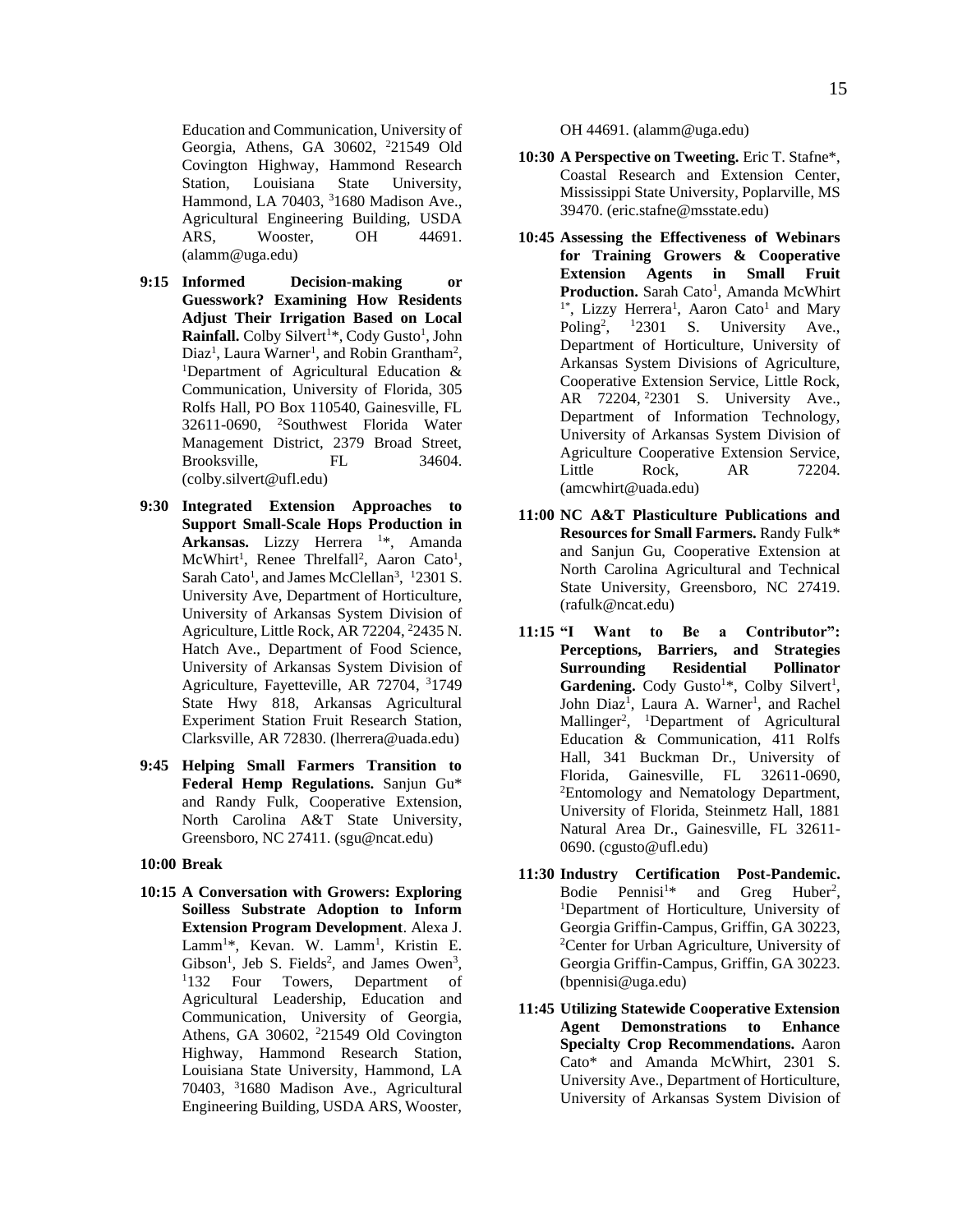Agriculture, :Little Rock, AR 72204. (acato@uada.edu)

**12:00 How Alabama Extension Commercial Horticulture Program Team utilized social media and evaluation metrics for virtual event planning during and post- COVID-**19 pandemic. Ayanava Majumdar<sup>1\*</sup>, Ann Chambliss<sup>1</sup>, Harli Willis<sup>1</sup>, Edward Sikora<sup>1</sup>, Katelyn Kesheimer<sup>1</sup>, Jeremy Pickens<sup>2</sup>, Edgar Vinson<sup>3</sup>, Elina Coneva<sup>4</sup>, Joe Kemble<sup>4</sup>, Andre da Silva<sup>4</sup>, David Han<sup>5</sup>, Rishi Prasad<sup>5</sup>, Audrey Gamble<sup>5</sup>, Steve Li<sup>5</sup>, Adam Rabinowitz<sup>6</sup>, Jim Jacobi<sup>7</sup>, Kassie Conner<sup>8</sup>, Sonja Thomas<sup>9</sup>, and Matt Ulmer<sup>10</sup>, <sup>1</sup>Department of Entomology and Plant Pathology, Auburn University, Auburn, AL, 36849, <sup>2</sup>Ornamental Horticulture Research Center, PO Box 8276, Mobile, AL 36689, <sup>3</sup>Chilton Regional Research and Extension Center, 120 County Road 756, Clanton, AL 35045, <sup>4</sup>Department of Horticulture, Auburn University, Auburn, AL 36849, <sup>5</sup>Department of Crop, Soil, and Environmental Sciences, Auburn University, Auburn, AL 36849, <sup>6</sup>Department of Agricultural Economics and Rural Sociology, Auburn University, Auburn, AL 36849, <sup>7</sup>C. Beaty Hanna Horticulture and Environmental Center, 2612 Lane Park Road Birmingham, AL 35223, <sup>8</sup>Plant Diagnostic Center, 143 ALFA Building, Auburn University, Auburn, AL 36849, <sup>9</sup>245 E Duncan Hall, Auburn University, Auburn, AL 36849, <sup>10</sup>105 Duncan Hall, Auburn University, Auburn, AL 36849. (azm0024@auburn.edu)

#### **12:15 Lunch Break**

**1:00 Strategic Planning for Georgia's Extension Master Gardener Program: Environmental Attitudes as a Measure of Commitment Among Generations.** Sheri Dorn<sup>1\*</sup>, Paul Pugliese<sup>2</sup>, Joel Burnsed<sup>3</sup>, Timothy Daly<sup>4</sup>, Cynthia McCrary<sup>5</sup>, and Kathy Hensley<sup>6</sup>, <sup>1</sup>1109 Experiment Street, Department of Horticulture, University of Georgia, Griffin, GA 30223, <sup>2</sup>University of Georgia Extension, Bartow County, 320 West Cherokee Avenue Room 112 Cartersville, GA 30120-3059, <sup>3</sup>University of Georgia Extension, Walton County, 100 North Broad St. Monroe, GA 30655, <sup>4</sup>University of Georgia Extension, Gwinnett County, 750 South Perry Street, Suite 400 Lawrenceville, GA 30046-4804, <sup>5</sup>University of Georgia Extension, Fayette County, 140

Stonewall Avenue W Suite 209 Fayetteville, GA 30214-1520, <sup>6</sup>University of Georgia Extension, Bibb County, 145 First Street Macon, GA 31201-2627. (sdorn@uga.edu)

- **1:15 Horticulture CSI: Long Beach Radish**  Case Closed. Gary R. Bachman<sup>1\*</sup>, Christine E.H. Coker<sup>1</sup> and Patricia R. Knight<sup>2</sup>, <sup>1</sup>Coastal Research and Extension Center, Mississippi State University, 1815 Popps Ferry Road, Biloxi, MS 38532, <sup>2</sup>Coastal Horticulture Research, South Mississippi Branch Station, Poplarville, MS (gary.bachman@msstate.edu)
- **1:30 Extension Gardener Plant Toolbox: Reaching Wider Audiences through** National Partnerships. Lucy K. Bradley<sup>1\*</sup>, Kathleen A. Moore<sup>1</sup>, Matthew P. Ross<sup>2</sup>, Andy Pulte<sup>3</sup>, Grant L. Thompson<sup>4</sup>, Ryan Contreras<sup>5</sup>, Laura Barth<sup>1</sup> Barth<sup>1</sup>, and Lis Meyer<sup>1</sup>, <sup>1</sup>Department of Horticulture, North Carolina State University, 2721 Founders Dr., Raleigh, NC 27695, <sup>2</sup>Longwood Gardens 1001 Longwood Rd., Kennett Square, PA 19348, <sup>3</sup>Department of Plant Science, University of Tennessee Institute of Agriculture, 2505 E J Chapman Dr., Knoxville, TN 37996, <sup>4</sup> Department of Horticulture, Iowa State University, 137 Horticulture Hall, Ames, IA 50011, <sup>5</sup> Agriculture & Life Sciences, Oregon State University, 4017 Agriculture & Life Sciences, Corvallis, OR 97331. (lucy\_bradley@ncsu.edu)
- **1:45 Multi-state Extension Publication Series Highlights the Benefits of Consumer Horticulture to Society and Provides Basis for Further Education Efforts.** Heather Kirk-Ballard<sup>1</sup>\*, Natalie R. Bumgarner<sup>2</sup>, Ellen M. Bauske<sup>3</sup>, Pam J. Bennett<sup>4</sup>, David D. Close<sup>5</sup>, Sheri Dorn<sup>3</sup>, Richard E. Durham<sup>6</sup>, Carl I. Evensen<sup>7</sup>, Terri James<sup>8</sup>, Jeff S. Keuhny<sup>1</sup>, Bodie Pennisi<sup>3</sup> , Robert F. Polomski<sup>9</sup>, Kerry Smith<sup>10</sup>, and Katie Walberg<sup>2</sup>, <sup>1</sup>School of Plant, Environmental, and Soil Sciences, Louisiana State University, Baton Rouge, LA 70803, <sup>2</sup>Plant Sciences Department, University of Tennessee, Knoxville, TN 37996, <sup>3</sup>Department of Horticulture, University of Georgia, Griffin, GA 30223, <sup>4</sup>The Ohio State University, Springfield, OH 45505, <sup>5</sup>School of Plant & Environmental Sciences, Virginia Tech University, Blacksburg, VA 24061, 6Department of Horticulture, University of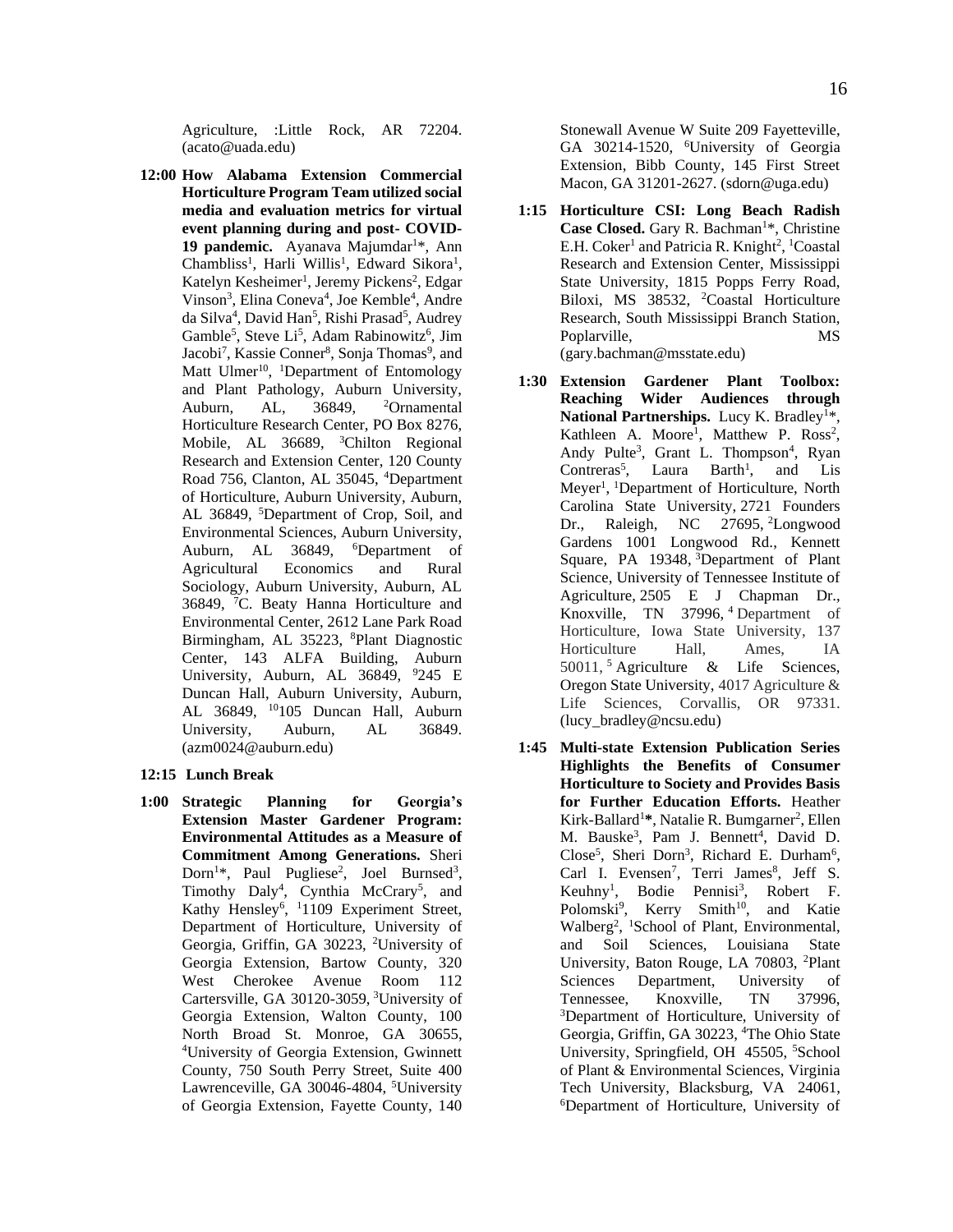Kentucky, Lexington, KY 40546, <sup>7</sup>Department of Natural Resources and Environmental Management, University of Hawai'i at Manoa, Honolulu, HI 96822, <sup>8</sup>Department of Agronomy & Horticulture, University of Nebraska-Lincoln, Lincoln, NE 68583, <sup>9</sup>Department of Plant and Environmental Sciences, Clemson University, Clemson, SC 29634, <sup>10</sup>Alabama Cooperative Extension System, Auburn University, Auburn University, AL 36849. (hkirkballard@agcenter.lsu.edu)

- **2:00 County Fair Grounds as Food Innovation Hubs in Arkansas Despite the Pandemic.** Amanda Philyaw Perez<sup>1\*</sup>, Renee Threlfall<sup>2</sup>, Ruben Morawicki<sup>2</sup>, Angela Gardner<sup>1</sup>, and Mallory Eggleton<sup>1</sup>, <sup>1</sup>2301 S. University Ave, Department of Horticulture, University of Arkansas Cooperative Extension Service, Little Rock, AR 72204, 22650 Young Ave., <sup>2</sup>Department of Food Science, University of Arkansas Division of Agriculture, Fayetteville, AR, 72704. (aperez@uada.edu)
- **2:15 Creating a Campus-wide Student Community Garden.** Kathryn K. Fontenot\* and Edward W. Bush, School of Plant, Environmental, and Soil Sciences, LSU AgCenter, Baton Rouge, LA 70803. (kkfontenot@agcenter.lsu.edu)
- **2:30 Commercial Nursery Hurricane Guide.**  Tom Yeager<sup>1\*</sup> and Michael Gavazzi<sup>2</sup>, <sup>1</sup>Department of Environmental Horticulture, University of Florida, IFAS, Gainesville, FL 32611, <sup>2</sup> USDA Forest Service, Southern Research Station, Southeast Climate Hub, Research Triangle Park, NC 27709. (yeagert@ufl.edu)
- **2:45 Extension Gardener: Horticulture Training Made Easy through an Online Customizable Tool.** Lucy K. Bradley\*, and Kathleen A. Moore, Department of Horticulture, North Carolina State University, 2721 Founders Dr., Raleigh, NC 27695. (lucy\_bradley@ncsu.edu)
- **3:00 Break**
- **3:15 Hammond Trials: A Trial Garden's Perspective on Virtual Extension.** Jeb S. Fields\*, Ashley Edwards, Maureen Thiessen, and Jason Stagg, Hammond Research Station, Louisiana State University Agricultural Center, Hammond, LA 70403. (JSFields@agcenter.lsu.edu)
- **3:30 Changes in Consumer Purchasing Behavior of Fresh Fruits and Vegetables During the COVID-19 Pandemic.** Lauri M. Baker<sup>1\*</sup>, Hikaru H. Peterson<sup>2</sup>, and Cheryl R. Boyer<sup>3</sup>, <sup>1</sup>1408 Sabal Palm Drive, Level 2, Department of Agricultural Education and Communication, University of Florida, Gainesville, FL 32611, <sup>2</sup>1994 Buford Ave., Department of Applied Economics, University of Minnesota, St. Paul, MN 55108, <sup>3</sup>1712 Claflin Rd., Department of Horticulture and Natural Resources, Kansas State University, Manhattan, KS 66506. (lauri.m.baker@ufl.edu).
- **3:45 Farm to School Directly Benefits Local and Regional Food Systems.** Carl Motsenbocker\*, Crystal Besse, Denyse Cummins, Jacey Wesley, and Alessandro Holzapfel, School of Plant, Environmental and Soil Sciences, LSU AgCenter, Baton Rouge, LA 70803. (cmotsenbocker@agcenter.lsu.edu)
- **4:00 Small On-Farm Sweetpotato (***Ipomoea batatas***) Slip Production for Early Field Planting and Yield Increase in Missouri.** Ramón Arancibia\*, Juan Cabrera-Garcia, and Patrick Byers, University of Missouri Extension, Columbia, MO. (raa522@missouri.edu)
- **4:15 K-State Garden Hour Webinar Series Facilitated Behavior Change and Improved Quality of Life During the COVID-19 Pandemic.** Cheryl R. Boyer<sup>1\*</sup> and Matthew McKernan<sup>2</sup>, <sup>1</sup>1712 Claflin Rd., Department of Horticulture and Natural Resources, Kansas State University, Manhattan, KS 66506, <sup>2</sup>7001 W. 21<sup>st</sup> St. N., K-State Research and Extension Sedgwick County, Wichita, KS 67205. (crboyer@kstate.edu)
- **4:30 Twenty Years of the LSU AgCenter's Get It Growing Extension Program - Teaching Louisiana about Gardening through Multi-Media.** Heather Kirk-Ballard\*, School of Plant, Environmental, and Soil Sciences, Louisiana State University, Baton Rouge. LA 70803. (hkirkballard@agcenter.lsu.edu)
- **4:45 Educating Inmates in Horticulture for Post-Release Employment Opportunities.** Jeff C. Wilson<sup>1\*</sup>, T. Casey Barickman<sup>1</sup>, and Scott Cagle<sup>2</sup>, <sup>1</sup>Mississippi State University, North Mississippi Research & Extension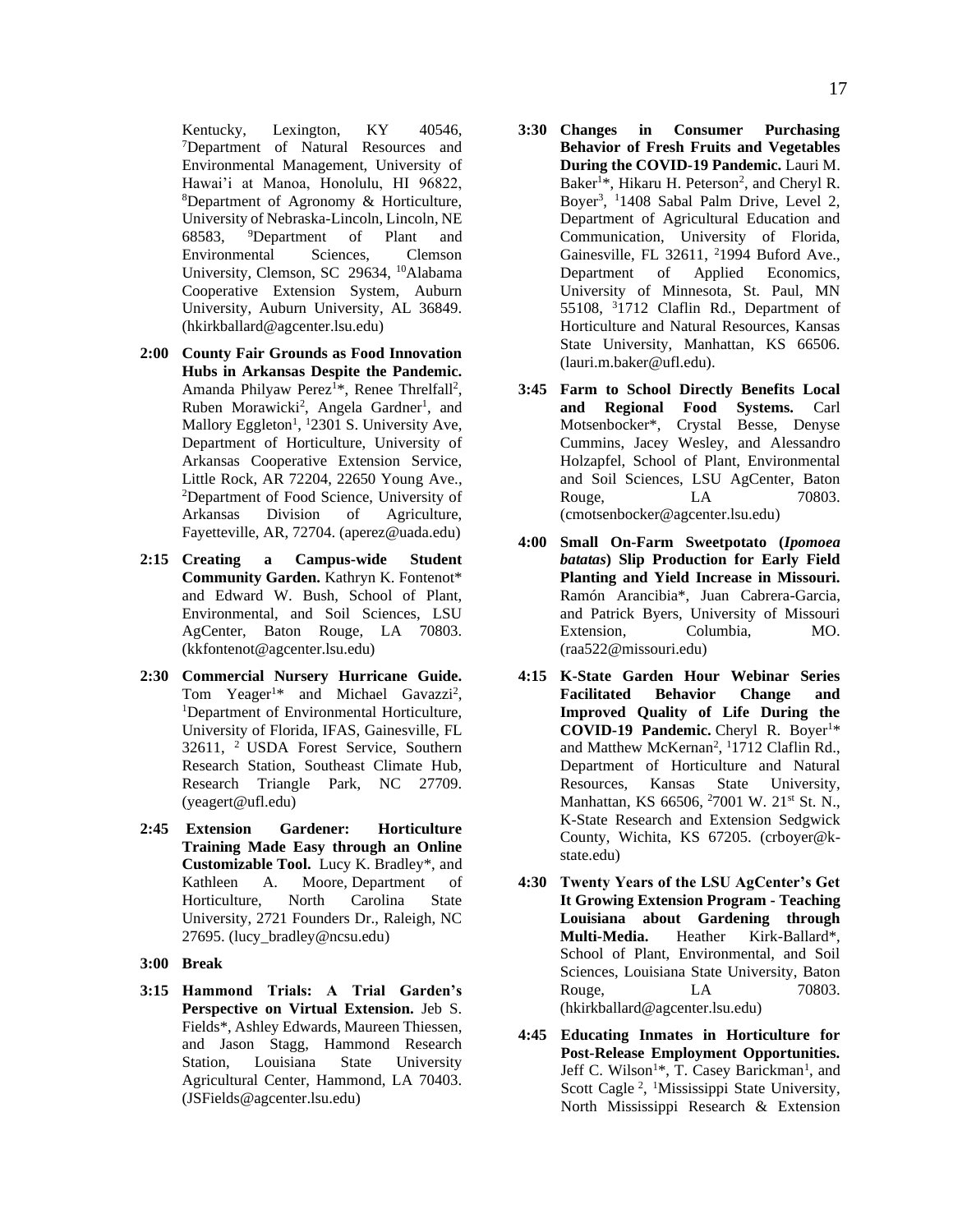Center, Verona, MS 38879, <sup>2</sup>Mississippi State University, Former Chickasaw County Extension Agent, Houston, MS 38851.(jeff.wilson@msstate.edu)

#### **FRUIT CROPS**

| Room:             | Napoleon B1                                 |
|-------------------|---------------------------------------------|
| <b>Presiding:</b> | <b>Edgar Vinson, Chair</b>                  |
| Abstracts:        | To publish abstract in <i>HortScience</i> , |
|                   | see instructions at end of program.         |
|                   | Submit on disk at meeting or email to       |
|                   | Chair: vinsoed@auburn.edu                   |

- **8:00 'Indulgence' and 'Dazzle' Wine Grapes for the Mid-South.** John R. Clark\*, Renee Threlfall, and Margaret Worthington, Depts. of Horticulture and Food Science, 316 Plant Science, University of Arkansas, Fayetteville, AR 72701. (jrclark@uark.edu)
- **8:15 Wine Production of 'Indulgence' and 'Dazzle' Wine Grapes for the Mid-South.**  Renee T. Threlfall<sup>1\*</sup>, John R. Clark<sup>2</sup>, and Margaret L. Worthington<sup>2</sup>, <sup>1</sup>2650 N. Young Avenue, Food Science Department, University of Arkansas, Fayetteville, AR 72704, <sup>2</sup>316 Plant Science, Horticulture Department, University of Arkansas, Fayetteville, AR 72701. (rthrelf@uark.edu)
- **8:30 Planting Date Influence on Strawberry Variety Yield and Revenues in Texas**. Russell W. Wallace<sup>1\*</sup>, Peter A. Ampim<sup>2</sup>, D. Thayne Montague<sup>3</sup>, Dale Rankin<sup>4</sup>, and Larry Stein<sup>5</sup>, <sup>1</sup>Department of Horticultural Sciences, Texas A&M AgriLife Extension, 1102 E. Drew St., Lubbock, 79403, <sup>2</sup>Cooperative Agriculture Research Center, MS 2008, CARC Building, Prairie View A&M University, Prairie View, 77446, <sup>3</sup>Departent of Plant & Soil Sciences, Texas Tech University and Texas A&M AgriLife Research, Lubbock, 79409, <sup>4</sup>Texas A&M AgriLife Extension, Atascosa County, 25 E. 5<sup>th</sup> St., Leming, and <sup>5</sup>Department of Horticultural Sciences, Texas A&M AgriLife Extension, 1619 Garner Field Rd., Uvalde. (rwwallace@ag.tamu.edu)
- **8:45 Performance of Geneva and Vineland Apple Rootstocks in South Carolina.** Gregory L. Reighard\* and David Ouellette. Department of Plant & Environmental Sciences, Clemson University, Clemson, SC 29634-0310. (grghrd@clemson.edu)
- **9:00 Fall Row Cover Use and Planting Date**

**Impacts on Crown Size and Yield of Five Strawberry Cultivars.** Amanda McWhirt\*, Lizzy Herrera and Sarah Cato, 2301 S. University Ave., Department of Horticulture, University of Arkansas System Division of Agriculture, Little Rock, AR 72204. (amcwhirt@uada.edu)

- **9:15 Assessment of intraspecific compatibility among Passiflora incarnata genotypes from different provenances**. Eric T. Stafne\*, Coastal Research and Extension Center, Mississippi State University, Poplarville, MS 39470. (eric.stafne@msstate.edu).
- **9:30 Break**
- **9:45 Response of Seedling Blackberries Treated with Preemergent Herbicides.**  Kayla Knepp<sup>1\*</sup>, Matthew B. Bertucci<sup>1</sup>, Amanda L. Mcwhirt<sup>2</sup>, Nilda R. Burgos<sup>3</sup>, Aaron J. Cato<sup>2</sup>, Drew E. Kirkpatrick<sup>1</sup>, and Rachel C. Woody-Pumford<sup>1</sup>, <sup>1</sup>316 Plant Science, Department of Horticulture, University of Arkansas, Fayetteville, AR 72701, <sup>2</sup>2301 S. University, Department of Horticulture, University of Arkansas Cooperative Extension Service, Little Rock, AR 72204, <sup>3</sup>1354 W Altheimer Drive, Department of Crop, Soil, and Environmental Sciences, University of Arkansas, Fayetteville, AR 72704. (kknepp@uark.edu)
- **10:00 Influence of Light Level on Leaf Gas Exchange and Fruit Production of Two Strawberry (Fragaria × ananassa) Cultivars Grown in Texas.** D. Thayne Montague<sup>1,2\*</sup>, Russell W. Wallace<sup>2</sup>, Peter A. Ampim<sup>3</sup>, Dale Rankin<sup>4</sup>, and Larry Stein<sup>5</sup>, <sup>1</sup>Department of Plant and Soil Science, Texas Tech University, Lubbock, TX 79409, <sup>2</sup>Texas A&M AgriLife Research and Extension Center, Lubbock, TX 79403, <sup>3</sup>Cooperative Agriculture Research Center, Prairie View A&M University, Prairie View, TX 77446, <sup>4</sup>Texas A&M AgriLife Extension, Atascosa County, Leming, TX 78050, <sup>5</sup>Department of Horticultural Sciences, Texas A&M AgriLife Extension, Uvalde, TX 78801. (thayne.montague@ttu.edu)
- **10:15 Evaluation of New Grape Cultivars in Texas.** Justin J. Scheiner\* and Fran Pontasch, Department of Horticultural Sciences, Texas A&M AgriLife Extension Service, HSFB, 2134 TAMU, College Station, TX 77843. (jscheiner@tamu.edu)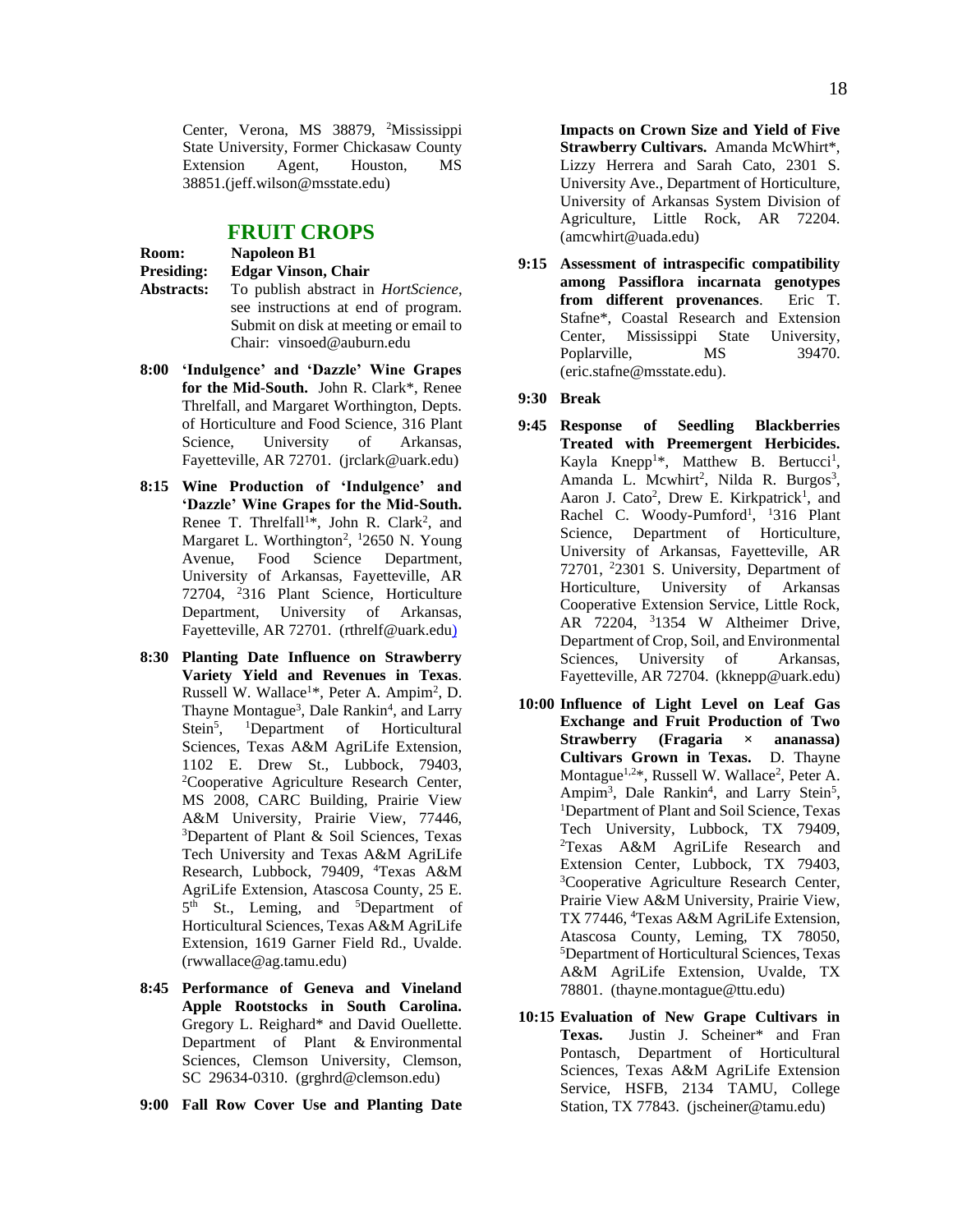- **10:30 A public-private partnership to uncover genetic treasures in Rubus.** Katie Sheehan-Lust\* and Gina Fernandez, Department of Horticultural Science, 260 Kilgore Hall, Campus Box 7609, Raleigh, NC 27695- 7609. (kesheeha@ncsu.edu)
- **10:45 Effect of Planting Distance on Yield and Fruit Quality of PD Resistant Predominantly Vitis vinifera Grapevine.**  Elina Coneva\*, E.L. Vinson, and M. Salazar-Gutierrez, Department of Horticulture, Auburn University, Auburn, AL, 36849. (edc0001@auburn.edu)
- **11:00Evaluation of Size-Controlling, Pest Resistant Peach Rootstocks for Alabama**  Elina Coneva, Department of Horticulture, Auburn University, Auburn, AL, 36849. (edc0001@auburn.edu)

#### **Addendum**

**11:15 The impact of climate variability on small fruit production**. Melba R. Salazar-Gutierrez, 112 Funchess Hall, Department of Horticulture, Auburn University, Alabama 36849 (mrs0146@auburn.edu)

#### **VEGETABLE CROPS**

**Room: Napoleon B1**

#### **Presiding: Joe Masabni, Chair**

- **Abstracts:** To publish abstract in *HortScience*, see instructions at end of program. Submit on disk at meeting or email to Chair: jmasabni@ag.tamu.edu
- **1:00 An Evaluation of Commercial Cucurbit Crops in Alabama during the Whitefly**  Season. Andre da Silva<sup>1\*</sup>, Olivia Fuller<sup>2</sup>, Ayanava Majundar<sup>3</sup>, Edward Sikora<sup>3</sup>, and Alvin Simmons<sup>4</sup>, <sup>1</sup>Department of Horticulture, Auburn University, Auburn, AL 36849, <sup>2</sup>Tuscaloosa Co. Extension Office, Tuscaloosa, AL 35401, <sup>3</sup>Department Entomology and Plant Pathology, Auburn, AL 36849. <sup>4</sup>USDA - Vegetable Research, Charleston, SC 29414. (azb0207@auburn.edu)
- **1:15 Use of Mulching Systems for Hop Production in the Environmental**  Conditions of Alabama. Andre da Silva<sup>1\*</sup>, Michael Phillips<sup>1</sup>, Joe Kemble<sup>1</sup>, and Alex Harkess<sup>2</sup>, <sup>1</sup>Department of Horticulture, Auburn University, Auburn, AL 36849, <sup>2</sup>Department of Soil, Crop, and Environmental Science, Auburn University, Auburn, AL

36849. (azb0207@auburn.edu)

- **1:30 Evaluation of** *Cucurbita* **Germplasm for Resistance to Whitefly Transmitted**  Viruses. Alexander Luckew<sup>1</sup>, Geoffrey Meru<sup>2</sup>, Emily Wang<sup>2</sup>, Rodrick Mwatuwa<sup>2</sup>, Mathews Paret<sup>3</sup>, Renato Carvalho<sup>3</sup>, Melanie Kalischuk3,7, Andre Luiz Biscaia Ribeiro da Silva<sup>1,6</sup>, Joara Candian<sup>1</sup>, Bhabesh Dutta<sup>4</sup>, Babu Srinivasan<sup>5</sup>, Saritha Raman Kavalappara<sup>5</sup>, RRD Naga Charan Konakalla<sup>4</sup>, Sudeep Bag<sup>4</sup>, and Cecilia  $McGregor<sup>1</sup>$ <sup>\*</sup>, <sup>1</sup>Department of Horticulture, University of Georgia, Athens, GA 30602, <sup>2</sup>Horticultural Sciences Department, University of Florida, Homestead, FL 33031, <sup>3</sup>Department of Plant Pathology, University of Florida, Quincy, FL 32351, <sup>4</sup>Department of Plant Pathology, University of Georgia, Tifton, GA 31793, <sup>5</sup>Department of Entomology, University of Georgia, Griffin, GA 30223, <sup>6</sup>Department of Horticulture, Auburn University, Auburn AL 36849, <sup>7</sup>Department of Plant Agriculture, University of Guelph, Guelph, Ontario, Canada N1G 2W1. (cmcgre1@uga.edu)
- **1:45 Role of Planting Date on Yield in Quality of Auto-Flower and Daylength Sensitive Hemp in Georgia.** Timothy Coolong\* and Noelle Joy, Department of Horticulture, University of Georgia, Athens, GA 30602. (tcoolong@uga.edu)
- **2:00 Effects of Irrigation System and Cultivation Method on Productivity of Organically-Grown Broccoli in Georgia.** Kate Cassity-Duffey<sup>1</sup>, Nicholas Basinger<sup>2</sup>, Bhabesh Dutta<sup>3</sup>, and Timothy Coolong<sup>1\*</sup>, <sup>1</sup>Department of Horticulture, University of Georgia, Athens, GA 30602, <sup>2</sup>Crop and Soil Sciences Department, University of Georgia, Athens, GA 30602, <sup>3</sup>Department of Plant Pathology, University of Georgia, Tifton, GA 31793. (tcoolong@uga.edu)
- **2:15 Break**
- **2:30 Screening of Cowpea (***Vigna unguiculata* **(L.) Walp.) Genotypes for Waterlogging Tolerance using Morpho-physiological Traits at the Early Growth Stage.** Omolayo J. Olorunwa<sup>1\*</sup>, Bikash Adhikari<sup>1</sup>, Ainong Shi<sup>2</sup>, and T. Casey Barickman<sup>1</sup>, <sup>1</sup>Department of Plant and Soil Sciences, Mississippi State University, North Mississippi Research and Extension Center, Verona, MS, 38879, <sup>2</sup>Department of Horticulture, University of Arkansas, Fayetteville, AR 72701.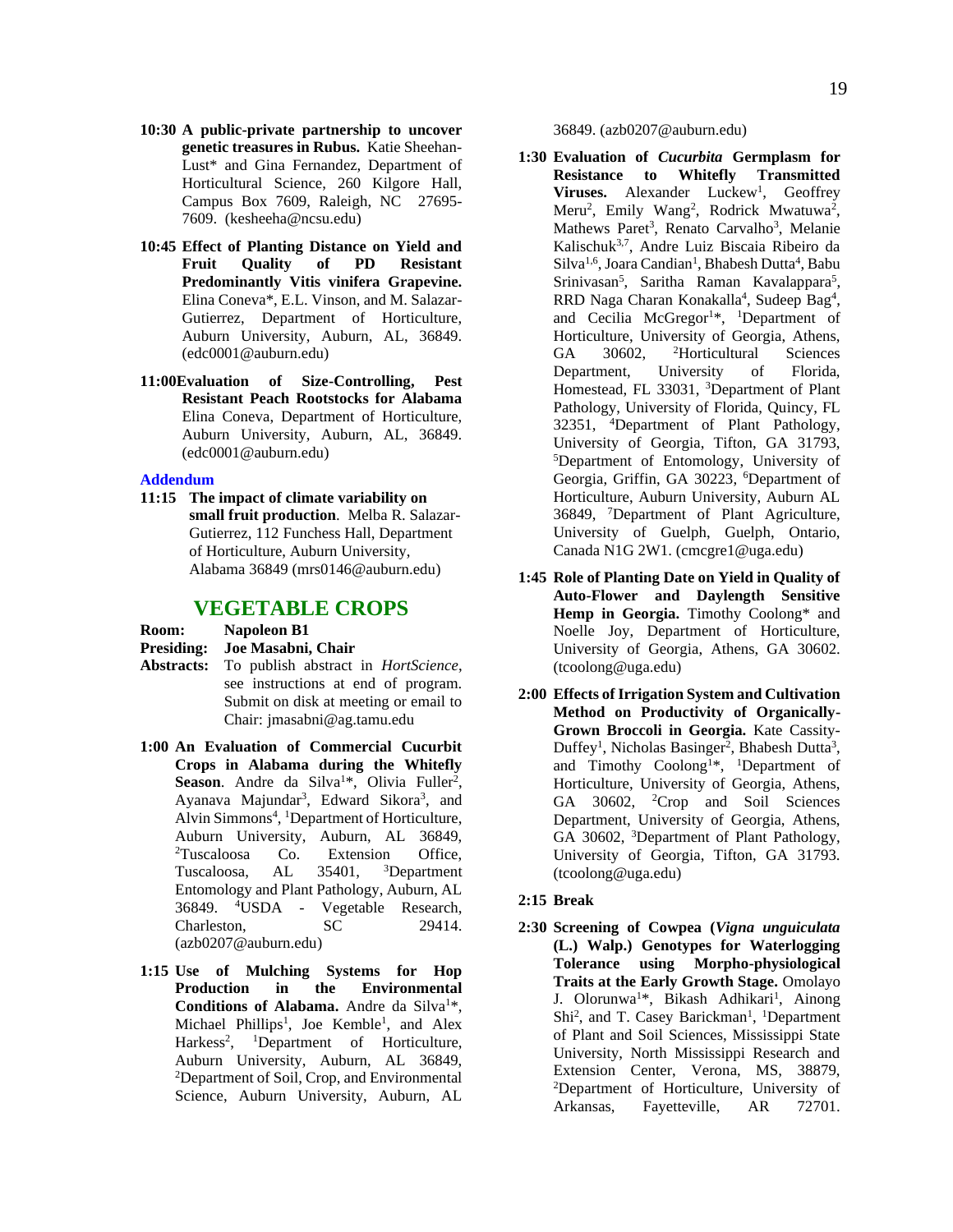(ojo26@msstate.edu)

- **2:45 Diurnal Fertigation Interval for Effective Hydroponics Nutrients Management in Dutch Bucket Cucumber Production.**  Emmanuel Ayipio\* and Daniel E. Wells, Department of Horticulture, Auburn University, Auburn, AL 36849. (eza0035@auburn.edu)
- **3:00 Yield and Fruit Quality of 12 Cherry Tomato Cultivars in High Tunnels.** Sanjun Gu, Peter Coffey\*, John Kimes, and Quincey Moffitt, Cooperative Extension, North Carolina A&T State University, Greensboro, NC 27411. (plcoffey@ncat.edu)
- **3:15 Breeding for Novel Traits in Peppers (***Capsicum* **spp.) at Texas A&M**. Kevin Crosby<sup>1\*</sup>, Daniel Leskovar<sup>2</sup>, and John Jifon<sup>3</sup>, <sup>1</sup>Department of Horticultural Sciences, Texas A&M University, College Station, TX 77843, <sup>2</sup>Texas A&M AgriLife Research and Extension Center, Uvalde, TX 78801, <sup>3</sup>Texas A&M AgriLife Research and Extension Center, Weslaco, TX 78596. (kcrosby@tamu.edu)

# **Sunday February 12, 2022**

#### **ACB BUSINESS MEETING**

**Room Borgne Time: 9:00 – 10:45 Presiding: Elizabeth Clippard,** ACB-President, **Nate Philips, ACB Advisor**

#### **ANNUAL BUSINESS MEETING AND AWARDS PROGRAM**

**Room: Borgne Time: 11:00-12:30 Presiding: Amy Wright, President**

#### **POSTER VIEWING & TAKE-DOWN POSTERS**

**Room: Napoleon Foyer Presiding: Andre DaSilva, Chair Poster Viewing:** Sunday 8:00-10:45 **Poster Take-down:** Sunday, 1:00 – 3:00

# **SECTION TITLES**

#### **VEGETABLE CROPS**

| Room:             | <b>Oakley</b>      |
|-------------------|--------------------|
| <b>Presiding:</b> | Joe Masabni. Chair |

- **Abstracts:** To publish abstract in *HortScience*, see instructions at end of program. Submit on disk at meeting or email to Chair: jmasabni@tamu.edu
- **8:00 Amino Acid Production in Vine Decline Susceptible and Resistant Melon Plants (***Cucumis melo* **L) During Plant-Pathogen Interactions.** Sixto A. Marquez<sup>1,5\*</sup>, Carlos A. Avila<sup>1,2</sup>, Amir M.H. Ibrahim<sup>3,5</sup>, Kevin M.  $Crosby<sup>1,5</sup>$ , Jashbir Singh<sup>1,5</sup>, Bhimanagouda S. Patil<sup>1,4,5</sup>, and Herika P. Pessoa<sup>1,6</sup>, <sup>1</sup>Vegetable & Fruit Improvement Center, Texas A&M University, College Station, TX 77845, <sup>2</sup>Texas A&M AgriLife Research and Extension Center, Weslaco, TX 78596, <sup>3</sup>Department of Soil and Crop Science, Texas A&M University, College Station, TX 77845, <sup>4</sup>Department of Food Sc12ience and Technology, Texas A&M University, College Station, Texas 77843, <sup>5</sup>USDA National Center of Excellence for Melon at the Vegetable and Fruit Improvement Center of Texas A&M University, College Station, TX 77845, <sup>6</sup>Universidade Federal de Viçosa-UFV. Minas Gerais, Brasil. Casa Diogo Alves de Melo Avenida P.H Rolfs, S/N, Campus Universitário. (sixto@tamu.edu)
- **8:15 Using Solid Humic Substances Products as Substrate Amendments to Improve 'Micro Tom' Tomato Growth**. Kuan Qin\* and Daniel I. Leskovar, Texas A&M AgriLife Research and Extension Center, Uvalde, TX 78801. (d-leskovar@tamu.edu)
- **8:30 Onion Microflora and Associated**  Pathogens. Manzeal Khanal\*, Bed Prakash Bhatta, and Subas Malla, Texas A&M AgriLife Research and Extension Center, Uvalde. TX 78801. (subas.malla@ag.tamu.edu)
- **8:45 Heat Stress Responses of Tomato Plants Grafted onto Wild Relative Rootstocks** *S. pennellii* **and** *S. peruvianum.* Chungkeun Lee\* and Daniel I. Leskovar, Texas A&M AgriLife Research and Extension Center, Uvalde, TX 78801. (d-leskovar@tamu.edu)
- **9:00 Break**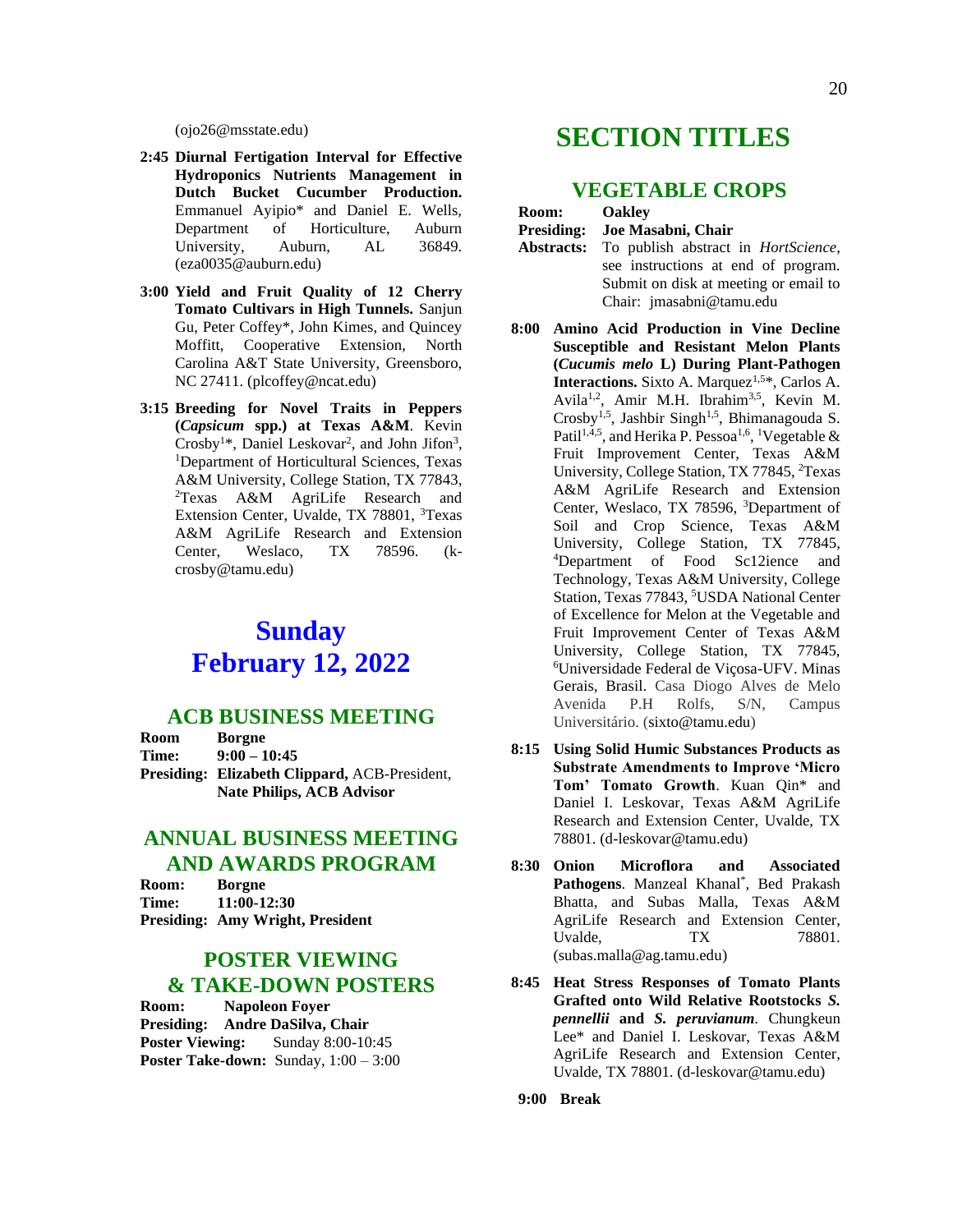- **9:15 Hubbard Squash Trap Crop as Attractand-Kill Integrated Pest Management Strategy to Reduce Squash Bugs.** Ayanava Majumdar<sup>1\*</sup> and Matthew Price<sup>2</sup>.  $M$ ajumdar<sup>1\*</sup> and  $Price<sup>2</sup>$ . <sup>1</sup>Department of Entomology and Plant Pathology, Auburn University, Auburn, AL 36849, <sup>2</sup>Chilton Regional Research and Extension Center, Clanton, AL 35045. (azm0024@auburn.edu)
- **9:30 Root Zone Cooling and Heating as a Low-Energy Temperature Control in Greenhouse Hydroponic Crop Production**. Genhua Niu\*, Joseph Masabni, Triston Hooks, and Ling Sun. Texas A&M AgriLife Research and Extension Center, Dallas, TX 75252. (genhua.niu@ag.tamu.edu)
- **9:45 Identification of Novel Loci Conferring Resistance to Fusarium Wilt Race 3 of Tomato from** *Solanum pennellii*  Accessions. Jessica Chitwood-Brown<sup>1\*</sup>. Gary Vallad<sup>2,3</sup>, Tong Geon Lee<sup>1,3,4</sup>, and Samuel Hutton<sup>1,4</sup>, <sup>1</sup>Horticultural Sciences Department, University of Florida, Gainesville, FL 32611, <sup>2</sup>Plant Pathology Department, University of Florida, Gainesville, FL 32611, <sup>3</sup>Gulf Coast Research and Education Center, University of Florida, Wimauma, FL 33598, <sup>4</sup>Plant Molecular and Cellular Biology Graduate Program, University of Florida, Gainesville, FL 32611. (sfhutton@ufl.edu)
- **10:00 Evaluating the Impact of Humic Acid Amendments on the Growth Characteristics of Hydroponically Cultivated Kale and Lettuce.** Joshua T. Harvey\* and Daniel I. Leskovar, Texas A&M AgriLife Research and Extension Center, Uvalde, TX 78801. (dleskovar@tamu.edu)

#### **FLORICULTURE, ORNAMENALS AND TURF**

**Room: Edgewood A/B**

#### **Presiding: Genhua Niu, Chair**

- **Abstracts:** To publish abstract in *HortScience*, see instructions at end of program. Submit on disk at meeting or email to Chair: genhua.niu@ag.tamu.edu
- **7:45 Single-screen Fractionation for Simplified Substrate Stratification.** Jeb S. Fields<sup>1\*</sup>, Hammond Research Station, Louisiana State

University Agricultural Center, Hammond, LA 70403. (JSFields@agcenter.lsu.edu)

- **8:00 Impact of the mid-February 2021, Record Freeze on a Range of Woody Ornamentals in Texas**. David Creech\*, Lais Machado, and David Kulhavy, Arthur Temple College of Forestry and Agriculture, Stephen F. Austin State University, Nacogdoches, TX 75962. (dcreech@sfasu.edu)
- **8:15 Modeling Growth and Development of Hemp (Cannabis Sativa) Varieties under Greenhouse and Controlled Environment**  Conditions. Alwin Hopf<sup>1\*</sup>, Paul Daiber<sup>1</sup>, Steven Anderson<sup>2</sup>, Brian Pearson<sup>2</sup>, Gerrit Hoogenboom<sup>1,3</sup>, <sup>1</sup>Department of Agricultural and Biological Engineering, IFAS, University of Florida, Gainesville, FL 32611, <sup>2</sup>Department of Environmental Horticulture, Mid-Florida Research and Education Center, IFAS, University of Florida, Apopka, FL 32703, <sup>3</sup> Institute for Sustainable Food Systems, IFAS, University of Florida, Gainesville, FL 32611. (alwinhopf@ufl.edu)
- **8:30 Evaluating Effects of Chemical Pinching During Early Vegetative Stages on 'Sunfinity' Sunflower for Potted Plant**  Production. Mason Marshall<sup>1\*</sup>, Terri Starman<sup>1</sup>, H. Brent Pemberton<sup>2</sup>, Calvin Trostle<sup>3</sup>, <sup>1</sup>Department of Horticultural Sciences, Texas A&M University, College Station, TX 77843, <sup>2</sup>Texas A&M AgriLife Research and Extension Center, Overton, TX 75684, <sup>3</sup>Texas A&M AgriLife Research and Extension Center, Lubbock, TX 79403. (masonmarshall@tamu.edu)
- **8:45 Improving Pennsylvania Bittercress (***Cardamine pensylvanica***) Weed Control Efficacy with Mulch and Herbicide in Containers.** Ping Yu\* and S. Christopher Marble, Department of Environmental Horticulture, University of Florida, Mid-Florida Research and Education Center, Apopka, FL 32703. (ping.yu@ufl.edu)
- **9:00 Piedmont Ecoregion Irrigation Reservoir Water Quality Dynamics Under Stormwater Irrigation Return Flow**. Sarah A. White<sup>1\*</sup>, Morgan Tomlin<sup>1</sup>, Mohammad Nayeb Yazdi<sup>2</sup>, and James S. Owen Jr.<sup>3</sup>, <sup>1</sup>Department of Plant and Environmental Sciences, Clemson University, Clemson, SC, 29634, <sup>2</sup>School of Environment and Natural Resources, Ohio State University, Wooster, OH, 44691, <sup>3</sup>USDA-ARS Application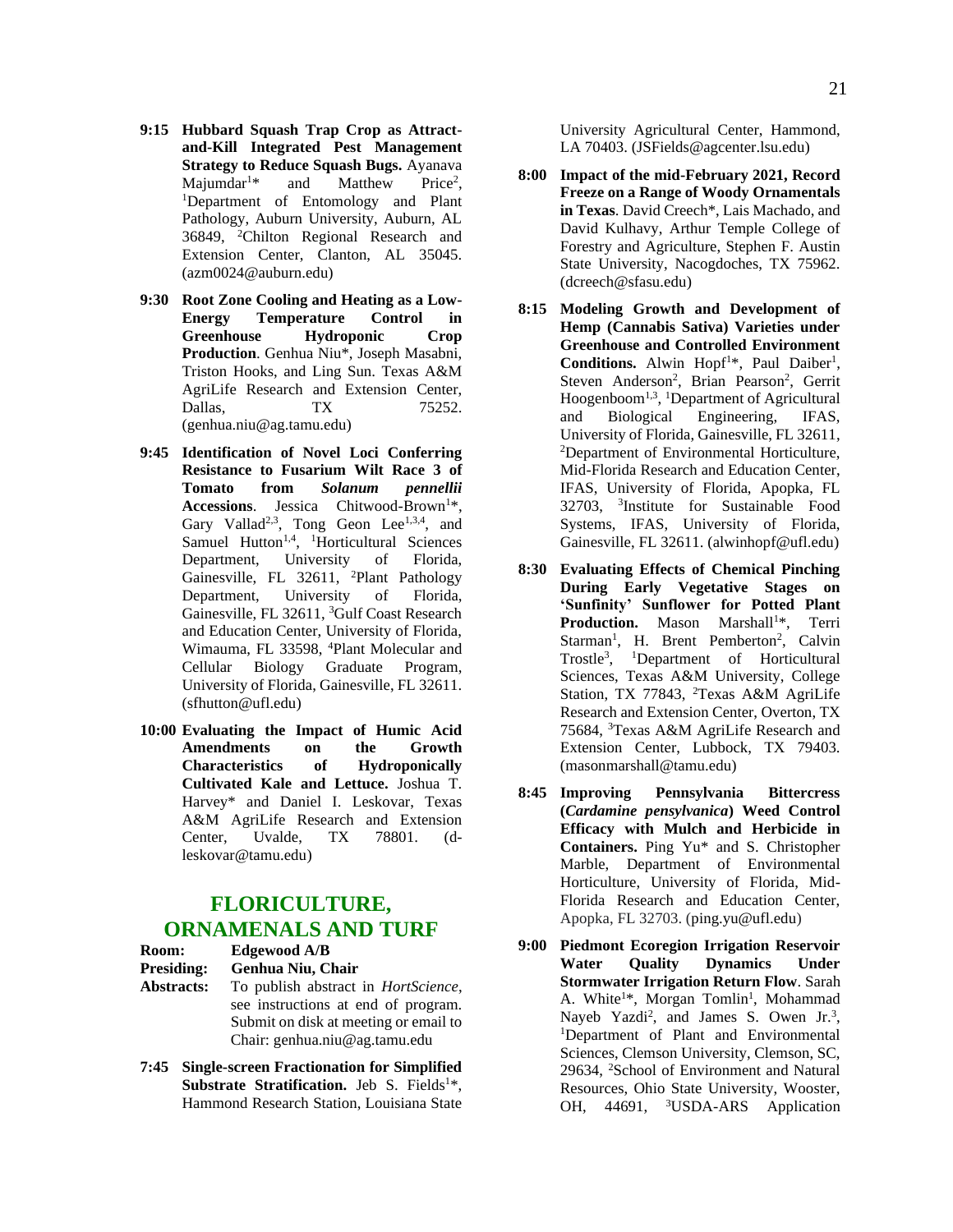Technology Research Unit, Wooster, OH, 44691. (swhite4@clemson.edu)

- **9:15 Build Tools for Crapemyrtle Bark Scale**  (CMBS) Pest Management. Bin Wu<sup>1,3</sup>, Runshi Xie<sup>1,3</sup>, Mengmeng Gu<sup>1,2</sup>, and Hongmin Qin<sup>3\*</sup>, <sup>1</sup>Department of Horticultural Sciences, Texas A&M University, College Station, TX 77843, <sup>2</sup>Texas A&M AgriLife Extension Service, College Station, TX 77843, <sup>3</sup>Department of Biology, Texas A&M University, College Station, TX 77843. (hqin@bio.tamu.edu)
- **9:30 Seed Propagation Protocol Development for Brackish Plants**. Morgan Tomlin\*, Sarah White, and Jeffery Adelberg, Department of Plant and Environmental Sciences, Clemson University, Clemson, SC 29634. (mltomli@clemson.edu)
- **9:45** *Otomeria oculata* **S. Moore. A Potential New Annual Bedding Plant?** Garry V. McDonald\*, Austin L. Lindquist, and Ryan W. Dickson, Department of Horticulture, University of Arkansas, Fayetteville, AR 72701. (gmcdonal@uark.edu)
- **10:00 Influence of Controlled-Release Fertilizer and Supplemental Micronutrients on Container-Grown Dogwood.** Anthony Witcher\*, Otis L. Floyd Nursery Research Center, Tennessee State University, McMinnville, TN 37110. (awitcher@tnstate.edu)
- **10:15 Planting Date Affects Container Nitrogen and Phosphorus Leaching.** Tom Yeager\* and Jeff Million, Department of Environmental Horticulture, University of Florida, IFAS, Gainesville, FL 32611. (yeagert@ufl.edu)
- **10:30 Plant Selection for Floating Treatment Wetlands in Brackish Waters.** Andrea C. Landaverde<sup>1\*</sup>, Sarah A. White<sup>2</sup>, and William H.J. Strosnider<sup>3</sup>, <sup>1</sup>Department of Biological Sciences, Clemson University, Clemson, SC 29631, <sup>2</sup>Department of Plant and Environmental Sciences, Clemson University, Clemson, SC 29631, <sup>3</sup>Baruch Marine Field Laboratory, University of South Carolina, Georgetown, SC 29440. (alandav@clemson.edu)
- **10:45 Root Zone Temperatures of 'Soft Touch' Holly Affected by Pot Color and Density.**  R. Hunter McBrayer, Jeremy M. Pickens\*, Daniel E. Wells, and Jeff L. Sibley,

Department of Horticulture, Auburn University, Auburn, AL 36849. (pickejm@auburn.edu)

#### **FRUIT CROPS Room: Estherwood**

| nvvin.            | тэмм ном |                            |          |    |
|-------------------|----------|----------------------------|----------|----|
| <b>Presiding:</b> |          | <b>Edgar Vinson, Chair</b> |          |    |
| Abstracts:        | To       | publish                    | abstract | in |
|                   |          |                            |          |    |

- *HortScience*, see instructions at end of program. Submit on disk at meeting or email to Chair: vinsoed@auburn.edu
- **8:00 Survival of Young Kiwifruit (***Actinidia chinensis* **Planch. and** *A. deliciosa* **A. Chev.) Plants in Response to Winter Storm Uri in Texas.** Tim Hartmann<sup>1\*</sup> and David Creech<sup>2</sup> <sup>1</sup>Department of Horticultural Sciences, Texas A&M University, College Station, Texas 77843, <sup>2</sup>SFA Gardens, Stephen F. Austin State University, Nacogdoches, TX 75962 <sup>2</sup>Department of Horticulture, Auburn University, Auburn, AL 36849. (t-hartmann@tamu.edu)
- **8:15 Evaluation of Trunk Protection Measures for Prevention of Cold Injury in Young Kiwifruit (***Actinidia deliciosa* **A. Chev.)**  Plants. Tim Hartmann<sup>1\*</sup>, David Creech<sup>2</sup>, and <sup>3</sup>James Spiers  ${}^{1}$ Department of Horticultural Sciences, Texas A&M University, College Station, Texas 77843, <sup>2</sup>SFA Gardens, Stephen F. Austin State University, Nacogdoches, TX 75962. <sup>3</sup>Department of Horticulture, Auburn University, Auburn, AL 36849. (thartmann@tamu.edu)
- **8:30 Adaptability of Primocane Fruiting Raspberries and Blackberries in the Deep South.** David H. Picha\* and Kathryn K. Fontenot, School of Plant, Environmental and Soil Sciences, Louisiana State University Agricultural Center, Baton Rouge, LA 70803. 8:45 (dpicha@agcenter.lsu.edu)
- **8:45 Effect of Harvest Maturity Stage and Cultivar on Fig Fruit Composition.** David H. Picha\* and Robert A. Mirabello, School of Plant, Environmental and Soil Sciences, Louisiana State University Agricultural Center, Baton Rouge, LA 70803. (dpicha@agcenter.lsu.edu)
- **9:00 Molecular and Physiological Responses of Finger Lime (***Citrus australasica***) to Cold Stress**. Lamiaa Mahmoud and Manjul Dutt\*,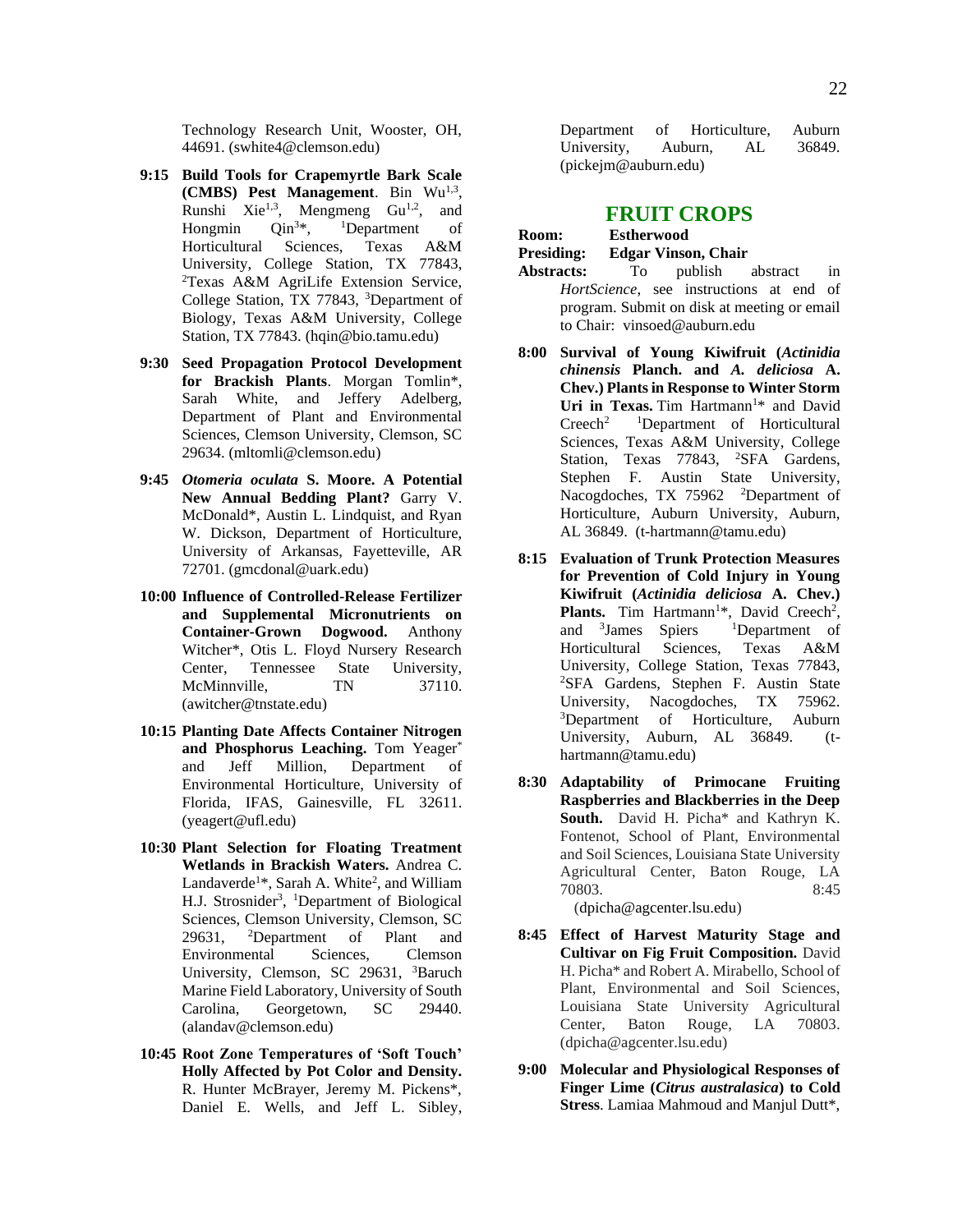Citrus research and Education Center, University of Florida, Lake Alfred, FL, 33850. (manjul@ufl.edu)

- **9:15 Break**
- **9:30 Soil management practices for Indian River grapefruit production under citrus**  greening. Lorenzo Rossi<sup>\*</sup>, Lukas M. Hallman, and John M. Santiago. Horticultural Sciences Department, University of Florida, IFAS, Indian River Research and Education Center, Fort Pierce, FL. (l.rossi@ufl.edu)
- **9:45 Fungicide Termination Timing in Strawberry with a High Risk of Anthracnose Fruit Rot.** Aaron Cato\*.2301 S. University Ave, Department of Horticulture, University of Arkansas System Division of Agriculture, Little Rock, AR 72204. (acato@uada.edu)
- **10:00 Greenhouse evaluation of Kudos 27.5 WDG on vegetative vigor of two recommended peach rootstocks for Florida.** Trequan McGee<sup>1</sup>, Bruce Schaffer<sup>2</sup>, Gerardo Nunez<sup>3</sup>, Jose X. Chaparro<sup>1</sup>, Ali Sarkhosh<sup>1</sup>\***,**  <sup>1</sup>Horticultural Sciences Department, University of Florida, Gainesville, FL 32611**,**  <sup>2</sup>Tropical Research and Education Center, University of Florida, Homestead, FL 33031
- **10:15 Changes to Soil and Tree Status Following Two Years of Annual Municipal Mulch and Poultry Litter Amendments to Peach Orchards.** Brian T. Lawrence\* and Juan Carlos Melgar**,** 105 Collings St., 218 Biosystems Research Complex, Plant and Environmental Sciences Department, Clemson University, Clemson, SC 29631
- **10:30 Influence of rootstock on leaf nutrient content in young low-chill peaches under subtropical climate.** Jonathan Clavijo-Herrera<sup>1\*</sup>, Lorenzo Rossi<sup>2</sup>, and Ali  $Sarkhosh<sup>1</sup>$ , <sup>1</sup>Horticultural Sciences Department, University of Florida, Gainesville, FL 32611, <sup>2</sup>Horticultural Sciences Department, University of Florida, Institute of Food and Agricultural Sciences, Indian River Research and Education Center, Ft. Pierce, FL 34945. (luis.clavijo@ufl.edu)

#### **POSTHARVEST AND BIOTECHNOLOGY**

- **Room: Napoleon A1**
- **Presiding: Savithri Nambeesan, Chair**
- **Abstracts:** To publish abstract in *HortScience*, see instructions at end of program. Submit on disk at meeting or email to Chair: sunamb@uga.edu
- **8:00 Understanding the diversity of fruit**  plastids. Ryan Christian<sup>1</sup>, Eric H Roalson<sup>2</sup>, and Amit Dhingra<sup>1,3\*</sup>. <sup>1</sup>Department of Horticulture, Washington State University, Pullman, WA, <sup>2</sup>School of Biological Sciences, Washington State University, Pullman, WA, <sup>3</sup>Department of Horticultural Sciences, Texas A&M University, College Station, TX, amit.dhingra@ag.tamu.edu
- **8:15 Beyond Ethylene – AOX-mediated Fruit**  Ripening. Seanna Hewitt<sup>1</sup>, Evan Stowe<sup>1</sup>, and Amit Dhingra<sup>1,2\*</sup>. <sup>1</sup>Department of Horticulture, Washington State University, Pullman, WA 99164, <sup>2</sup>Department of Horticultural Sciences, Texas A&M University, College Station, TX 77843, amit.dhingra@ag.tamu.edu
- **8:30 Effect of Preharvest Applications of Ethylene Related PGRs on Postharvest Fruit Quality Attributes in Blueberries.**  Tej Acharya\*, Anish Malladi, John W. Doyle, Savithri U. Nambeesan, Department of Horticulture, University of Georgia, Athens, GA 30606. (htpa@uga.edu)
- **8:45 Offseason Lettuce Production in Field and Hydroponic Environments: Impact on Sesquiterpene Lactone and Sugar Content.** Niels Maness\*, John Untershuetz, Mason McLemore, and Bizhen Hu, Department of Horticulture and Landscape Architecture, Oklahoma State University, Stillwater, OK 74078. [\(niels.maness@okstate.edu\)](mailto:niels.maness@okstate.edu)
- **9:00 Evaluation of Macroporous Resins for Podophyllotoxin Purification from Eastern Red Cedar Extracts.** Gwen Reilly\*<sup>1,</sup> Niels Maness<sup>2</sup>, John Nickel<sup>2</sup>, and Katie Stenmark<sup>2</sup>, <sup>1</sup>Department of Nutritional Sciences, <sup>2</sup>Department of Horticulture and Landscape Architecture, Oklahoma State University, Stillwater, OK 74078. [\(greilly@okstate.edu\)](mailto:greilly@okstate.edu)
- **9:15 Break**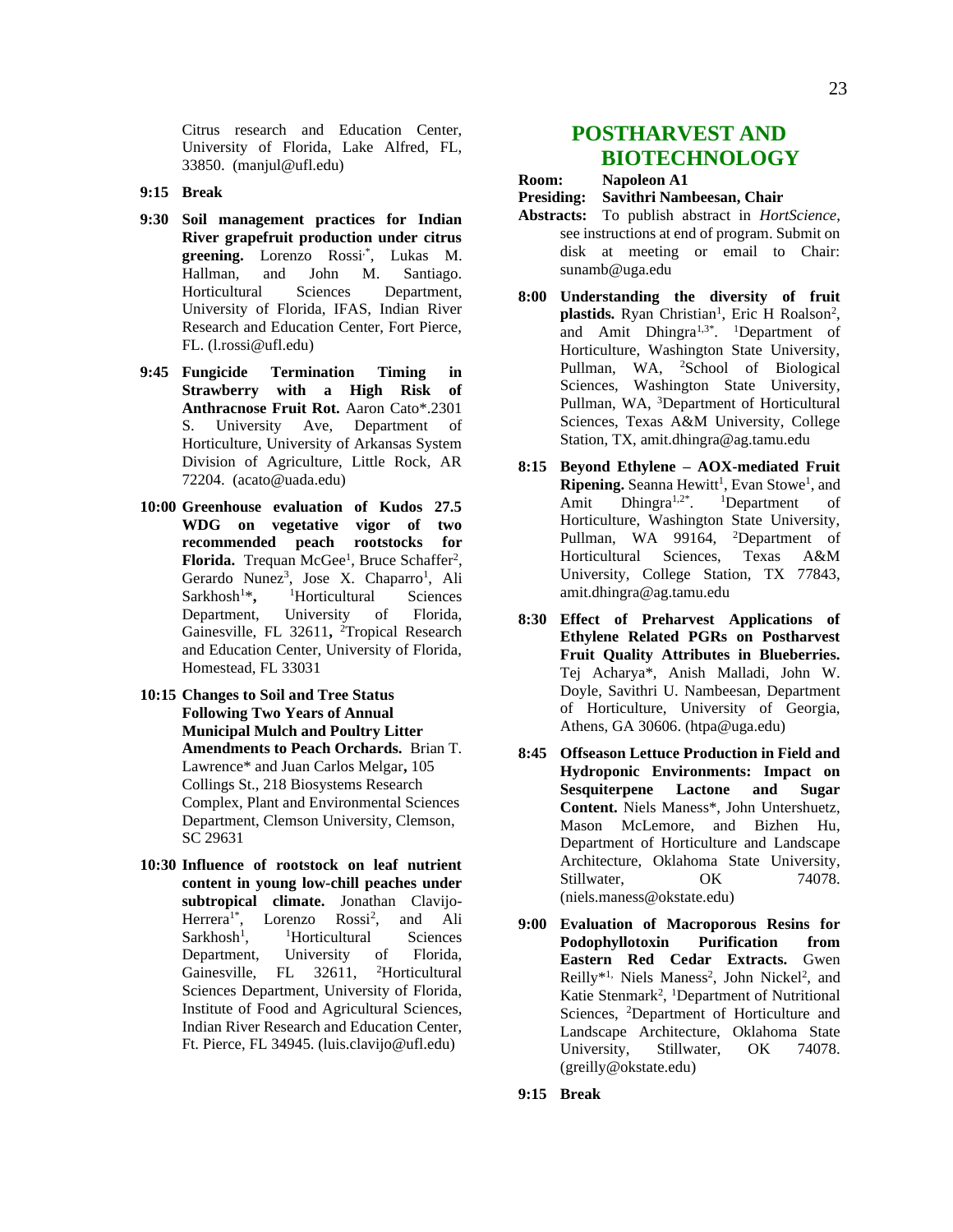- **9:30 Ultra-high-performance liquid chromatography with a phenyl-hexyl column enables the separation of major pepper capsaicinoids and capsinoids.**  Kishan Biradar, Jashbir Singh, Syamkumar S. Pillai, Kevin M. Crosby, and Bhimanagouda S. Patil. Vegetable and Fruit Improvement Center, USDA National Center of Excellence, Department of Horticultural Sciences, Texas A&M University, 1500
	- Research Parkway, Suite A120, College Station. TX 77845, USA [\(Bhimanagouda.Patil@ag.tamu.edu\)](mailto:Bhimanagouda.Patil@ag.tamu.edu)
- **9:45 Quality Changes of Jicama Roots During Low Temperature and Controlled Atmosphere Storage.** Angelos Deltsidis\*, Orestis Giannopoulos, Ramsey Corn, Juan Carlos Diaz-Perez, Department of Horticulture, University of Georgia, Tifton, GA 31793 [\(adeltsidis@uga.edu\)](mailto:adeltsidis@uga.edu)
- **10:00 Effect of Polysaccharide-Based Nanoparticle Coatings on Fig and Peach Fruit Postharvest Quality.** Danbee Lee<sup>1\*</sup>, David H. Picha<sup>2</sup>, and Qinglin Wu<sup>1</sup>, <sup>1</sup>School of Renewable Natural Resources and <sup>2</sup>School of Plant, Environmental and Soil Sciences, Louisiana State University Agricultural Center, Baton Rouge, Louisiana 70803. [\(dlee112@lsu.edu\)](mailto:dlee112@lsu.edu)
- **10:15 Studying the Impact of Ozonated Water on the Postharvest Quality of Fresh Peaches.** Orestis Giannopoulos\*, Francisco Loayza, Dario Chavez, Angelos Deltsidis, Department of Horticulture, University of Georgia, Tifton, GA 31793. [\(orestis.g@uga.edu\)](mailto:orestis.g@uga.edu)
- **10:30 Transcriptome Regulation of Postharvest Fruit Quality in Blueberry.** Savithri U. Nambeesan<sup>1\*</sup>, Yi-Wen Wang<sup>1</sup>, Shan Jing<sup>1</sup>, Ann Loraine<sup>2</sup>, D. Scott NeSmith<sup>3</sup>. <sup>1</sup>Department of Horticulture, University of Georgia, Athens, GA 30606, <sup>2</sup>Department of Horticulture, University of Georgia, Griffin, GA 30223 and <sup>3</sup>College of Computing and Informatics, University of North Carolina, Charlotte, NC 28223. (sunamb@uga.edu)

#### **ANNUAL BUSINESS MEETING AND AWARDS PROGRAM**

**Room: Borgne Time: 11:00-12:30 Presiding: Amy Wright, President**

# **SAAS Meetings**

**SAAS Board Meeting**

**Bldg/Room: Borgne Time: 2:30 PM–3:30 PM**

#### **SAAS General Business Meeting**

**Bldg/Room: Room: Borgne Time: 4:00 PM–4:30 PM**

#### **SAAS Social/Super Bowl Party**

**Place: Armstrong Ballroom, Sheraton Time: 5:00 PM – until**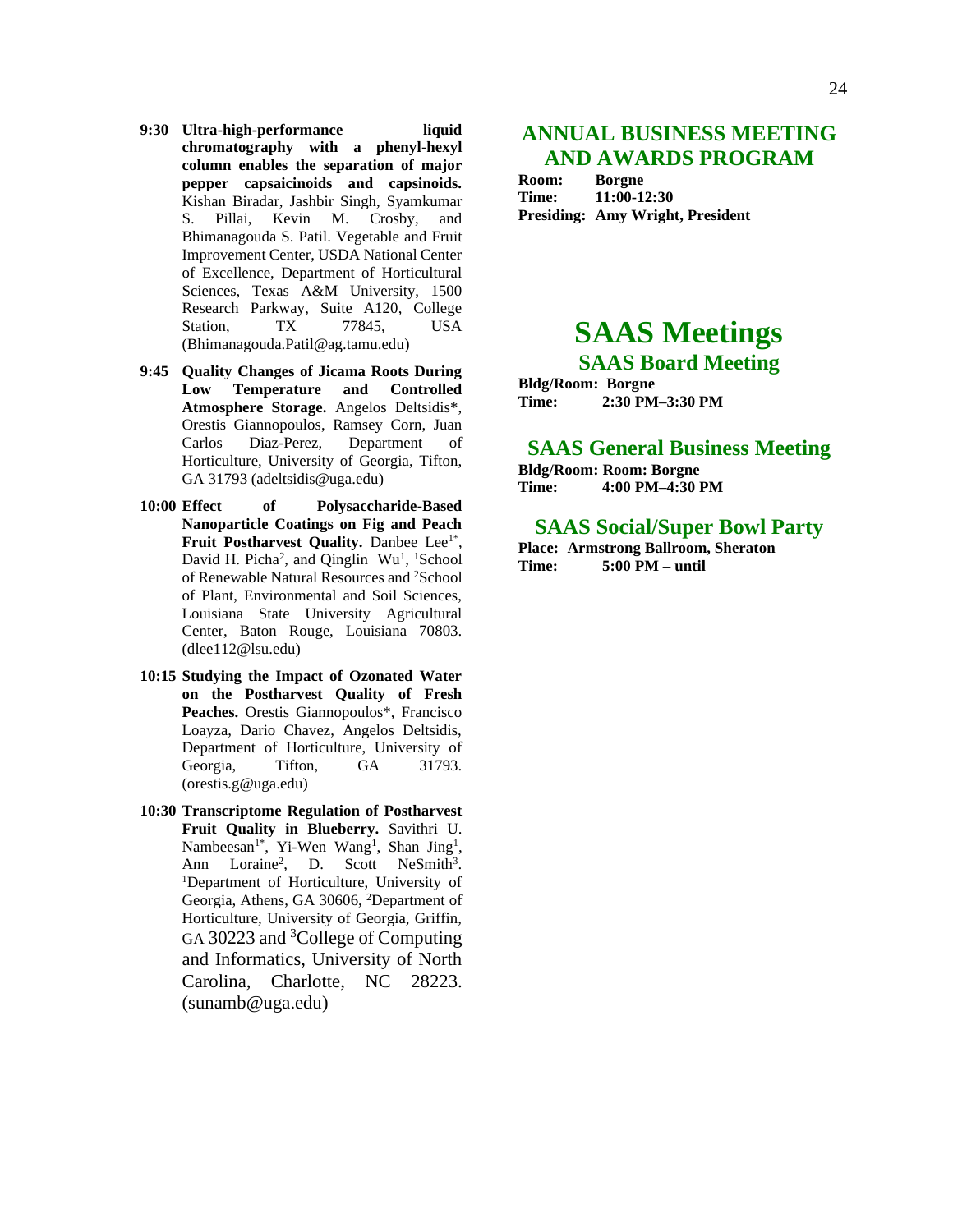# **WORKING GROUPS**

(Contact Chairs for Agenda and order of business meeting and presentations if not given)

#### **Southern Fruit Workers**

| <b>Presiding:</b> | <b>Rachel Itle</b>                  |
|-------------------|-------------------------------------|
|                   | ritle@uga.edu                       |
| <b>Room:</b>      | Napoleon B2                         |
| <b>Friday:</b>    | $8:00 \text{ am} - 5:00 \text{ pm}$ |

#### **Horticulture Administrators**

|                | Presiding: Leo Lombardini, Chair |
|----------------|----------------------------------|
|                | Lombardini@uga.edu               |
| Room:          | <b>Poydras</b>                   |
| <b>Friday:</b> | 1:00 pm $-$ 5:00 pm              |

#### **Watermelon Research Group**

|            | Presiding: Daniel S. Egel, Chair            |
|------------|---------------------------------------------|
| Room       | Napoleon A 2/3                              |
| Friday     | $1:00 - 4:45$ pm                            |
| Saturday   | $8:30$ am $-4:00$ pm                        |
| Abstracts: | To publish abstract in <i>HortScience</i> , |
|            | see instructions at end of program.         |
|            | Submit on disk at meeting or email to       |
|            | Chair: egel@purdue.edu                      |

#### **Friday, February 11, 2022**

#### **1:00 p.m. Housekeeping items**

- **1:30 pm. Watermelon Standard Size Cultivar Yield and Quality Study Results, North Carolina, 2021.** Jonathan R. Schultheis\* and Keith D. Starke. Department of Horticultural Science, North Carolina State University, Raleigh, NC 27695. (jonr@ncsu.edu)
- **1:45 pm. Watermelon Cultivar Incidence and Yield Response in Fields in North and South Carolina Containing** *Fusarium oxysporum* **f. sp.** *niveum.* Jonathan R. Schultheis<sup>\*1</sup>, Anthony Keinath<sup>2</sup>, and Lina Quesada-Ocampo<sup>3</sup>. <sup>1</sup>Department of Horticultural Science, North Carolina State University, Raleigh, NC 27695, <sup>2</sup>Plant and Environmental Sciences Department, Clemson University, Coastal Research and Education Center, Charleston, SC 29414, <sup>3</sup>Department of Entomology and Plant

Pathology, North Carolina State University, Raleigh, NC 27695. (jonr@ncsu.edu)

- **2:00 pm. Compact Bed Geometry for Watermelon Production and Fusarium Management**. Josh Freeman\*, North Florida Research and Education Center, Quincy, FL 32351. (joshuafr@ufl.edu)
- **2:15 pm. Dissection of Race 1 Anthracnose Resistance in a Watermelon (***Citrullus lanatus* **var.** *lanatus***) Biparental Mapping Population**. Bed Prakash Bhatta<sup>1,2\*</sup>, Takshay Patel<sup>3</sup>, Edgar Correa<sup>1,2</sup>, Todd C. Wehner<sup>3</sup>, Kevin M. Crosby<sup>1</sup>, Michael J. Thomson<sup>4</sup>, Richard Metz<sup>5</sup>, Shichen Wang<sup>5</sup>, Marcel Brun<sup>5</sup>, Charles D. Johnson<sup>5</sup>, and Subas Malla<sup>1,2</sup>, <sup>1</sup>Department of Horticultural Sciences, Texas A&M University, College Station, TX 77843, <sup>2</sup>Texas A&M AgriLife Research and Extension Center, Uvalde, TX 78801, <sup>3</sup>Department of Horticultural Science, North Carolina State University, Raleigh, NC 27695, <sup>4</sup>Department of Soil and Crop Sciences, Texas A&M University, College Station, TX 77843, <sup>5</sup>Genomics and Bioinformatics Service, Texas A&M AgriLife Research, College Station, TX 77843. (subas.malla@ag.tamu.edu)
- **2:30 pm. The Effect of Three Genetic Loci on Rind Thickness in Watermelon.** Lincoln Adams<sup>1</sup>, Samuel Josiah<sup>2</sup>, Reeve Legendre<sup>3</sup>, and Cecilia McGregor<sup>1,2\*</sup>, <sup>1</sup>Institute of Plant Breeding, Genetics & Genomics, University of Georgia, Athens, GA 30602, <sup>2</sup>Department of Horticulture, University of Georgia, Athens, GA 30602, <sup>3</sup>Plant, Environmental and Soil Science, Louisiana State University. Baton Rouge, LA 70803. (cmcgre1@uga.edu)

#### **Poster**

**Food-Waste Compost as Substrate Amendment for Production of Tomato and Watermelon**  Seedlings. Matthew B. Bertucci<sup>1\*</sup>, Kristen E. Gibson<sup>2</sup>, Christopher A. Baker<sup>2</sup>, Drew E. Kirkpatrick<sup>1</sup>, Rachel C. Woody-Pumford<sup>1</sup>, and Kayla Knepp<sup>1</sup>, <sup>1</sup>Department of Horticulture, University of Arkansas, Fayetteville, AR 72701, <sup>2</sup>Food Science Department, University of Arkansas, Fayetteville, AR 72704. (bertucci@uark.edu)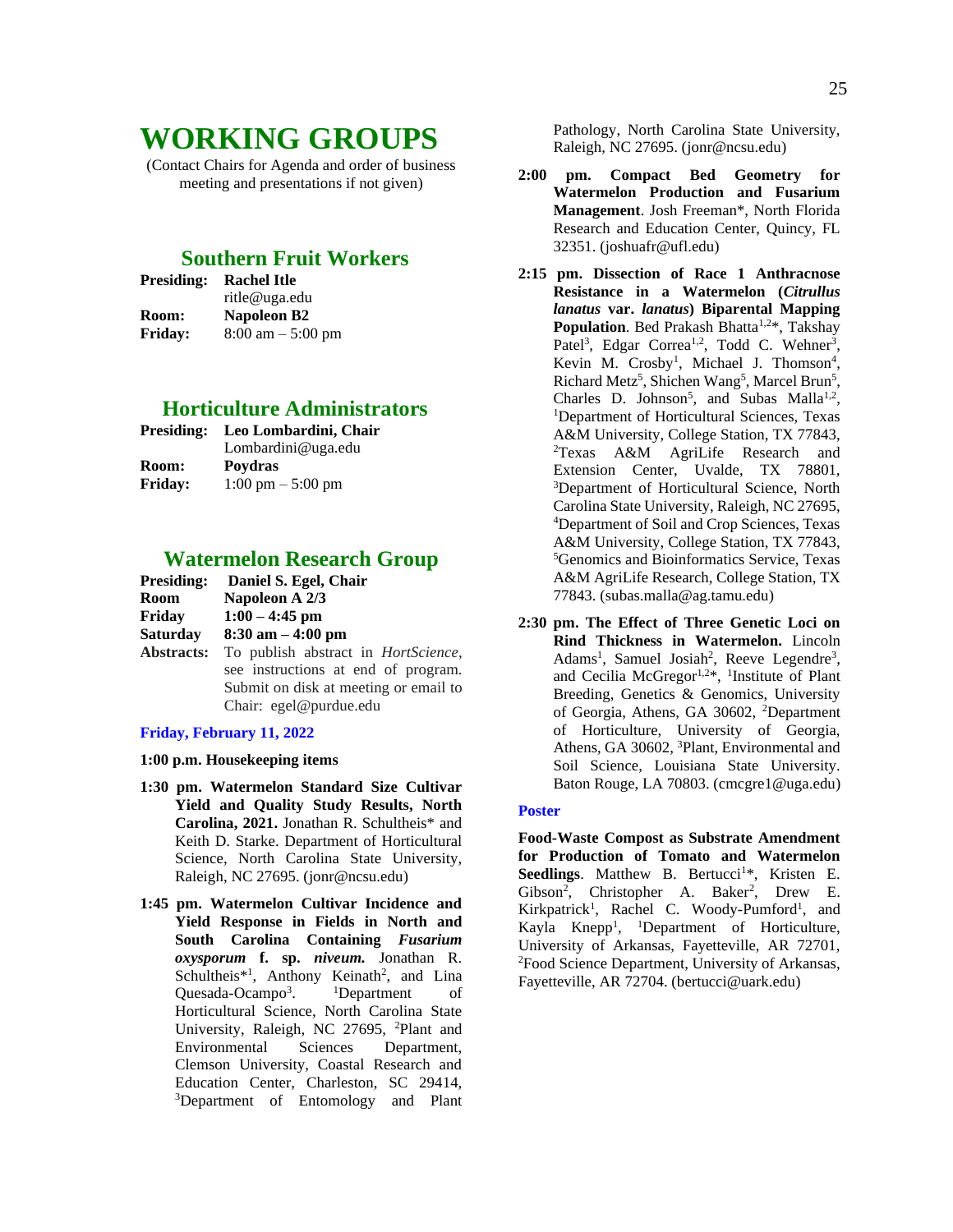#### **National Sweet Potato Collaborators**

| <b>Presiding:</b> | Michelle McHargue, Chair |  |
|-------------------|--------------------------|--|
|-------------------|--------------------------|--|

**Room: Napoleon B3**

**Friday: 8:00 am – 5:00 pm Saturday: 8:00 am – 5:00 pm**

**Abstracts:** To publish abstract in *HortScience*, see instructions at end of program. Submit on disk at meeting or email to Chair:

(michelle.mchargue@lambweston.com)

#### **Friday, February 11, 2022**

- **8:00 Call to Order & Announcements**
- **8:15 State Reports**
- **8:45 Discussion**
- **9:15 Development of an Experimental System for Studying the Interaction of Essential Elements and Non-essential Heavy Metals in Sweetpotato: Preliminary Findings.**  Arthur Villordon\* and Jeffrey C. Gregorie, Louisiana State University AgCenter Sweet Potato Research Station, Chase, LA 71324
- **9:30 Choice under Stress: The Fate of Storage Root Development Under Reduced**  Phosphorus Availability Luis Duque<sup>\*1</sup>, Bode Olukolu<sup>2</sup>, Arthur Villordon<sup>3</sup>, and Jonathan  $L$ ynch<sup>1</sup> <sup>1</sup>Department of Plant Science, Penn State University, University Park, PA 16802, <sup>2</sup>Department of Entomology and Plant Pathology, Institute of Agriculture, University of Tennessee, Knoxville, TN 37996, <sup>3</sup>LSU AgCenter, Louisiana State University, Baton Rouge, LA 70803
- **9:45 Morning Break**
- **10:00 Does a Sleeve Adaptor Using Variable Plant Lengths for Sweetpotato Planting**  Improve Yields? Brandon K. Parker<sup>\*1</sup>, Jonathan R. Schulthesis<sup>2</sup>, <sup>1</sup>NC Cooperative Extension- Johnston County, 2736 NC 210 Hwy. Smithfield, NC 27577, <sup>2</sup>Department of Horticultural Science, North Carolina State University, 2721 Founders Drive, Raleigh, NC 27695-7609
- **10:15 Evaluation of Sweetpotato Slip Burn-off and In-Row Skips.** Callie J. Morris\* , Mark W. Shankle, Stephen L. Meyers, Mark A. Hall, Trevor F. Garrett, and Lorin M. Harvey, Pontotoc Ridge-Flatwoods Branch Experiment Station, Mississippi State University, Pontotoc, MS 38863
- **10:30 Performance of Specialty Sweetpotato Cultivars in Dominant Production Areas**  of Florida. W. Mussoline<sup>1</sup>, R. Hochmuth<sup>2</sup>, C. Christensen<sup>3</sup>, S. Guzman<sup>4</sup>, and Z. Grabau<sup>5</sup> <sup>1</sup>UF/IFAS Agriculture Extension Agent, East Palatka, FL, 32131, <sup>2</sup>UF/IFAS North Florida Research and Education Center- Suwannee Valley, Live Oak, FL, 32060, <sup>3</sup>UF/IFAS Hastings Agriculture Extension Center, Hastings, FL, 32060, <sup>4</sup>Agricultural and Biological Engineering Department, University of Florida, Indian River Research and Education Center, Fort Pierce, FL, 34945, <sup>5</sup> Entomology and Nematology Department, University of Florida, Gainesville, FL, 32608
- **10:45 Potassium Fertilizer has Minimal Impact on Sweetpotato Production in California.**  Scott Stoddard. University of California. Extension, Merced, CA 95341
- **11:00 Yield and Quality of Sweetpotato Grown under Protected Culture Systems.** Luis Duque\* and Francesco DiGioia, Department of Plant Science, Penn State University, University Park, PA 16802
- **11:15 Differences in Microenvironmental Conditions Under Protected Systems for Sweetpotato (***Ipomoea batatas***) Slips Production in Missouri.** Ramón Arancibia\*, Juan Cabrera-Garcia, and Patrick Byers. University of Missouri Extension, Columbia,  $MO$
- **11:30 Effect of Potassium Fertilization Rate on Sweetpotato Sugar Conten.** David H. Picha<sup>\*1</sup>, Cheston T. Schayot<sup>1</sup>, and Mark W. Shankle<sup>2</sup> <sup>1</sup>School of Plant, Environmental and Soil Sciences, Louisiana State University Agricultural Center, Baton Rouge, LA 70803, <sup>2</sup>Pontotoc Ridge-Flatwoods Branch Experiment Station, Mississippi State University, Pontotoc, MS 38863

#### **11:45 Lunch Break**

**1:00 Overview of the Nation's Sweet Potato Industry Challenges, Research Needs, and Clean Seed Adoption Rates.** Rachael M. Carter\*<sup>1</sup>, Mark W. Shankle<sup>2</sup>, Lorin M. Harvey<sup>2</sup>, Donna J. Peterson<sup>3</sup>, and Elizabeth P.G. North<sup>4</sup> <sup>1</sup>Extension Center for Government and Community Development, Mississippi State University, Mississippi State, MS 39762, <sup>2</sup>Pontotoc Ridge-Flatwoods Branch Experiment Station, Mississippi State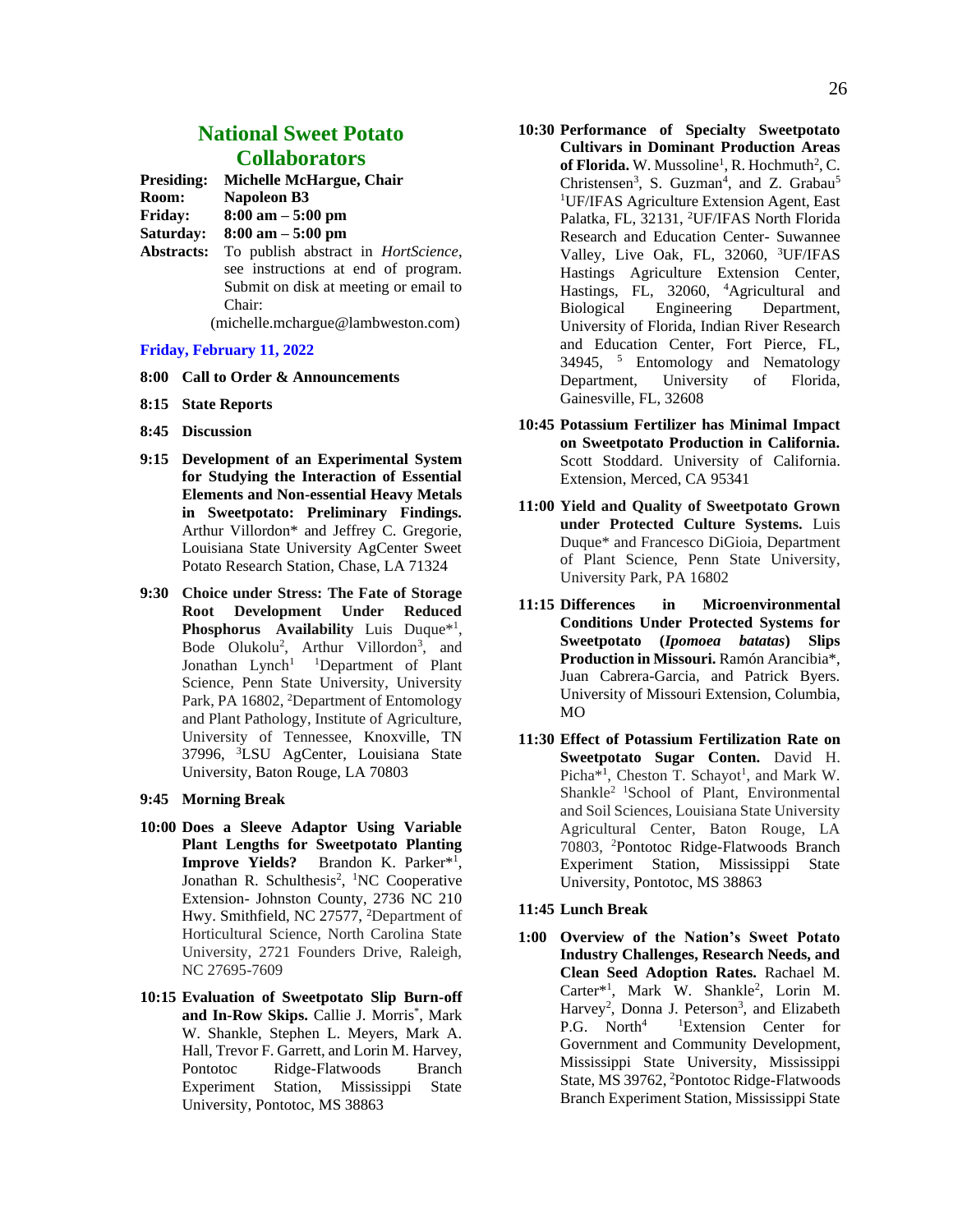University, Pontotoc, MS 38863, <sup>3</sup>Department of Human Sciences, Mississippi State University, Mississippi State, MS 39762, <sup>4</sup>Department of Agricultural Communications, Mississippi State University, Mississippi State, MS 37962

- **1:15 The Use of Polysulphate as a Potassium Fertilizer for Sweet Potato (***Ipomoea batatas)* **Production in North Carolina.**  Alex L. Woodley\*<sup>1</sup>, Lily Kile<sup>1</sup>, David Suchoff<sup>1</sup>, Luke Gatiboni<sup>1</sup> and Anders Huseth<sup>2</sup> <sup>1</sup>Department of Crop and Soil Sciences, <sup>2</sup>Department of Entomology and Plant Pathology, North Carolina State University, Raleigh, NC 27695
- **1:30 Characterizing Temporal Sweetpotato Production Trends Through In-Season Environmental, Biomass, and Grade Data.**  Mariella Carbajal Carrasco<sup>1\*</sup>, Anders Huseth<sup>2</sup>, Natalie Nelson<sup>1 1</sup>3110 Faucette Dr, Department of Biological and Agricultural Engineering, North Carolina State University, Raleigh, NC 27695, <sup>2</sup>1575 Varsity Drive, Department of Entomology and Plant Pathology, North Carolina State University, Raleigh, NC 27695
- **1:45 Evaluation of Alternative Sweetpotato Slip Planting Orientations.** Alyssa Jane Woodard\*<sup>1</sup>, Jonathan Schultheis<sup>1</sup>, and David Suchoff<sup>2</sup> <sup>1</sup>Department of Horticultural Science, North Carolina State University, Raleigh, NC 27695, <sup>2</sup>Department of Crop and Soil Sciences, North Carolina State University, Raleigh, NC 27695.
- **2:00 The Use of Winter Cover Crops for Nitrogen Management in Organic Sweet Potato Production.** Lily Kile\*, Alex Woodley, Anders Huseth, David Suchoff, and Luke Gatiboni, Department of Crop and Soil Sciences, North Carolina State University, Raleigh, NC 27695
- **2:15 Variation in Root System Response to Local Phosphorus Availability Among Sweetpotato Cultivars** Jeffrey C. Gregorie\* and Arthur Q. Villordon. LSU AgCenter Sweet Potato Research Station, Chase, LA 71324
- **2:30 Deployment and Analysis of Instance Segmentation Algorithm on Cellphone for Grade Estimation of Sweetpotatoes In**field. Hoang M. Nguyen<sup>\*1</sup>, Sydney Gyurek<sup>1</sup>, Russell Mierop<sup>2</sup>, Kenneth V. Pecota<sup>2</sup>, G.

Craig Yencho<sup>2</sup>, Michael W. Kudenov<sup>1</sup> <sup>1</sup>Department of Electrical and Computer Engineering, North Carolina State University, Raleigh, NC 27607, <sup>2</sup>Department of Horticultural Science, North Carolina State University, Raleigh, NC 27695

- **2:45 Statistical Phenotyping of Sweetpotatoes (***Ipomoea batatas***) by Imaging the Top of Bins: Preliminary Results from a Highthroughput Truck Scanner.** Enrique Pena Martinez<sup>\*1</sup>, Hoang Nguyen<sup>1</sup>, Craig Yencho<sup>2</sup>, Russell Mierop<sup>2</sup>, Kenneth Pecota<sup>2</sup>, Cranos Williams<sup>1</sup>, Michael Kudenov<sup>1</sup> <sup>1</sup>Department of Electrical and Computer Engineering, North Carolina State University, Raleigh, NC  $27606$ , <sup>2</sup> Department of Horticultural Science, North Carolina State University, Raleigh, NC 27695
- **3:00 Afternoon Break**
- **3:15 Exploring and Quantifying the Chemical Constituents Responsible for Consumer-preferred Flavors in Sweetpotatoes.** Modesta Abugu\*<sup>1</sup> , Suzanne Johanningsmeier<sup>2</sup>, Matthew Allan<sup>2</sup>, Massimo Iorizzo<sup>1,3</sup>, Craig Yencho<sup>1</sup> <sup>1</sup>Department of Horticultural Science, North Carolina State University, Raleigh, NC 27695, <sup>2</sup>USDA\_ARS, Southeast Area Food Science and Market Quality & Handling Research Unit, 322E Schaub Hall, Raleigh NC, 27695, <sup>3</sup> Plants for Human Health Institute, Department of Horticultural Science, North Carolina State University, Kannapolis, NC, 28081
- **3:30 PEG-Mediated Genome Editing in**  *Ipomoea batatas* **Protoplasts Directed by CRISPR-Cas9 Ribonucleoprotein Complexes.** Adrianne Brown\*, M. Egnin, F. Bukari, D. Mortley, C. Bonsi, D. Alexander, Plant Biotech and Genomics Research Laboratory, Department of Agriculture and Environmental Sciences Tuskegee University, Tuskegee, AL, 36088
- **3:45 Sweetpotato Chip Textures and Fat Contents: Effects of Cell Wall Active Enzymes.** Matthew C. Allan\* and Suzanne Johanningsmeier, Food Science and Market Quality and Handling Research Unit, United States Department of Agriculture Agricultural Research Service, Raleigh, NC 27695
- **4:00 Sweetpotato Marketing Alterations**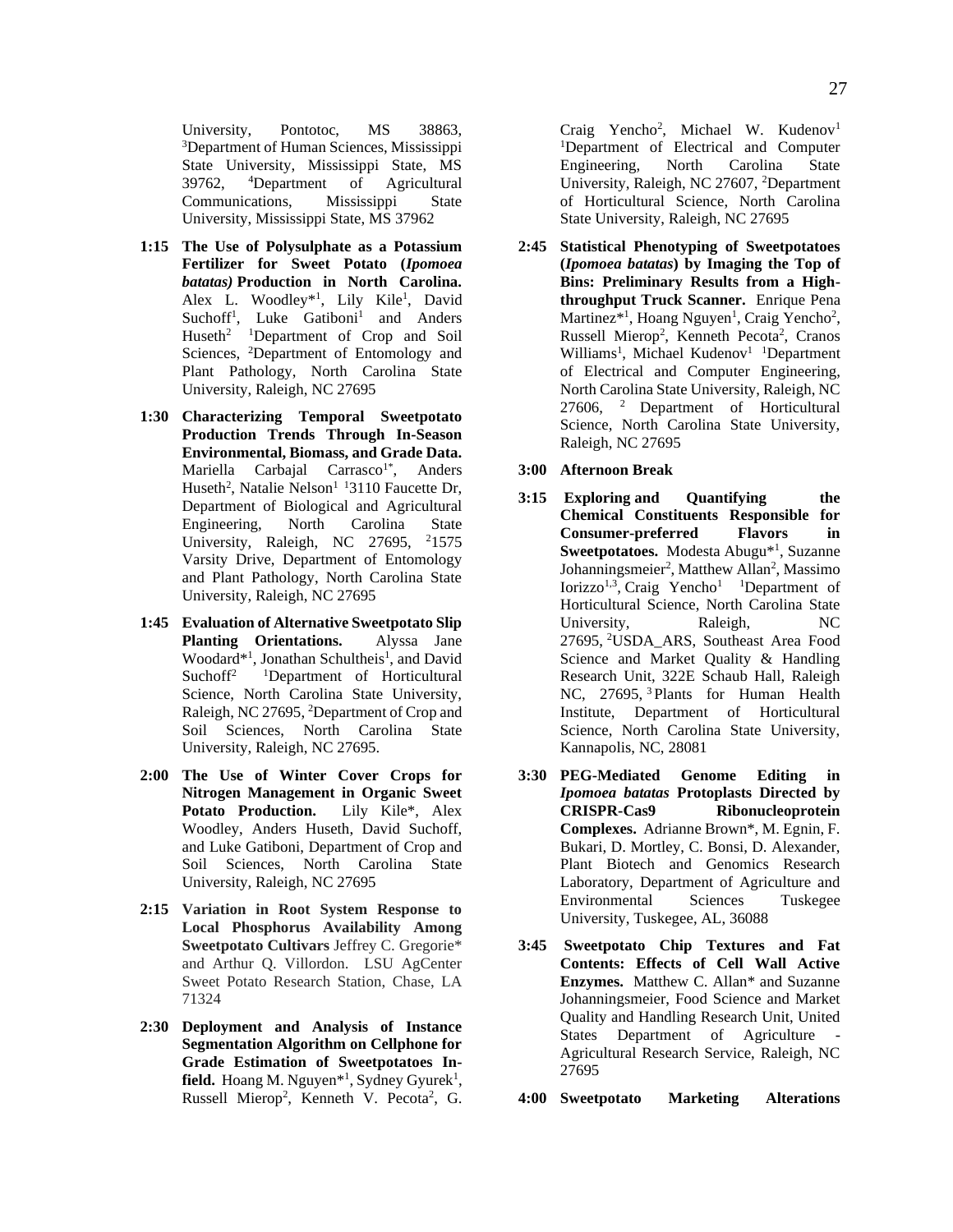- David H. Picha. School of Plant, Environmental and Soil Sciences, Louisiana State University Agricultural Center, Baton Rouge, LA 70803
- **4:15 Sweetpotato Analytics for Produce Provenance and Scanning (Sweet-APPS).**  Daniela Jone, Department of Biological and Agricultural Engineering, North Carolina State University, Raleigh, NC 27695

#### **Poster Presentations**

**Analyzing Big Data Generated During Sweetpotato Production to Predict Shape**  Features. Shelly Hunt<sup>1</sup>, Daniela Jones<sup>1</sup> and Cranos Williams,<sup>2</sup> <sup>1</sup>Department of Biological and Agricultural Engineering, North Carolina State University, Raleigh, NC 27695, <sup>2</sup>Department of Electrical and Computer Engineering, North Carolina State University, Raleigh, NC 27695

**Evaluating Fumigation Efficacy on Root-knot Nematode (***Meloidogyne* **spp.) on Sweetpotatoes in North Florida.** Chang Liu\* and Z. J. Grabau, Entomology and Nematology Department, University of Florida, Gainesville, FL, 32601

**Evaluation of Host Status of Sweetpotato Cultivars to Sting Nematode** *Belonolaimus longicaudatus* **in the Greenhouse.** Chang Liu\* , Z. J. Grabau and R. Sandoval-Ruiz, Entomology and Nematology Department, University of Florida, Gainesville, FL, 32601

**Integration of Genomic and Quantitative Strainlevel Metagenomic Profiles by Using qRRS in the Sweetpotato Phyllospher.** Alison Adams\*<sup>1</sup> , Priya Voothuluru<sup>2</sup>, Brandon Kristy<sup>3</sup>, Harper Kirby<sup>4</sup>, Phil A. Wadl<sup>5</sup>, G. Craig Yencho<sup>6</sup>, and Bode Olukolu<sup>7</sup> <sup>1</sup>UT-ORNL Graduate School of Genome Science and Technology, University of Tennessee, Knoxville, TN 37996, <sup>2</sup>The Center for Renewable Carbon, The University of Tennessee Institute of Agriculture, Knoxville, TN 37996, <sup>3</sup>Oak Ridge National Laboratory, Oak Ridge, TN 37831, <sup>4</sup>Department of Biochemistry & Cellular and Molecular Biology, University of Tennessee, Knoxville, TN 37996, <sup>5</sup>United States Department of Agriculture, Agriculture Research Service, U.S. Vegetable Research, Charleston, SC 29414, <sup>6</sup>Department of Horticultural Science, NC State University, Raleigh, NC 27695, <sup>7</sup>Department of Entomology and Plant Pathology, University of Tennessee, Knoxville, TN 37996

**Impact of Reduced Rates of Glufosinate and 2,4- D Choline on Sweetpotato.** Donnie K. Miller and Marcie S. Mize, Northeast Research Station, Louisiana State University AgCenter, St. Joseph, La 71366

**Effects of Early-season Drought, Ultraviolet-B, and Low Nitrogen Stress on Growth, Developmental, and Physiology of Sweetpotato Cultivars.** Purushothaman Ramamoorthy\*<sup>1</sup> , Raju Bheemanahalli<sup>2</sup>, Stephen Meyers<sup>3</sup>, Mark Shankle<sup>4</sup>, and K. Raja Reddy<sup>2</sup> <sup>1</sup>Geosystems Research Institute, Mississippi State University, Mississippi State University, MS, 39762, <sup>2</sup>Department of Plant and Soil Sciences, Mississippi State University, Mississippi State, MS, <sup>3</sup>Department of Horticulture and Landscape Architecture, Purdue University, West Lafayette IN 47907, <sup>4</sup>Pontotoc Ridge-Flatwoods Branch Experiment Station, North Mississippi Research and Extension Center, Mississippi State University, Pontotoc, MS 38863

#### **Sweetpotato Breeding Line Resistance to**  *Meloidogyne enterolobii* **and** *M. incognita*

David Galo\*<sup>1</sup>, Josielle S. Rezende<sup>1</sup>, Christopher A. Clark<sup>1</sup>, Don R. Labonte<sup>2</sup>, Tristan Watson<sup>1</sup> <sup>1</sup>Department of Plant Pathology and Crop Physiology, Louisiana State University Agricultural Center, Baton Rouge, LA 70803, <sup>2</sup>School of Plant, Environmental, and Soil Sciences, Louisiana State University Agricultural Center, Baton Rouge, LA 70803

**Sweetpotato Response to Incremental Rates of Potassium Fertilizer.** Mark A. Hall, Mark W. Shankle, Lorin M. Harvey, and Callie J. Morris, Pontotoc Ridge-Flatwoods Branch Experiment Station, Mississippi State University, Pontotoc, MS 38863

**A Multi-State Effort to Contain and Manage**  *Meloidogyne enterolobii* **in Vegetable Crops**  Jennifer Corbin<sup>1</sup>, Paula Agudelo<sup>1</sup>, Johan Desaeger<sup>2</sup>, Adrienne Gorny<sup>3</sup>, Zane Grabau<sup>4</sup>, Zhengfei Guan<sup>2</sup>, Abolfazl Hajihassani<sup>5</sup>, John Mueller<sup>1</sup>, Lina Quesada-Ocampo<sup>3</sup>, Will Rutter<sup>6</sup>, and Phillip Wadl<sup>6</sup> <sup>1</sup>Department of Plant and Environmental Sciences, Clemson University, Clemson, SC 29634, <sup>2</sup>University of Florida Gulf Coast Research and Education Center, Wimauma, FL 33598, <sup>3</sup>Department of Entomology and Plant Pathology, North Carolina State University, Raleigh, NC 27695, <sup>4</sup>Department of Entomology and Plant Pathology, University of Florida, Gainesville, FL 32611,<sup>5</sup> Department of Entomology and Plant Pathology, University of Georgia, Tifton, GA 31793, <sup>6</sup>USDA-ARS, Charleston, SC 29414

**5:00 Adjourn for the Day**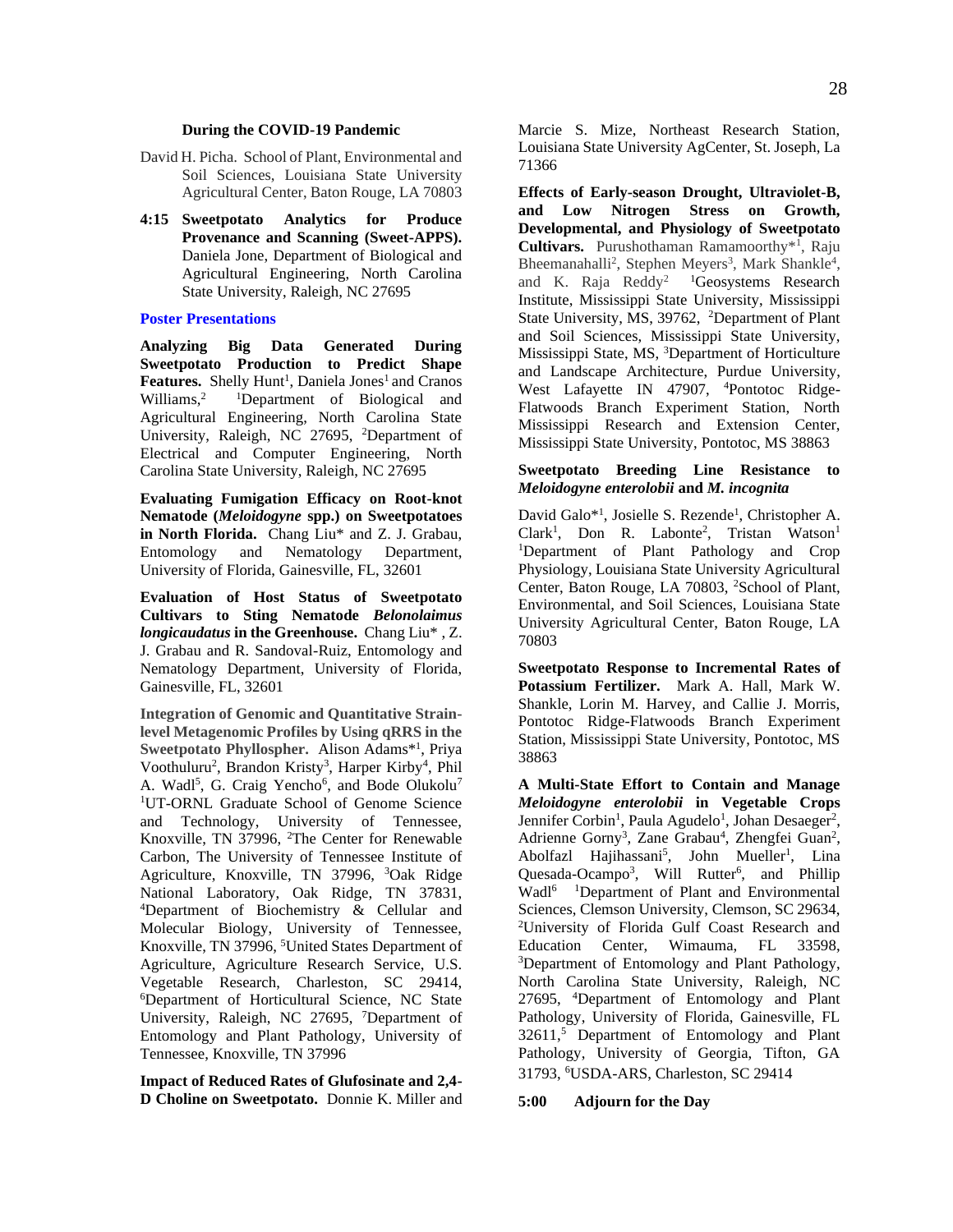#### **Saturday, February 12, 2022**

- **8:00 Call to Order and Announcements**
- **8:15 Optimizing Deployment of a Novel Wireworm Pheromone in Sweetpotato**  Agroecosystems. Anders S. Huseth<sup>\*1</sup>, Emma Schoeppner<sup>1</sup>, Alyssa M. Pellegrino<sup>1</sup>, Livy Williams III<sup>2</sup>, Jocelyn G. Millar<sup>3</sup>, Seth J. Dorman<sup>4</sup>, Helene Doughty<sup>5</sup>, and Tom Kuhar6 1Department of Entomology and Plant Pathology, North Carolina State University; Campus Box 7630, Raleigh, NC, 27695, <sup>2</sup>USDA-ARS U.S. Vegetable Laboratory; 2700 Savannah Highway, Charleston, SC, 29414, <sup>3</sup>University of California, Riverside, Department of Entomology, 3401 Watkins Dr., Riverside, CA, 92521, <sup>4</sup>USDA-ARS, Forage Seed and Cereal Research Unit, Corvallis, OR, USA, <sup>5</sup>Department of Entomology, Virginia Tech, Painter, VA 23420, <sup>6</sup> Department of Entomology, Virginia Tech, Blacksburg, VA 24061
- **8:30 Utilizing Plant Hormones as Herbicide Safeners in Sweetpotato.** Matthew Cutulle\* and Giovannia Caputo, Department of Plant and Environmental Sciences, Clemson University, 2700 Savannah Hwy Charleston, SC 29414
- **8:45 How Much Are We Under-Estimating the Effects of Sweetpotato Viruses on Yield in the U.S.?** C. A. Clark\*, C. D. DeRobertis, and J. A. Davi, <sup>1</sup>Department of Plant Pathology and Crop Physiology, Louisiana State University Agricultural Center, Baton Rouge, LA 70803 and <sup>2</sup>Department of Entomology, Louisiana State University Agricultural Center, Baton Rouge, LA 70803
- **9:00 Integrated Nematode Management: a Louisiana Perspective.** Tristan Watson\* and J.S. Rezende, Department of Plant Pathology and Crop Physiology, LSU AgCenter, Baton Rouge, LA 70803
- **9:15 Integrating Winter Cover Crops and Weed-suppressive Sweetpotato Cultivars for Weed Management.** Isabel S. Werle\*<sup>1</sup> , Matheus M. Noguera<sup>1</sup>, Srikanth K. Karaikal<sup>1</sup>, Gustavo B. de Lima<sup>1</sup>, Te-Ming Tseng<sup>2</sup>, and Nilda Roma-Burgos<sup>1</sup><sup>1</sup> Department of Crop, Soil, and Environmental Sciences, University of Arkansas, Fayetteville, AR 72704, <sup>2</sup> Department of Plant and Soil Sciences, Mississippi State University, Starkville, MS

39759

- **9:30 Morning Break**
- **9:45 Resistance to Wireworm /** *Diabrotica* **/**  *Systena* **Among Sweetpotato Cultivars and**  Advanced Lines. T. J. Douglas<sup>\*1</sup>, Stephen L. Meyers<sup>2</sup>, Ashli Brown<sup>3</sup>, Blake Layton<sup>3</sup> and Fred Musser<sup>3</sup> <sup>1</sup>Department of Biochemistry, Molecular Biology, Entomology and Plant Pathology, Mississippi State University, Mississippi State, MS 39762. Currently at Auburn University, 2Pontotoc Ridge-Flatwoods Branch Experiment Station, Mississippi State University, Pontotoc, MS 38863. Currently at Purdue University, <sup>3</sup>Department of Biochemistry, Molecular Biology, Entomology and Plant Pathology, Mississippi State University, Mississippi State, MS 39762
- **10:00 Sweetpotato Response to Reduced Rates of Dicamba.** Lorin M. Harvey\*, Mark W. Shankle, and Callie J. Morris, Pontotoc Ridge-Flatwoods Branch Experiment Station, Mississippi State University, Pontotoc, MS 38863
- **10:15 Production of Green-engineered Silver Nanoparticles Against the Root-knot Nematode** *Meloidogyne incognita***, and the Evaluation of Their Nematicidal Activity in Sweetpotato.** Gregory C. Bernard\*, Naresh Shahi<sup>2</sup>, Byungjin Min<sup>2</sup>, Marceline Egnin, Ivi Mitchell, Andrea Lockett, Inocent Ritte, Osa Idehen, Adrianne Brown, and Conrad Bonsi, Department of Agriculture, Department of Nutrition Science<sup>2</sup> Tuskegee University, 1200 W. Montgomery Rd. Tuskegee, AL 36088
- **10:30 Effect of Flumioxazin and S-metolachlor on Covington sweetpotato planted vertically or horizontally.** Keith D. Starke<sup>\*1</sup>, Levi D. Moore<sup>2</sup>, Colton D. Blankenship<sup>2</sup>, Katherine M. Jennings<sup>2</sup>, David W. Monks<sup>2</sup>, Jonathan Schultheis<sup>2</sup> <sup>1</sup>Central Crops Research Station, North Carolina State University, Clayton, NC 27520, <sup>2</sup>Horticultural Science Department, North Carolina State University, Raleigh, NC 27695
- **10:45 Are We Staying Clean? Detection of Sweetpotato Viruses on Multiple Seed Generations in North Carolina.** Christie Almeyda<sup>\*1</sup>, Tamara Abernethy<sup>1</sup>, Chunying Li<sup>1</sup>, Ken Pecota<sup>2</sup> and Craig Yencho<sup>2</sup>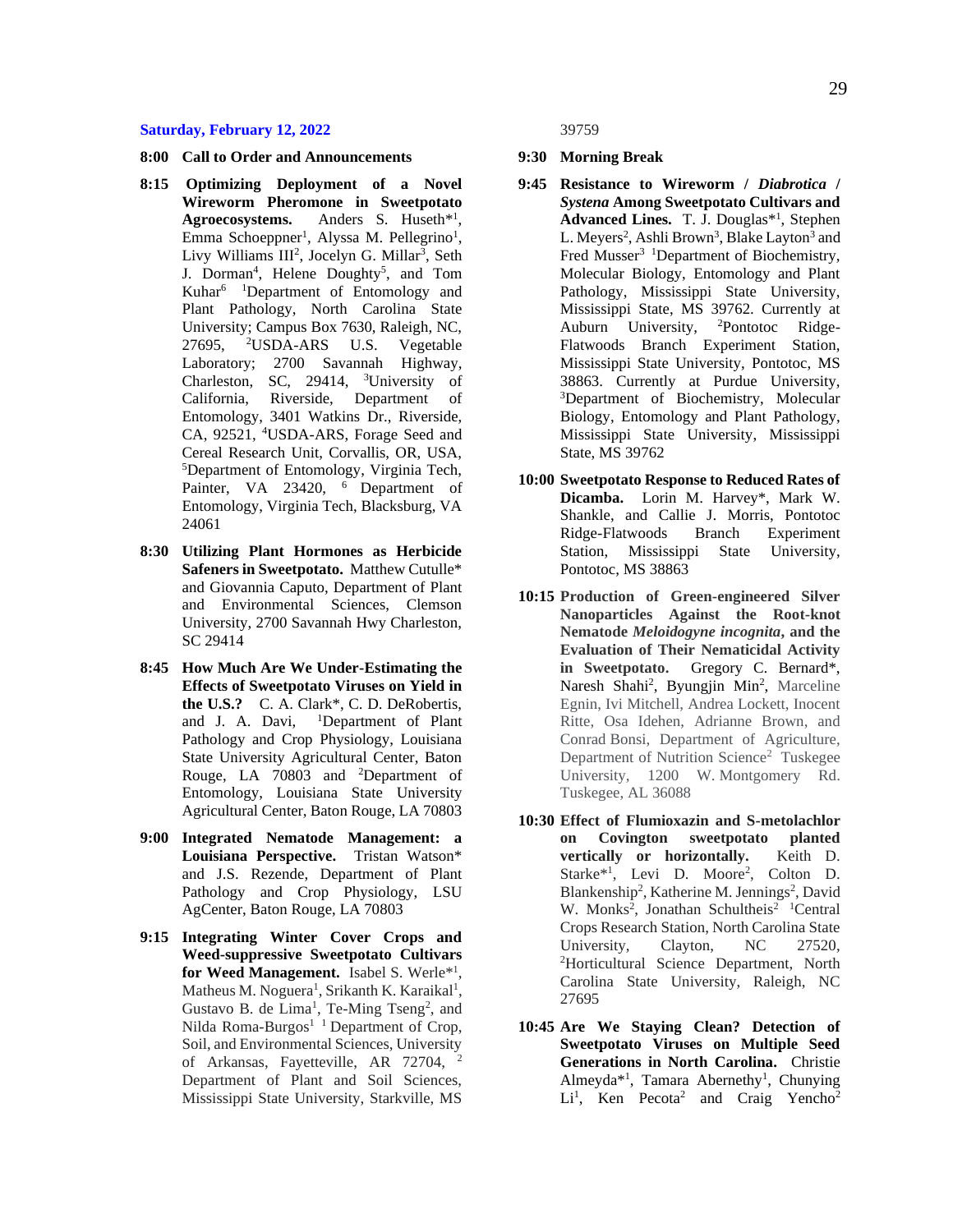<sup>1</sup>Micropropagation and Repository Unit, Department of Entomology and Plant Pathology, North Carolina State University, Raleigh, NC 27607, <sup>2</sup>Department of Horticultural Science, North Carolina State University, Raleigh, NC 27695

- **11:00 Development of an IPM Program for the Sweet Potato Weevil,** *Cylas formicarius* **in Puerto Rico** Martha Giraldo<sup>\*1</sup> and Wanda I. Almodóvar<sup>2</sup> <sup>1</sup>Department of Agroenvironmental Sciences, University of Puerto Rico at Mayaguez Campus, Agricultural Experimental Station (AES) at Rio Piedras, San Juan, <sup>2</sup>Department of Agroenvironmental Sciences, University of Puerto Rico, Mayaguez Campus, Agri cultural Extension Service at Mayaguez
- **11:15 Evaluating Electrical and Mechanical Methods for Palmer Amaranth (***Amaranthus palmeri***) Control in Sweetpotato** Levi D. Moore\*<sup>1</sup> , Katherine M. Jennings<sup>1</sup>, David W. Monks<sup>1</sup>, Michael D. Boyette<sup>2</sup>, Ramon G. Leon<sup>3</sup>, David L. Jordan<sup>3</sup>, Stephen J. Ippolito<sup>1</sup>, Colton D. Blankenship<sup>1</sup>, and FNU Chitra<sup>1</sup> <sup>1</sup>2721 Founders Drive, Department of Horticultural Science, North Carolina State University, Raleigh, NC 27695, <sup>2</sup>3100 Faucette Dr., Department of Biological and Agricultural Engineering, North Carolina State University, Raleigh, NC 27695, <sup>3</sup>101 Derieux Pl, Department of Crop and Soil Sciences, North Carolina State University, Raleigh, NC 27695
- **11:30 Evaluating Sweet Potato Varieties for Their Allelopathic Effects on Growth of Different Weed Species under Field**  Conditions. Varsha Singh<sup>\*1</sup>, Isabel Werle<sup>2</sup>, Mark W. Shankle<sup>3</sup>, Stephen L. Meyers<sup>4</sup>, and  $Te-Ming$   $Tseng<sup>1</sup>$   $1$   $Missisisippi$   $State$ University, Starkville, MS 39762, <sup>2</sup>University of Arkansas, Fayetteville, AR 72701, <sup>3</sup>Mississippi State University, Pontotoc, MS 38863, <sup>4</sup>Purdue University, West Lafayette IN, 47907
- **11:45 Investigating the Use of Biologicals and Re-curing for the Management of Rhizopus Soft Rot on Sweetpotato Roots.**  Waana Kaluwasha\* and Christopher Clark, Department of Plant Pathology and Crop Physiology, Louisiana State University, Baton Rouge, LA 70801
- **12:00 QTL analysis of the 'Tanzania' x 'Beauregard' Sweetpotato Mapping**

**Population for Resistance to** *Meloidogyne enterolobii.* Simon Fraher\*<sup>1</sup> , Tanner Schwarz<sup>2</sup>, Bonny Oloka<sup>3</sup>, Ken Pecota<sup>1</sup>, Chris Heim<sup>1</sup>, Adrienne Gorny<sup>2</sup>, and G. Craig  $Yencho<sup>1</sup>$  1Department of Horticultural Science, North Carolina State University, Raleigh, NC 27695, <sup>2</sup>Department of Entomology and Plant Pathology, North Carolina State University, Raleigh, NC 27695, <sup>3</sup>Root Crops Program, National Agricultural Research Organization, Entebbe, Uganda

- **12:15 Effect of Preemergence Herbicides in Covington Sweetpotato.** Stephen Ippolito $*^1$ , Katherine M. Jennings<sup>1</sup>, David W. Monks<sup>1</sup>, Sushila Chaudhari<sup>2</sup>, David L. Jordan<sup>3</sup>, <sup>1</sup> Department of Horticultural Science, North Carolina State University, Raleigh, NC, USA, <sup>2</sup> Department of Horticulture, Plant and Soil Science, Michigan State University, East Lansing, MI, USA, <sup>3</sup> Department of Crop and Soil Sciences, North Carolina State University, Raleigh, NC, USA
- **12:30 Lunch**
- **1:45 Discussion**
- **2:30 Business Meeting and Awards**
- **5:00 Adjourn**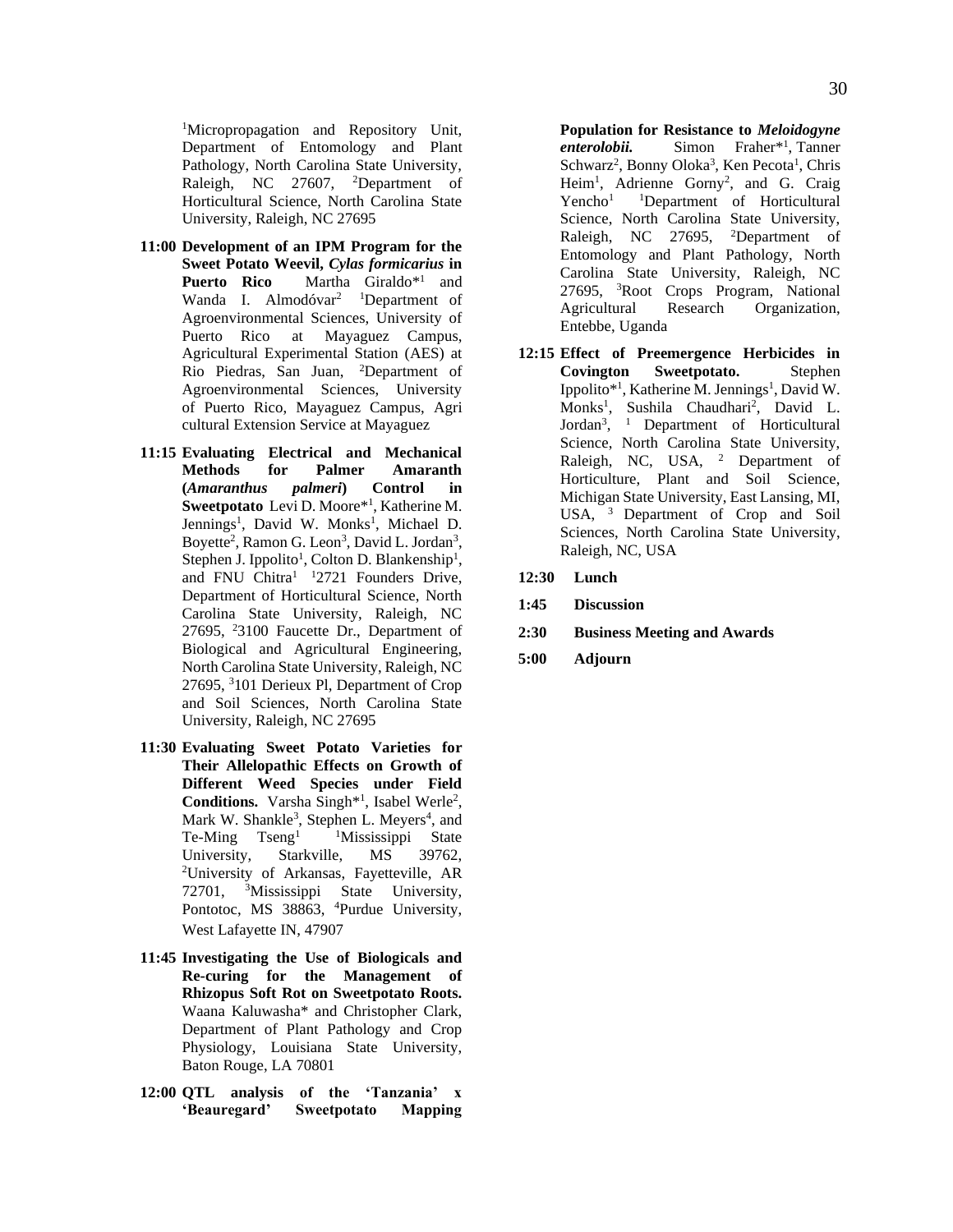# **Instructions for Submission of Abstracts for Publication in** *HortScience*

- 1) One of the authors must be registered for the conference.
- 2) The title of the abstract must appear in the published conference program.
- 3) The abstract must be submitted as a document file in the proper format.
- 4) The abstract must be submitted to the Chair of the session by the deadline.

#### **Submission of Abstract**

| <b>File Format:</b> | Each abstract must be submitted as a separate Word (doc) file. If you use another word |  |
|---------------------|----------------------------------------------------------------------------------------|--|
|                     | processing language, submit abstract in rich text format (.rtf).                       |  |
|                     |                                                                                        |  |

- **Deadline:** 1) At meeting: Give disk with file to the Chair of the session.
	- 2) Email abstracts as an attached file to the Chair of the session before the meeting or within a few days after the meeting. See the Section Program for the Chair's email address.

#### **Abstract Format**

| Length:        | Limit the abstract body to about 2000 characters.             |  |  |  |  |  |  |  |  |  |
|----------------|---------------------------------------------------------------|--|--|--|--|--|--|--|--|--|
| <b>Font:</b>   | 12 point, Times New Roman or similar                          |  |  |  |  |  |  |  |  |  |
| <b>Format:</b> | Format abstract as below. Asterisk denotes presenting author. |  |  |  |  |  |  |  |  |  |

#### **Example Format**

#### **Molecular Marker-Derived Genetic Similarity Analysis of a Segregating Blackberry Population**

Eric T. Stafne<sup>\*1</sup>, John R. Clark<sup>1</sup>, and Kim S. Lewers<sup>2</sup>

<sup>1</sup>316 Plant Sciences, Department of Horticulture, University of Arkansas, Fayetteville, AR 72701, <sup>2</sup>USDA-ARS Fruit Lab, 10300 Baltimore Ave., BARC-West Bldg. 010A, Beltsville, MD 20705

A tetraploid blackberry population that segregates for two important morphological traits, thornlessness and primocane fruiting, was tested with molecular marker analysis. Both randomly amplified polymorphic DNA (RAPD) and simple sequence repeat (SSR) markers were used to screen a population of 98 genotypes within the population plus the two parents, 'Arapaho' and 'Prime-Jim'® (APF-12). RAPD analysis averaged 3.4 markers per primer, whereas SSR analysis yielded 3.0 markers per primer pair. Similarity coefficient derived from the Dice index averaged over all individuals was 63% for RAPD markers, 73% for SSR markers, and 66% for RAPD and SSR markers together. The average similarity coefficients ranged from a high of 72% to a low of 38% for RAPD markers, 80% to 57% for SSR markers, and 73% to 55% for both. Comparison of the parents indicated a similarity of 67% for RAPD markers, 62% for SSR markers, and 67% for both. This is similar to a previous study that reported the similarity coefficient at 66%. Although inbreeding exists within the population, the level of heterozygosity is high. Also, evidence of tetrasomic inheritance was uncovered within the molecular marker analysis. This population will be used to identify potential markers linked to both morphological traits of interest. Further genetic linkage analysis and mapping is needed to identify any putative markers.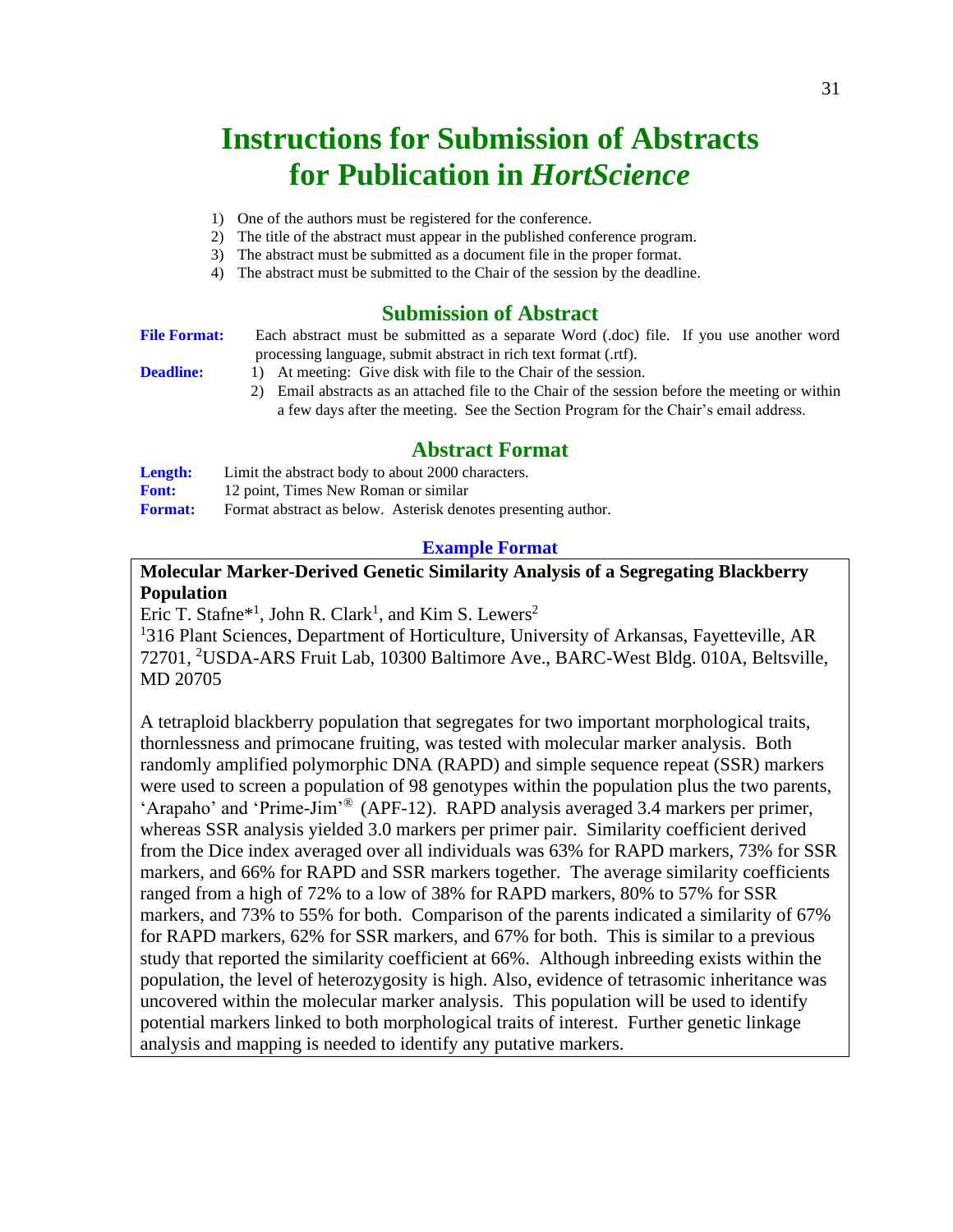| <b>Friday, February 11</b>   |                                                                                  |                                         |  |                                                     |                     |                             |       |                               |  |                              |  |  |  |                                            |                       |                      |      |  |                                               |  |                                    |  |                                    |                  |  |                       |                    |                         |  |  |
|------------------------------|----------------------------------------------------------------------------------|-----------------------------------------|--|-----------------------------------------------------|---------------------|-----------------------------|-------|-------------------------------|--|------------------------------|--|--|--|--------------------------------------------|-----------------------|----------------------|------|--|-----------------------------------------------|--|------------------------------------|--|------------------------------------|------------------|--|-----------------------|--------------------|-------------------------|--|--|
|                              | 8:00                                                                             |                                         |  | 9:00                                                |                     |                             | 10:00 |                               |  | 11:00                        |  |  |  | 12:00                                      |                       |                      | 1:00 |  | 2:00                                          |  | 3:00                               |  | 4:00                               |                  |  | 5:00                  |                    |                         |  |  |
| <b>Hotel Lobby</b>           |                                                                                  | 7:00 open                               |  |                                                     |                     |                             |       |                               |  |                              |  |  |  |                                            |                       | <b>Registration</b>  |      |  |                                               |  |                                    |  |                                    |                  |  |                       |                    |                         |  |  |
| Napoleon B2                  |                                                                                  |                                         |  |                                                     |                     |                             |       |                               |  |                              |  |  |  | <b>Southern Fruit Workers</b>              |                       |                      |      |  |                                               |  |                                    |  |                                    |                  |  |                       |                    |                         |  |  |
| Napoleon B3                  |                                                                                  |                                         |  |                                                     |                     |                             |       |                               |  |                              |  |  |  | <b>National Sweet Potato Collaborators</b> |                       |                      |      |  |                                               |  |                                    |  |                                    |                  |  |                       |                    |                         |  |  |
| Napoleon A 2/3               |                                                                                  |                                         |  |                                                     |                     |                             |       |                               |  |                              |  |  |  |                                            |                       |                      |      |  |                                               |  | <b>Watermelon Research Group</b>   |  |                                    |                  |  |                       |                    |                         |  |  |
| Poydras                      |                                                                                  |                                         |  |                                                     |                     |                             |       |                               |  |                              |  |  |  |                                            |                       |                      |      |  |                                               |  | <b>Horticulture Administrators</b> |  |                                    |                  |  | <b>Executive Com.</b> |                    |                         |  |  |
| Napoleon C2                  | <b>ACB Club Share and Networking</b><br><b>ACB Activities. Tour. Meal or TBA</b> |                                         |  |                                                     |                     |                             |       |                               |  |                              |  |  |  |                                            |                       | <b>TBA ACB Mixer</b> |      |  |                                               |  |                                    |  |                                    |                  |  |                       |                    |                         |  |  |
| Napoleon B1                  |                                                                                  | <b>National ASHS Board of Directors</b> |  |                                                     |                     |                             |       |                               |  |                              |  |  |  |                                            |                       |                      |      |  |                                               |  |                                    |  |                                    |                  |  |                       |                    |                         |  |  |
| <b>Saturday, February 12</b> |                                                                                  |                                         |  |                                                     |                     |                             |       |                               |  |                              |  |  |  |                                            |                       |                      |      |  |                                               |  |                                    |  |                                    |                  |  |                       |                    |                         |  |  |
|                              | 8:00                                                                             |                                         |  | 9:00                                                |                     |                             | 10:00 |                               |  | 11:00                        |  |  |  | 12:00                                      |                       |                      | 1:00 |  | 2:00                                          |  | 3:00                               |  | 4:00                               |                  |  | 5:00                  |                    |                         |  |  |
| Napalean Foyer               |                                                                                  | 7:00 open                               |  |                                                     |                     |                             |       |                               |  |                              |  |  |  |                                            |                       | <b>Registration</b>  |      |  |                                               |  |                                    |  |                                    |                  |  |                       |                    |                         |  |  |
| Napalean Foyer               |                                                                                  |                                         |  | <b>Set-up Room</b>                                  |                     |                             |       |                               |  | <b>Authors Mount Posters</b> |  |  |  |                                            | <b>Poster Viewing</b> |                      |      |  | <b>Author at Poster Even Number</b>           |  |                                    |  | <b>Author at Poster Odd Number</b> |                  |  |                       |                    |                         |  |  |
| Napoleon C3                  |                                                                                  |                                         |  |                                                     |                     |                             |       | <b>Judging Contest Set-Up</b> |  |                              |  |  |  |                                            |                       |                      |      |  | J. Benton Storey Horticulture Judging Contest |  |                                    |  |                                    |                  |  |                       | <b>ACB Scoring</b> |                         |  |  |
| Napoleon B3                  |                                                                                  |                                         |  |                                                     |                     |                             |       |                               |  |                              |  |  |  | <b>National Sweet Potato Collaborators</b> |                       |                      |      |  |                                               |  |                                    |  |                                    |                  |  |                       |                    |                         |  |  |
| Napoleon A 2/3               |                                                                                  |                                         |  |                                                     |                     |                             |       |                               |  |                              |  |  |  | <b>Watermelon Research Group</b>           |                       |                      |      |  |                                               |  |                                    |  |                                    |                  |  |                       |                    |                         |  |  |
| Napoleon C2                  |                                                                                  | <b>Education</b>                        |  |                                                     |                     |                             |       |                               |  |                              |  |  |  |                                            |                       | <b>Extension</b>     |      |  |                                               |  |                                    |  |                                    |                  |  |                       |                    |                         |  |  |
| Napoleon B1                  |                                                                                  |                                         |  |                                                     |                     | <b>Fruit Crops Section</b>  |       |                               |  |                              |  |  |  |                                            |                       |                      |      |  | <b>Vegetable Crops Section</b>                |  |                                    |  |                                    |                  |  |                       |                    |                         |  |  |
| Napoleon C1                  |                                                                                  |                                         |  | <b>Edmond UG Oral Paper Competition</b>             |                     |                             |       |                               |  |                              |  |  |  |                                            |                       |                      |      |  | <b>Barham Ph.D. Oral Paper Competition</b>    |  |                                    |  |                                    |                  |  |                       |                    |                         |  |  |
| Napoleon D2                  |                                                                                  |                                         |  | <b>Childers M.S. Oral Paper Competition</b>         |                     |                             |       |                               |  |                              |  |  |  |                                            |                       |                      |      |  | <b>Childers M.S. Oral Paper Competition</b>   |  |                                    |  |                                    |                  |  |                       |                    |                         |  |  |
|                              |                                                                                  |                                         |  |                                                     |                     |                             |       |                               |  |                              |  |  |  | <b>Sunday, February 13</b>                 |                       |                      |      |  |                                               |  |                                    |  |                                    |                  |  |                       |                    |                         |  |  |
|                              | 8:00                                                                             |                                         |  | 9:00                                                |                     |                             | 10:00 |                               |  | 11:00                        |  |  |  | 12:00                                      |                       |                      | 1:00 |  | 2:00                                          |  | 3:00                               |  | 4:00                               |                  |  | 5:00                  |                    |                         |  |  |
| <b>Napalean Foyer</b>        |                                                                                  | 7:00 open                               |  |                                                     | <b>Registration</b> |                             |       |                               |  |                              |  |  |  |                                            |                       |                      |      |  |                                               |  |                                    |  |                                    |                  |  |                       |                    |                         |  |  |
| Napalean Foyer               |                                                                                  |                                         |  | <b>Poster Session Viewing</b>                       |                     |                             |       |                               |  |                              |  |  |  |                                            |                       |                      |      |  | <b>Poster Take down</b>                       |  |                                    |  |                                    |                  |  |                       |                    |                         |  |  |
| <b>Borgne</b>                |                                                                                  |                                         |  |                                                     |                     | <b>ACB Business Meeting</b> |       |                               |  |                              |  |  |  | <b>Business Meeting/Awards Prog.</b>       |                       |                      |      |  |                                               |  |                                    |  |                                    |                  |  |                       |                    |                         |  |  |
| Oakley<br>7:45               |                                                                                  |                                         |  | <b>Vegetable Crops Section</b>                      |                     |                             |       |                               |  |                              |  |  |  |                                            |                       |                      |      |  |                                               |  |                                    |  |                                    |                  |  |                       |                    |                         |  |  |
| Edgewood A/B                 |                                                                                  |                                         |  | <b>Floriculture, Ornamentals &amp; Turf Section</b> |                     |                             |       |                               |  |                              |  |  |  |                                            |                       |                      |      |  |                                               |  |                                    |  |                                    |                  |  |                       |                    |                         |  |  |
| Estherwood                   |                                                                                  |                                         |  | <b>Fruit Crops Section</b>                          |                     |                             |       |                               |  |                              |  |  |  |                                            |                       |                      |      |  |                                               |  |                                    |  |                                    |                  |  |                       |                    |                         |  |  |
| Napoleon A1                  |                                                                                  |                                         |  | <b>Postharvest &amp; Biotechnology Section</b>      |                     |                             |       |                               |  |                              |  |  |  |                                            |                       |                      |      |  |                                               |  |                                    |  |                                    |                  |  |                       |                    |                         |  |  |
| <b>Borgne</b>                |                                                                                  |                                         |  |                                                     |                     |                             |       |                               |  |                              |  |  |  |                                            |                       |                      |      |  |                                               |  | <b>SAAS Board Mtg</b>              |  |                                    | <b>SAAS Bus.</b> |  |                       |                    |                         |  |  |
| <b>Armstrong Ballroom</b>    |                                                                                  |                                         |  |                                                     |                     |                             |       |                               |  |                              |  |  |  |                                            |                       |                      |      |  |                                               |  |                                    |  |                                    |                  |  |                       |                    | <b>Super Bowl Party</b> |  |  |